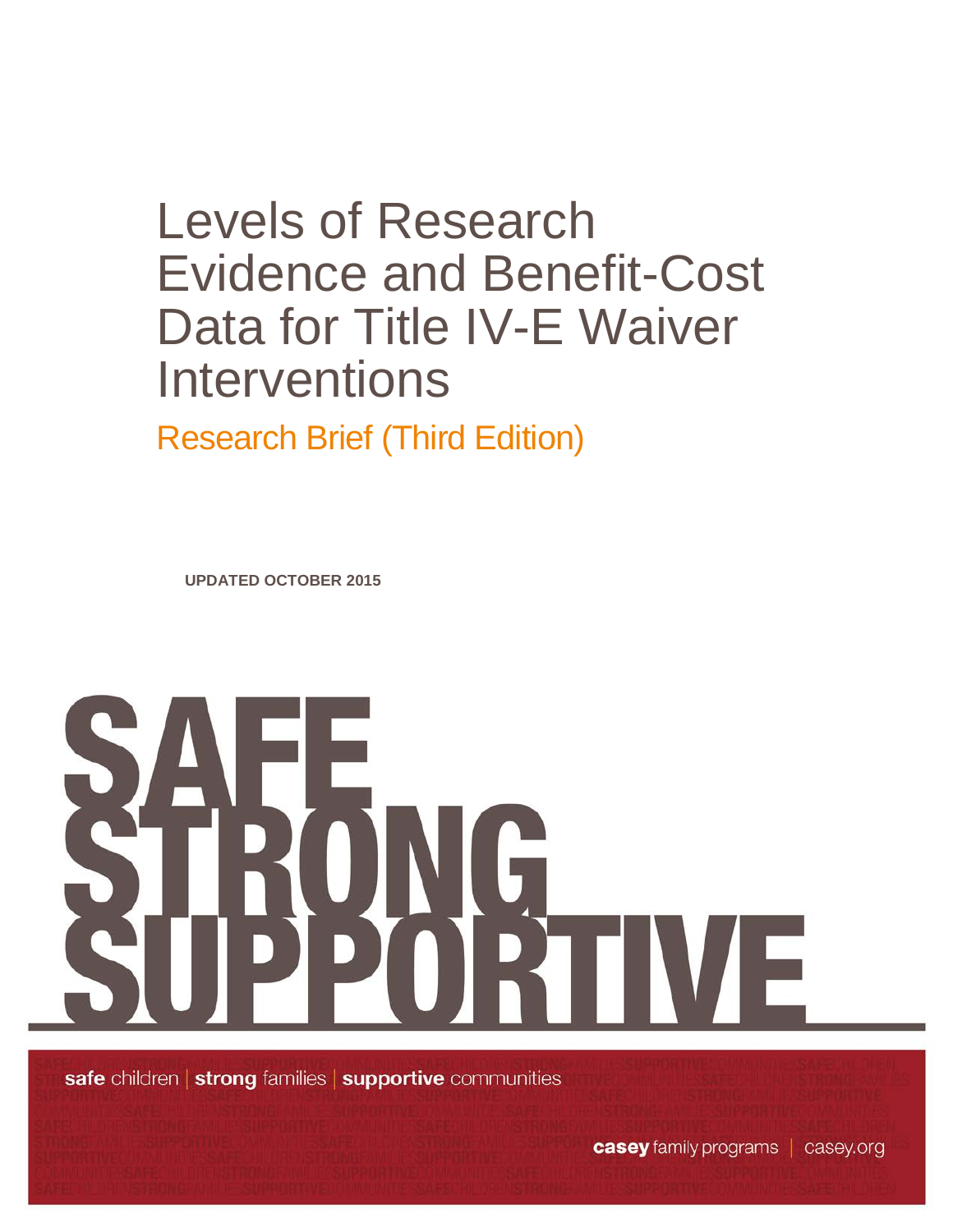#### **Table of Contents**

| II. Title IV-E Demonstration Intervention Summaries for Programs with Benefit-Cost                                                                          |  |
|-------------------------------------------------------------------------------------------------------------------------------------------------------------|--|
|                                                                                                                                                             |  |
| IV. Waiver Program Interventions That Have Evidence of Effectiveness but Where We                                                                           |  |
| V. Waiver Program Interventions That Are Stated in General Terms or the<br>Interventions Do Not Yet Have Substantial Evidence of Effectiveness and Benefit- |  |
|                                                                                                                                                             |  |
|                                                                                                                                                             |  |
|                                                                                                                                                             |  |

Copyright. ©2015 Casey Family Programs. All rights reserved. Compiled by Peter J. Pecora, Ph.D., Kirk O'Brien, Ph.D., and Erin J. Maher, Ph.D., Research Services, Casey Family Programs.

The State Title IV-E demonstration interventions were abstracted from what is publicly available on the ACF website and supplemented by recent state summaries. For related reports, see [www.Casey.org.](http://www.casey.org/) Special thanks to the Title IV-E Child Welfare Demonstration Project leaders from each jurisdiction who reviewed the summary for their state or county.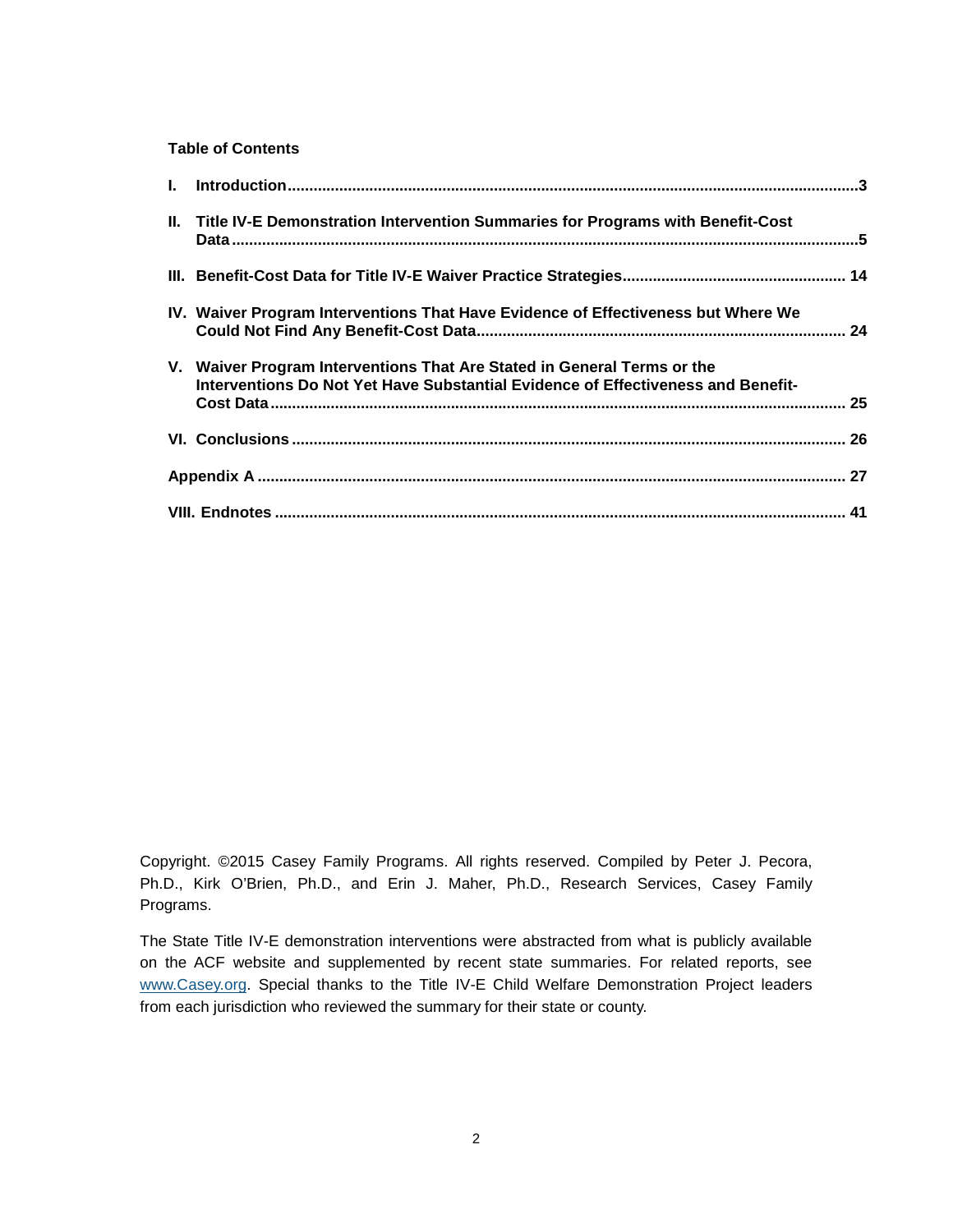# **I. Introduction**

#### <span id="page-2-0"></span>**Overview**

Child welfare services are concerned with three main areas: child safety, permanency, and wellbeing. The primary goal is to protect children from harm. The second goal is to preserve existing family units, which include birth families or relative families, as appropriate. Helping youth achieve a form of legal and psychological permanence, however, may require a variety of permanency planning alternatives such as family reunification, placement with relatives, different forms of guardianship (depending upon local law), and adoption. The third goal focuses on promoting children's development into adults who can live independently and contribute to their community.<sup>[1](#page-41-0)</sup>

Given these goals, we need to curb the "rescue" mentality that has traditionally influenced child welfare systems to treat the issue of child safety in isolation from all of the other challenges facing at-risk families. Further, we need to limit the view that the challenges families are facing can be treated in isolation from the conditions of the communities in which they live. Child welfare services are concerned with not only long-term child outcomes (e.g., self-sufficiency, healthy parenting, employment, education, and avoiding incarceration) but fostering healthy communities that support families. Thus, the child welfare service population is both at-risk families *and* the communities in which they live.<sup>[2](#page-41-1)</sup>

System reform strategies in the areas of practice, administration, and policy have changed the conditions for maltreated children and have accelerated permanency planning, thereby safely reducing the number of children in foster care.<sup>[3](#page-41-2)</sup> Some of these strategies have used evidencebased practices that show how the money can be allocated differently to be more effective in creating better futures and outcomes for children in at-risk families. Cost-savings resulting from foster care reductions and other program reforms need to be reinvested in high-quality and proven services for the parents and children who need services – whether in- or out-of-home, especially in times of fiscal constraint.<sup>[4](#page-41-3)</sup> Yet the restrictions on certain funds challenge child welfare agencies to leverage their resources in this way. So, how do we better invest existing funds to address the issues listed above? How can child welfare agencies pay for innovations and interventions with known effectiveness to improve community, family, and child outcomes?<sup>[5](#page-41-4)</sup>

Section 1130 of the Federal Social Security Act, enacted in 1994, gave the Secretary of Health and Human Services (HHS) the authority to approve waivers to Title IV-E rules for the purpose of funding demonstration projects in state or county child welfare systems. This authority provides an opportunity for states and tribes that administer Title IV-E funding to use the funds more flexibly in order to test innovative approaches for child welfare service delivery and financing. Across the country, Title IV-E Child Welfare Demonstration Projects are expected to document the benefits of a more balanced array of child welfare services.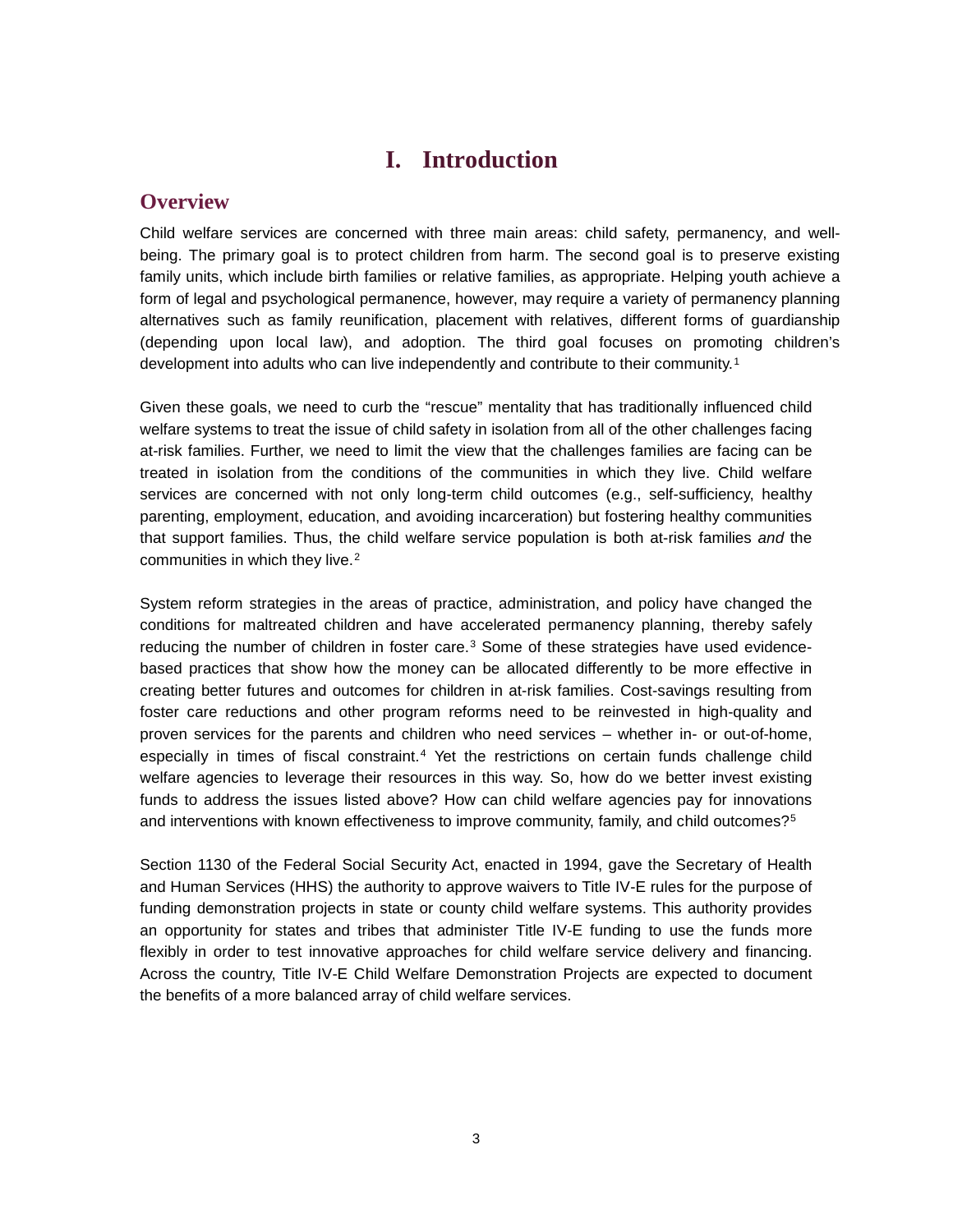In 2011, Congress reauthorized HHS to approve up to ten waivers per year in federal fiscal years (FY) 2012 through 2014, and it revised certain demonstration project goals and requirements. The HHS administration also highlighted child well-being as a priority area and called for an increase in the use of screening and assessment and evidence-based well-being interventions.<sup>[6](#page-41-5)</sup> With a federally approved waiver, states can design and demonstrate a wide range of approaches to reform child welfare and improve safety, permanency, and well-being outcomes for children.<sup>[7](#page-41-6)</sup> In FY 2012, HHS approved nine projects in Arkansas, Colorado, Illinois, Massachusetts, Michigan, Pennsylvania, Utah, Washington, and Wisconsin; in FY 2013, the Department approved eight more projects in the District of Columbia, Hawaii, Idaho, Montana, Nebraska, New York, Rhode Island, and Tennessee; and in FY 2014, the department approved nine projects in Arizona, Kentucky, Maryland, Maine, Nevada, Oklahoma, Oregon, Texas, West Virginia one tribal nation (Port Gamble S'Klallam Tribe). There are also four waiver extension states: California, Florida, Indiana, and Ohio.

Note that in 2015 Montana decided to end their waiver demonstration project. Because of intervention shifts in some states, two interventions are no longer being included in any waiver demonstration: (1) Nurse Family Partnership for Low-Income Families (NFP), (2) Head Start and Early Head Start.

This document categorizes Title IV-E demonstration interventions currently being used or proposed by the complete set of Title IV-E Waiver states and counties according to their effectiveness data. Based on a review of existing literature and resources, we have also compiled benefit-cost data, when available. Note that the benefit-cost results presented in this research brief are primarily based on program evaluation reports of specific interventions and not specific waiver evaluations. Our review and other recent investigations have found that economic analyses are badly needed in child welfare and while we present examples of benefit-cost data, these data are based on studies of varying methods, time horizons, and rigor. <sup>[8](#page-41-7)</sup> We do not provide a systematic evaluation of the quality of these studies when presenting the available benefit-cost data.

Finally, it is important to distinguish between cost neutrality, which is a requirement of the waiver demonstration projects, and the benefit-cost data we review here. *Cost neutrality* refers to the requirement that the set of strategies implemented under the waiver demonstration projects be costneutral at the system level. Conversely, many of the benefit-cost studies presented are from the perspective of a single intervention.

In their research evidence and benefit-cost data, the programs we discuss here fall into one of three categories:

- 1. Demonstrated effectiveness and some benefit-cost data available (Section II)
- 2. Demonstrated effectiveness and no known benefit-cost data available (Section III)
- 3. Limited evidence of effectiveness and no known benefit-cost data available (Section IV)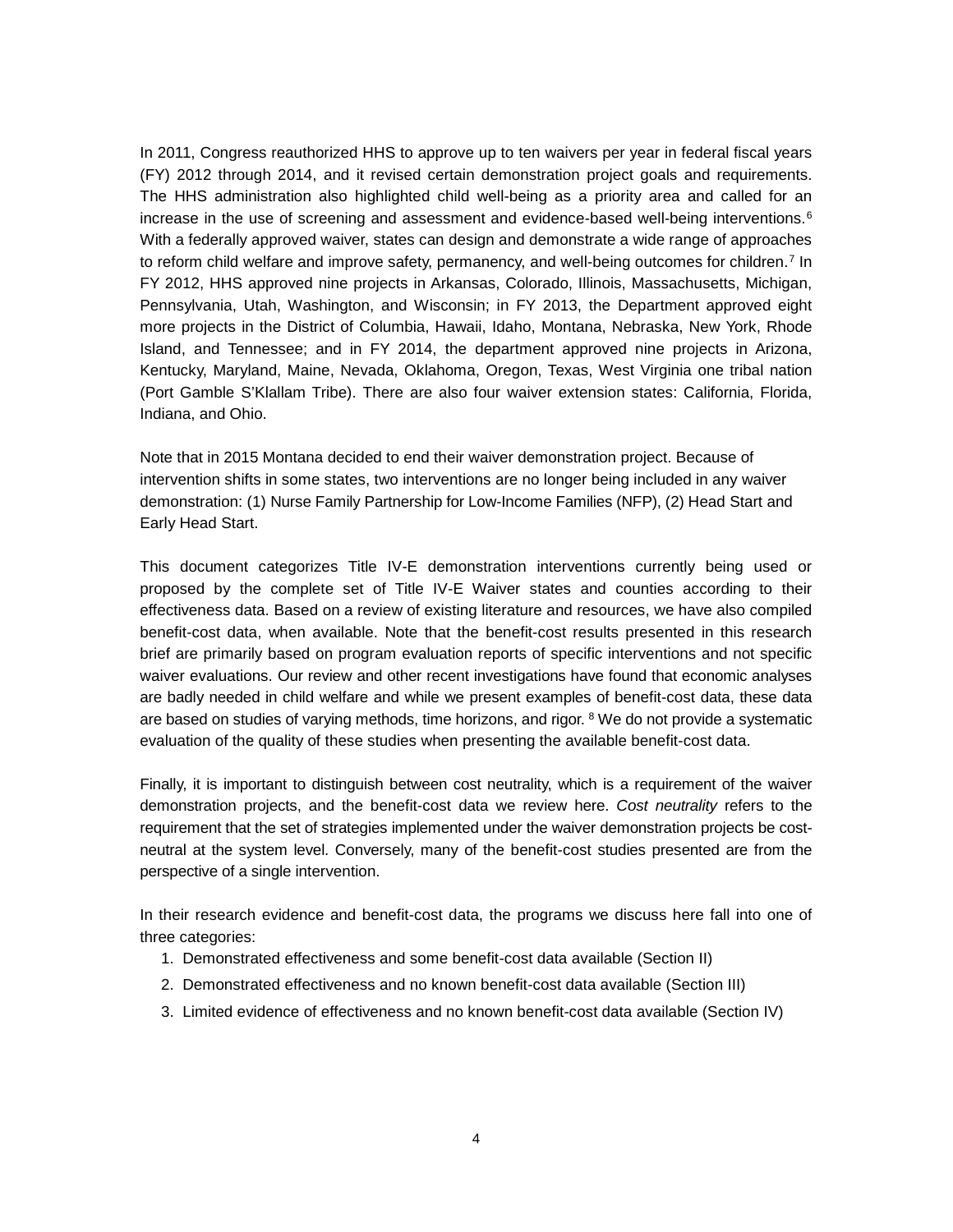*It is important to note that while a particular intervention may be cost-effective in a particular community, it may not be appropriate for another state or county at the present time because of differences in community needs, target population, funding supports, and other factors.*

### **Information on Waiver Interventions and Other Cautions**

First, much of the information on the Title IV-E demonstration interventions was provided by the federal waiver summaries. To be as accurate as possible, a Casey Family Programs Strategic Consultant contacted each waiver state to confirm the interventions in use or planned. These state waiver intervention profiles constitute a snapshot in time – with changes to be expected – since jurisdictions are innovating to meet family needs or changing community conditions. Further, some of the states have not finalized interventions to be implemented.

Second, each intervention is rated by its level of effectiveness using the California Evidence-Based Clearinghouse for Child Welfare (CEBC), but the interventions vary in terms of how widely they have been used in child welfare and the degree to which the effects with families served by child welfare have been measured. Third, while we report the benefit-cost data that we could locate for each of the interventions, additional benefit-cost or other forms of economic analysis data may exist. This was not an exhaustive search.

# <span id="page-4-0"></span>**II. Title IV-E Demonstration Intervention Summaries for Programs with Benefit-Cost Data**

## **Overview**

Sections II and III cluster state demonstration interventions that were rated by the CEBC according to their established criteria using the three highest levels of effectiveness for the CEBC classification system as follows:<sup>[9](#page-41-8)</sup>

- 1. *[Well-Supported by Research Evidence](http://www.cebc4cw.org/scientific-rating/scale#rating1)*: Sample criteria include multiple-site replication and at least two randomized control trials (RCTs) in different usual care or practice settings that have found the practice to be superior to an appropriate comparison practice. The RCTs have been reported in published peer-reviewed literature.
- 2. *[Supported by Research Evidence](http://www.cebc4cw.org/scientific-rating/scale#rating2)*: Sample criteria include at least one RCT in usual care or a practice setting that has found the practice to be superior to an appropriate comparison practice. The RCT has been reported in published peer-reviewed literature. In at least one RCT, the practice has shown to have a sustained effect at least one year beyond the end of treatment.
- 3. *Promising Research Evidence*: Sample criteria include at least one study utilizing some form of comparison (e.g., untreated group, placebo group, matched wait list) that has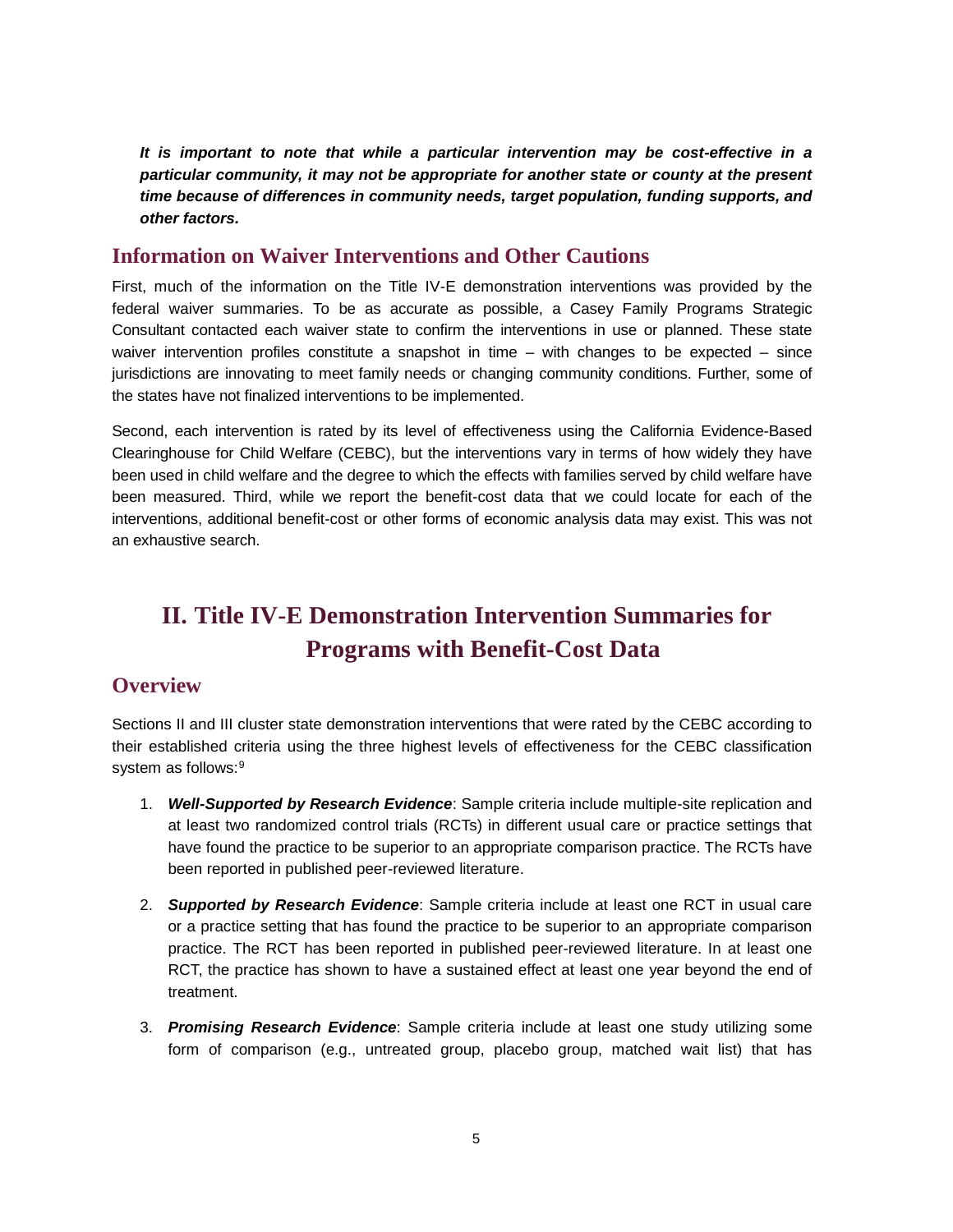established the practice's benefit over the comparison, or found it to be equal to or better than an appropriate comparison practice. In at least one RCT, the practice had a sustained effect for at least six months beyond the end of treatment.

(See<http://www.cebc4cw.org/ratings/scientific-rating-scale/> for more complete definitions.)

For interventions not rated by the CEBC, we also consulted these registries and websites for information:

- Blueprints:<http://www.blueprintsprograms.com/>
- SAMHSA National Registry of Evidence-Based Programs (NREP): <http://www.nrepp.samhsa.gov/>
- The Office of Juvenile Justice and Delinquency Prevention's (OJJDP's) Model Programs Guide (MPG):<http://www.ojjdp.gov/mpg/Program>[10](#page-41-9)

The interventions where we found cost-savings data are listed in Table 1 below. In the sections that follow, these programs are briefly summarized.

| <b>Well-Supported by Research</b><br>Evidence                                                                                                                                                                                                                                                                                                                                                                                                                                                    | <b>Supported by Research Evidence</b>                                                                                                                                                 | Promising Level of Research<br>Fvidence                                                                                                                                                                                                                                                                                                                                                                                                                                                                             |
|--------------------------------------------------------------------------------------------------------------------------------------------------------------------------------------------------------------------------------------------------------------------------------------------------------------------------------------------------------------------------------------------------------------------------------------------------------------------------------------------------|---------------------------------------------------------------------------------------------------------------------------------------------------------------------------------------|---------------------------------------------------------------------------------------------------------------------------------------------------------------------------------------------------------------------------------------------------------------------------------------------------------------------------------------------------------------------------------------------------------------------------------------------------------------------------------------------------------------------|
| Cognitive Behavioral Therapy<br>(CBT)<br>Incredible Years (IY)<br>Interpersonal Psychotherapy<br>Multi-Dimensional Family<br>$\bullet$<br>Therapy (MDFT)<br><b>Multi-Dimensional Treatment</b><br><b>Foster Care</b><br>Multisystemic Therapy (MST)<br>Parent-Child Interaction<br>Therapy (PCIT)<br>Parent Management Training:<br>Oregon Model<br>Trauma-Focused Cognitive-<br><b>Behavioral Treatment</b><br>(TF-CBT)<br><b>Triple P Positive Parenting</b><br>Program or Level Four Triple P | Dialectical Behavior Therapy<br>٠<br><b>Functional Family Therapy</b><br>(FFT)<br><b>Healthy Families America</b><br>٠<br>Homebuilders model of family-<br>based services<br>SafeCare | Alternative Response (AR) or<br>$\bullet$<br>Differential Response<br>Homebuilders model of family<br>reunification services<br><b>Nurturing Parenting Program</b><br>(NPP)<br>Parents as Teachers<br>Parent Child Assistance<br>Program (PCAP) substance<br>abuse treatment for caregivers<br>• Project Connect<br>Sobriety Treatment and<br>Recovery Teams (START)<br>substance abuse treatment for<br>caregivers<br><b>Strengthening Families</b><br>Program<br>Legal Guardianship<br><b>Wraparound Services</b> |

#### **Table 1. Title IV-E Waiver Interventions for Which We Have Benefit-Cost Analysis Data**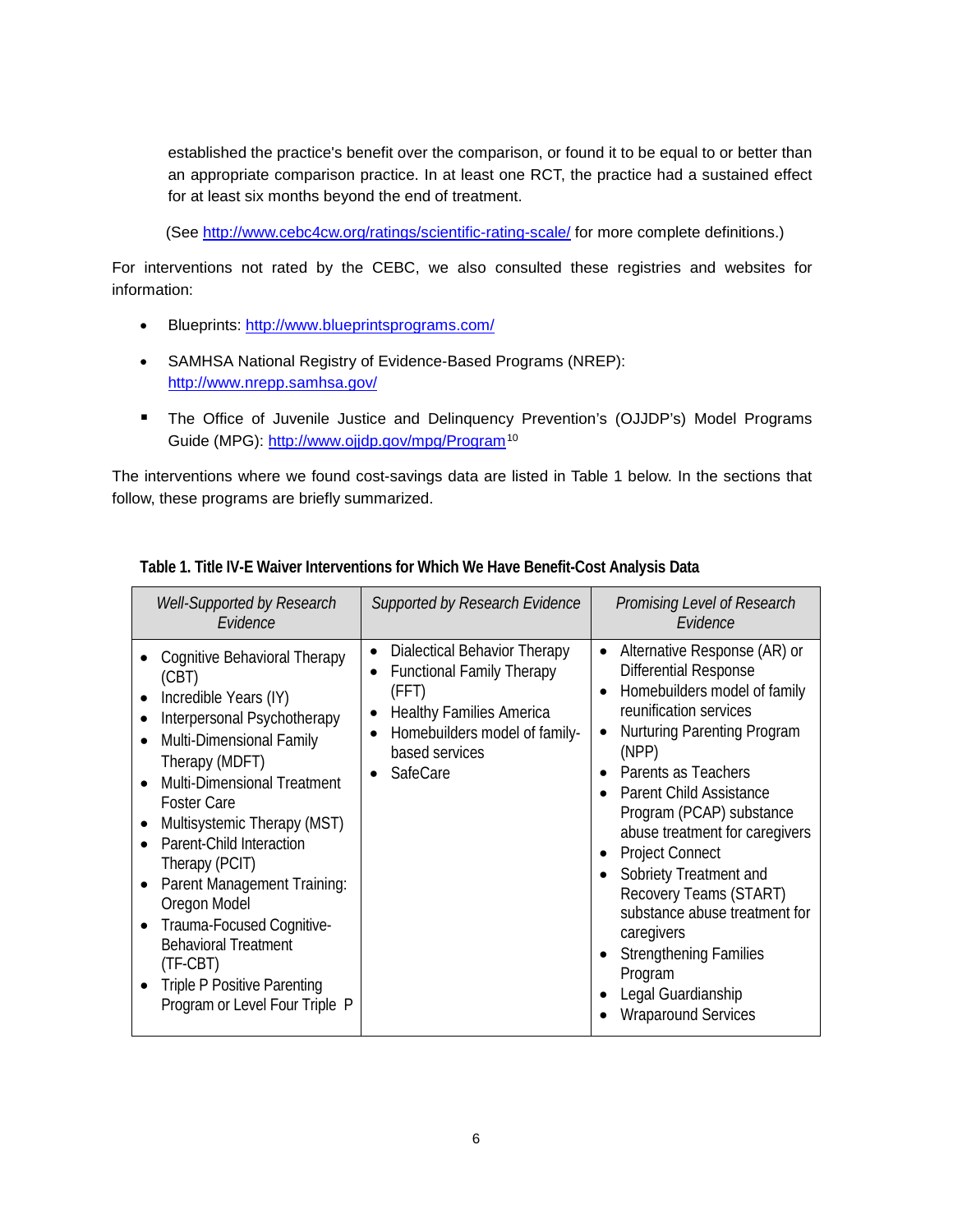# **Programs [Well-Supported by Research Evidence](http://www.cebc4cw.org/scientific-rating/scale#rating1)**

#### **Cognitive Behavioral Therapy**

Cognitive behavioral therapy (CBT) is a time-limited, evidence-based psychotherapy for treating anxiety disorders and major depressive disorders. It is:

> …an intervention for ameliorating distressing feelings, disturbing behavior, and the dysfunctional thoughts from which they spring. Improvements in target symptoms, such as anxiety and depression, are mediated through identifying and disputing the automatic thoughts that generate those feelings. Behavioral techniques, such as skills training and role-playing, are well-established ways of addressing phobias and posttraumatic reactions. These techniques also help patients develop coping mechanisms for managing the thoughts and feelings identified during the intervention.<sup>[11](#page-42-0)</sup>

Several types of CBT have been highlighted as helpful for child welfare: remote CBT for anxious children, individual CBT for anxious children, parent CBT for anxious children, CBT for depressed adolescents, and trauma-focused CBT (see p.9). [12](#page-42-1)

Because treating parents and other caregivers in child welfare is often as important as treating children, we also include results for adults. In terms of adult mental health, as an adjunct to medication, CBT has also demonstrated improved outcomes for adult anxiety, PTSD, depression, schizophrenia/psychosis, and bipolar disorder.<sup>[13](#page-42-2)</sup> For substance-abusing adults, cognitive behavior coping skills therapy and brief cognitive behavioral interventions for amphetamine users also have been shown to be cost-effective.<sup>[14](#page-42-3)</sup>

#### **Incredible Years**

Incredible Years (IY) is a training series of multifaceted, developmentally-based curricula for parents, teachers, and/or children. The program is "…designed to promote emotional and social competence and to prevent, reduce, and treat aggression and emotional problems in young children 0 to 12 years old."[15](#page-42-4) The IY training model appears to be effective for the kinds of parenting challenges encountered by families whose children ages 2 to 12 are likely to be placed in foster care.

#### **Interpersonal Psychotherapy**

Interpersonal Psychotherapy (IPT) is a time-limited and manual-specified psychotherapy developed initially for patients with major depressive disorder but later adapted for other disorders and tested in numerous clinical trials. Delivered by trained mental health professionals, it can also be taught, with adaptations, to health workers with less training. IPT has been used with and without medication. IPT is based on the idea that the symptoms of depression have multiple causes and that the onset of depressive symptoms is usually associated with a trigger in the patient's current personal life. IPT helps the patient to identify and learn how to deal with those personal problems and to understand the relationship between their personal problems and the onset of symptoms.[16](#page-42-5)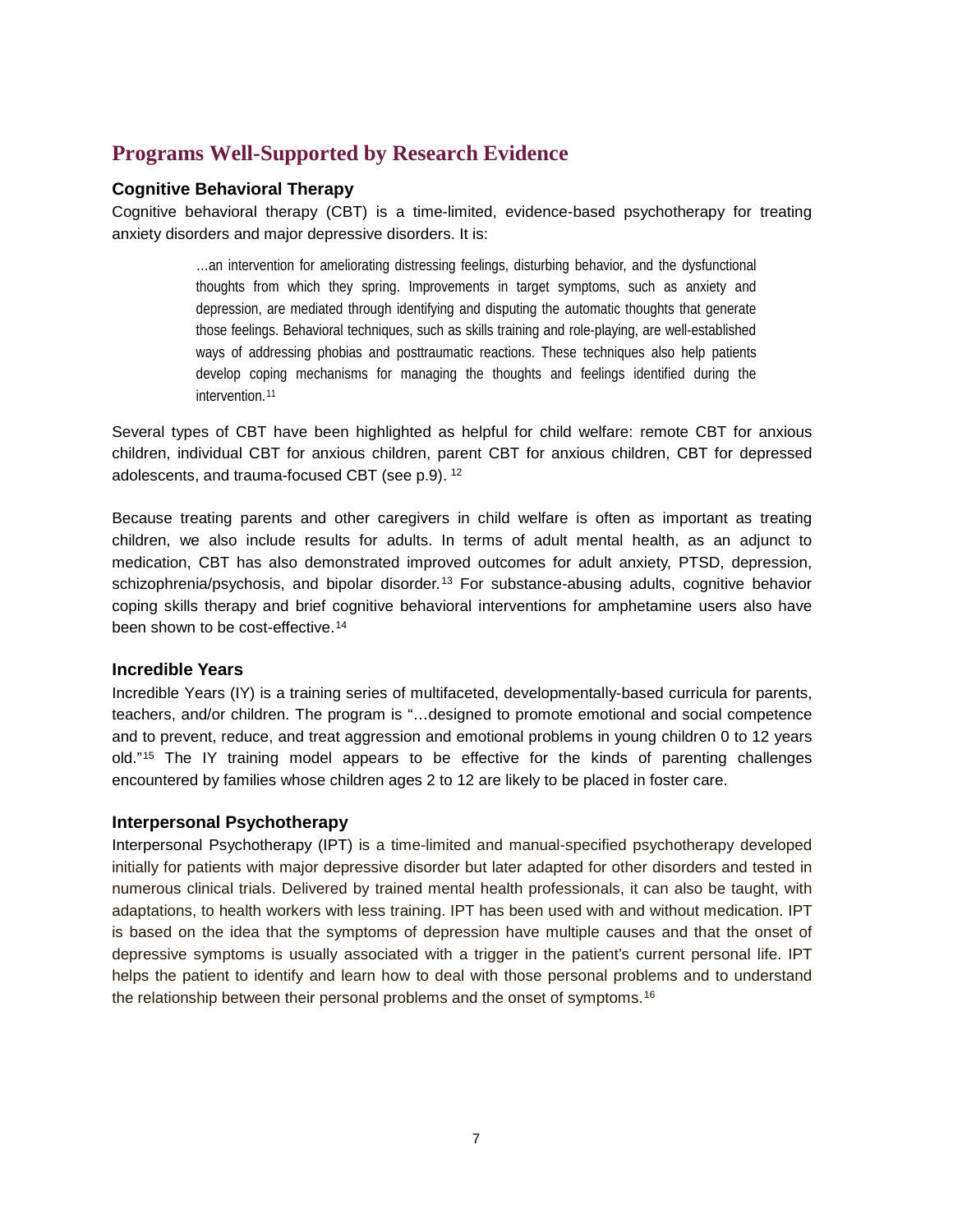#### **Multidimensional Family Therapy**

Multidimensional Family Therapy (MDFT*)* is a family-centered treatment for teen drug abuse and related behavioral problems that integrates multiple intervention components. MDFT targets a range of adolescent problem behaviors: substance abuse, antisocial and aggressive behaviors, school and family problems, and emotional difficulties. It can be implemented in substance abuse and mental health treatment, child welfare, and juvenile justice systems, including detention centers and juvenile drug courts. It has been well researched, including the gathering of perceptions from teens, parents, therapists, and community collaborators.[17](#page-42-6)

#### **Multidimensional Treatment Foster Care**

Multidimensional Treatment Foster Care (MTFC) is noteworthy for its ability to improve child behavior so children are more likely to be reunified and less likely to move from placement to placement. The goal of the MTFC program is to decrease problem behavior and to increase developmentally appropriate, normative and pro-social behavior in children and adolescents who are in need of out-ofhome placement. Youth come to MTFC via referrals from the juvenile justice, foster care, and mental health systems. The intervention is multifaceted and occurs in multiple settings. The intervention components include:

- Behavioral parent training and support for MTFC foster parents
- Family therapy for biological parents (or other aftercare resources)
- Skills training for youth
- Supportive therapy for youth
- School-based behavioral interventions and academic support
- Psychiatric consultation and medication management, when needed

Three different versions of MTFC have been developed to serve specific age groups ranging from 2- 17 years. Each version has been subjected to rigorous scientific evaluations and found to be efficacious. MTFC is being implemented in over 30 communities across the United States and other countries.[18](#page-42-7) A special form of MTFC (Project KEEP) is being implemented in child welfare with weekly support to foster parents and training in behavior management. The success of this intervention in helping youth in care to be less disruptive and to exit from foster care more quickly bodes well for large-scale replication by public child welfare agencies.<sup>[19](#page-42-8)</sup>

#### **Multisystemic Therapy**

Multisystemic Therapy (MST) is an intensive family- and community-based treatment program that focuses on addressing all environmental systems that impact chronic and violent juvenile offenders, including their families, peers, schools and teachers, and neighborhoods. MST recognizes that each system plays a critical role in a youth's world, and each system requires attention when effective change is needed to improve the quality of life for youth and their families. MST works with youth offenders ages 12 to 17 years who have a very long history of arrests. Program strategies include:

- On-call supportive therapy for youth
- Family therapy, relationship building and skills training for parents (or other caregivers)
- School and skills training for youth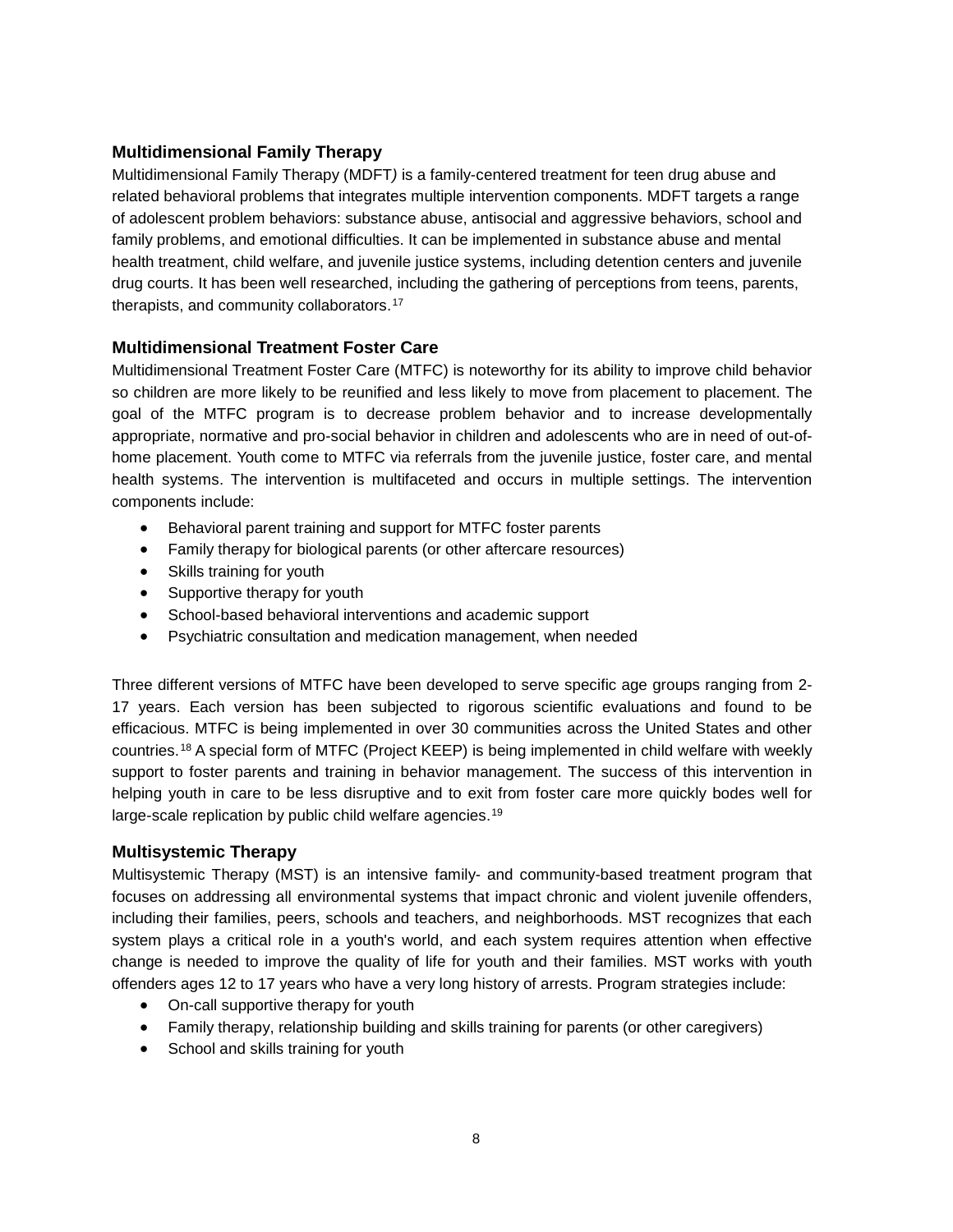• Use of sports and recreational activities as an alternative to hanging out<sup>[20](#page-42-9)</sup>

A version of MST for families involved in child welfare has been developed called Multisystemic Therapy for Child Abuse and Neglect (MST-CAN):

MST-CAN is for families with serious clinical needs who have come to the attention of child protective services (CPS) due to physical abuse and/or neglect. MST-CAN clinicians work on a team of 3 therapists, a crisis caseworker, a part-time psychiatrist who can treat children and adults, and a full-time supervisor. Each therapist carries a maximum caseload of four families. Treatment is provided to all adults and children in the family. Services are provided in the family's home or other convenient places. Extensive safety protocols are geared towards preventing re-abuse and placement of children, and the team works to foster a close working relationship between CPS and the family. Empirically based treatments are used when needed and include functional analysis of the use of force, family communication and problem solving, cognitive behavioral therapy for anger management and posttraumatic stress disorder (PTSD), clarification of the abuse or neglect, and reinforcement-based therapy for adult substance abuse.[21](#page-42-10)

An additional version of MST for child welfare (Intercept) is currently being implemented as well, primarily by Youth Villages.[22](#page-42-11)

#### **Parent-Child Interaction Therapy**

Parent-Child Interaction Therapy (PCIT) is an evidence-based treatment for preventing physical abuse for conduct-disordered young children, with emphasis placed on preventing excessive child discipline, improving the quality of the parent-child relationship, and changing parent-child interaction patterns. In PCIT, parents are taught specific skills to establish a nurturing and secure relationship with their child while increasing their child's pro-social behavior and decreasing negative behavior.<sup>[23](#page-42-12)</sup>

PCIT in child welfare applications is primarily a *parent treatment* (i.e., it focuses on reducing maltreating parent behavior), not a child treatment. In this context, the standard PCIT inclusion criteria may not always apply, and some intervention modifications may need to be used. For example, although PCIT was originally developed as a parent-mediated treatment for early childhood disruptive behavior disorders, when used as a parent treatment in child welfare, it is not necessary that the child have any behavior problems nor that the therapist focus on necessarily changing the child's behavior. Instead, a parent's inability to be aware of a child's developmental abilities, his or her need for encouragement, and realistic limit-setting may be the areas of therapeutic work. Because of this, PCIT has been extended beyond the standard PCIT child age limits to include parents of children ages 2 to 12 years in the child welfare studies.<sup>[24](#page-42-13)</sup>

#### **Parent Management Training – Oregon Model**™

Parent Management Training – Oregon Model (PMTO) is a group of theory-based parent training interventions that can be implemented in a variety of family contexts. The program aims to teach effective family management skills in order to reduce antisocial and problematic behavior in children ages 3 through 16 years. PMTO is delivered in group and individual family formats, in diverse settings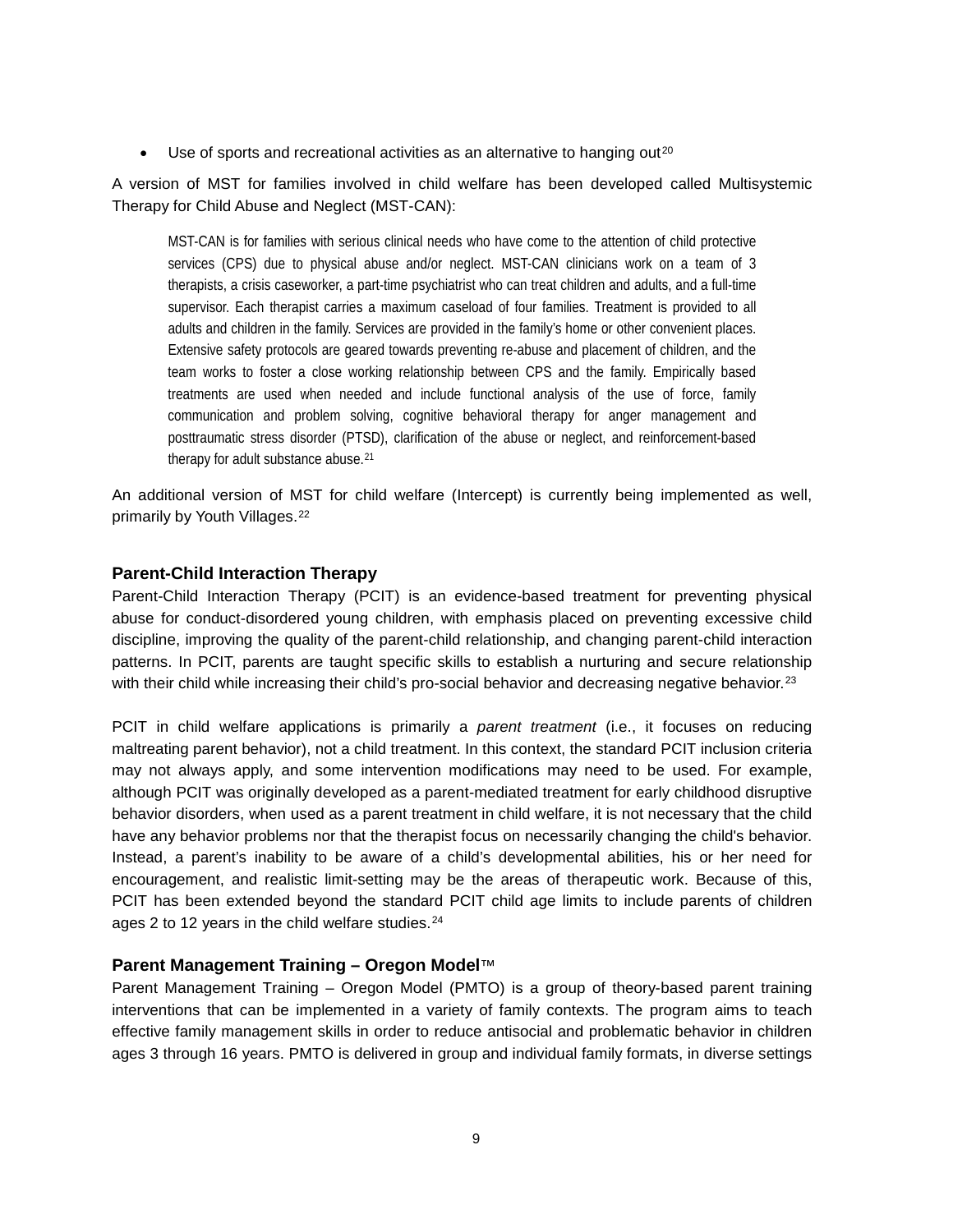(e.g., clinics, homes, schools, community centers, homeless shelters), and over varied lengths of time depending on families' needs.[25](#page-43-0)

#### **Trauma-Focused Cognitive Behavioral Therapy**

Trauma-Focused Cognitive-Behavioral Therapy (TF-CBT) is a conjoint child and parent psychotherapy approach for children and adolescents who are experiencing significant emotional and behavioral difficulties related to traumatic life events. It has mostly been used and evaluated with youth who were sexually abused or exposed to domestic violence. TF-CBT can also benefit children with depression, anxiety, shame, and/or grief related to their trauma.<sup>[26](#page-43-1)</sup> This psychotherapy model includes parent and child individual and joint sessions in several modules that combine traumasensitive interventions with CBT. TF-CBT aims to (1) improve child and parent knowledge and skills related to processing the trauma; (2) manage distressing thoughts, feelings, and behaviors; and (3) enhance safety, parenting skills, and family communication.<sup>[27](#page-43-2)</sup>

#### **Triple P – Positive Parenting Program (Level Four Triple P)**

The Triple P – Positive Parenting Program<sup>®</sup> (Triple P) is designed to prevent and treat behavioral and emotional problems in children and youth through family support systems.[28](#page-43-3) The program aims to:

…prevent problems in the family, school and community before they arise, and to create family environments that encourage children to realize their potential. Triple P draws on social learning, cognitive behavioral and developmental theory as well as research into risk factors associated with the development of social and behavioral problems in children. It aims to equip parents with the skills and confidence they need to be self-sufficient and to be able to manage family issues without ongoing support. And while it appears successful in improving behavioral problems, more than half of Triple P's 17 parenting strategies focus on developing positive relationships, attitudes and conduct. Triple P is delivered to parents of children up to 12 years, with Teen Triple P for parents of 12- to 16-year-olds. There are also special programs – for parents of children with a disability (Stepping Stones), for parents going through separation or divorce (Family Transitions), for parents of children who are overweight (Lifestyle), and for Indigenous parents (Indigenous).[29](#page-43-4)

## **Programs [Supported by Research Evidence](http://www.cebc4cw.org/scientific-rating/scale#rating1)**

#### **Dialectical Behavior Therapy**

Dialectical Behavior Therapy (DBT) is a mindfulness- and acceptance-based cognitive-behavioral therapy adapted for treating people with severe, complex, hard-to-treat multi-diagnostic conditions, in particular borderline personality disorder (BPD). Standard comprehensive DBT comprises four components:

- Individual therapy (approximately 60 minutes/week)
- Group educational skills training (approximately 120 minutes/week)
- Team meeting (approximately 90 minutes/week)
- Unscheduled telephone calls (average duration approximately six minutes)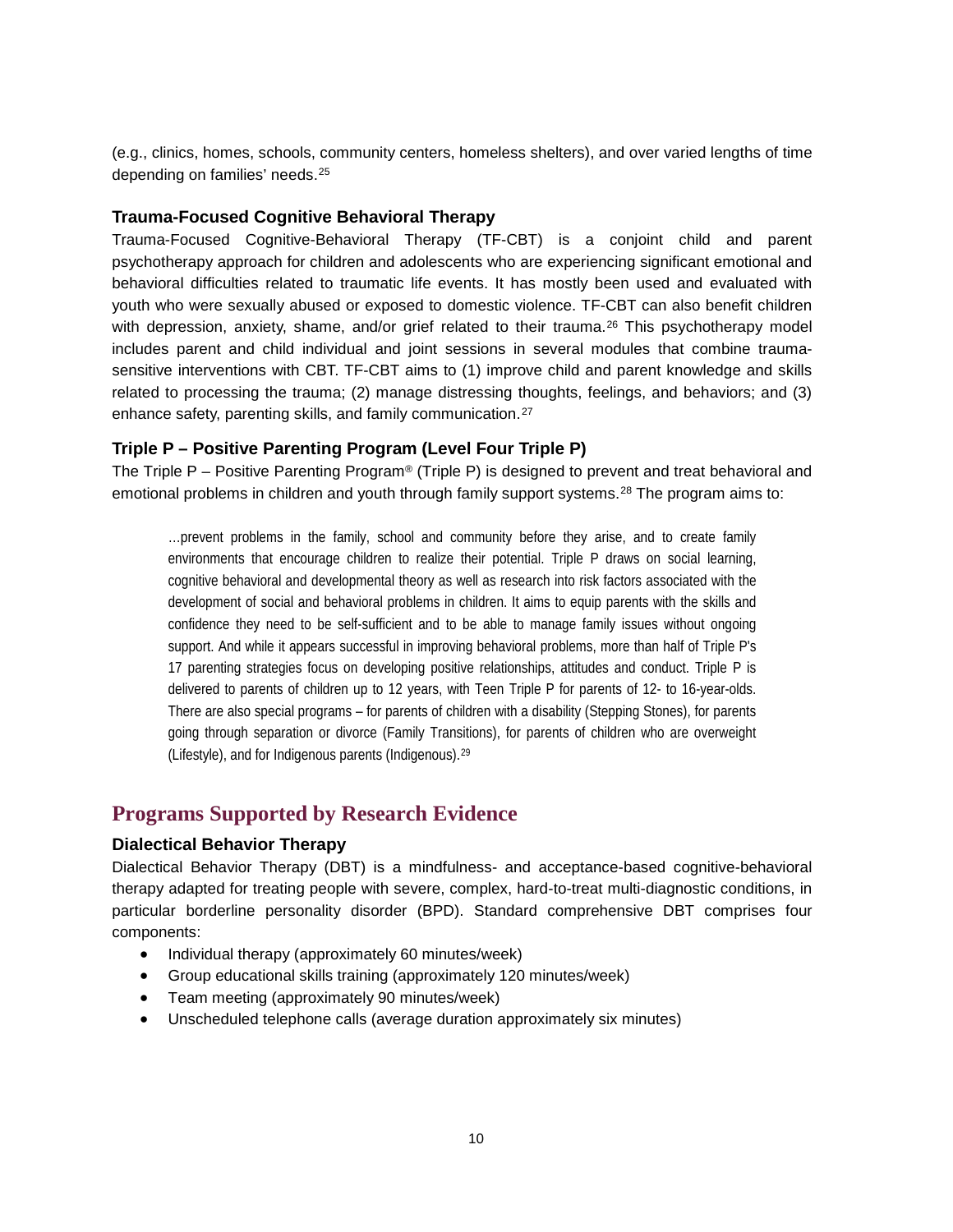For this review, we include DBT for Substance Abusers, which was developed by Dr. Linehan and colleagues to treat individuals with co-occurring substance use disorders and BPD. DBT for Substance Abusers focuses on the following five main objectives: (1) motivating patients to change dysfunctional behaviors, (2) enhancing patient skills, (3) ensuring the new skills are used in daily life, (4) structuring the client's environment, and (5) training and consultation to improve the counselor's skills. For substance abusers, the primary target of the intervention is the substance abuse and specific goals include reducing abuse, alleviating withdrawal symptoms, reducing cravings, and avoiding opportunities and triggers for substance use.[30](#page-43-5)

#### **Functional Family Therapy**

Functional Family Therapy (FFT) is an evidence-based family counseling intervention targeted towards at-risk youth. While FFT is increasingly being used in child welfare, the vast majority of FFT studies are based on programs targeted toward youth who have had previous contact with the juvenile justice system or who are at-risk of delinquency. FFT consists of 12 to 14 therapy sessions over the course of three to four months, during which a clinician meets in the home with the youth and his or her family. During these sessions, the clinician progressively builds protective factors against delinquency while mitigating risk factors. The intermediate program goals focus on improving interpersonal relationships between family members and then building those skills in extra-family relationships.[31](#page-43-6)

#### **Healthy Families America**

The Healthy Families America (HFA) model is a nationally recognized evidence-based home-visiting program model designed to work with overburdened families who are at-risk for adverse childhood experiences, including child maltreatment. It is the primary home-visiting model equipped to work with families who may have histories of trauma, intimate partner violence, mental health, and/or substance abuse issues. HFA services begin prenatally or right after the birth and are offered voluntarily, intensively, and over the long term (3 to 5 years after the birth).

The HFA model, developed in 1992 by Prevent Child Abuse America, is based upon 12 critical elements derived from more than 30 years of research to ensure that programs are effective in working with families.<sup>[32](#page-44-0)</sup> This strengths-based, intensive home visitation program has the following explicit goals: (1) promoting positive parenting skills and parent-child interaction; (2) preventing child abuse and neglect; (3) supporting optimal prenatal care, as well as child health and development; and (4) improving the parent's self-sufficiency.[33](#page-44-1) Note that according to CEBC, the HFA program for child well-being has stronger outcomes than the HFA model for child maltreatment.<sup>[34](#page-44-2)</sup>

#### **Homebuilders Model of Family Preservation Services**

The Homebuilders® model of Intensive Family Preservation Services (IFPS) is a preventive intervention that consists of short-term, in-home, intensive family-based services targeted at families facing child removal.<sup>[35](#page-44-3)</sup> The target population for the Homebuilders model is families with children (birth to 18 years) at imminent risk of placement into, or needing intensive services to return home from, foster care, group or residential treatment, a psychiatric hospital, or a juvenile justice facility.[36](#page-44-4)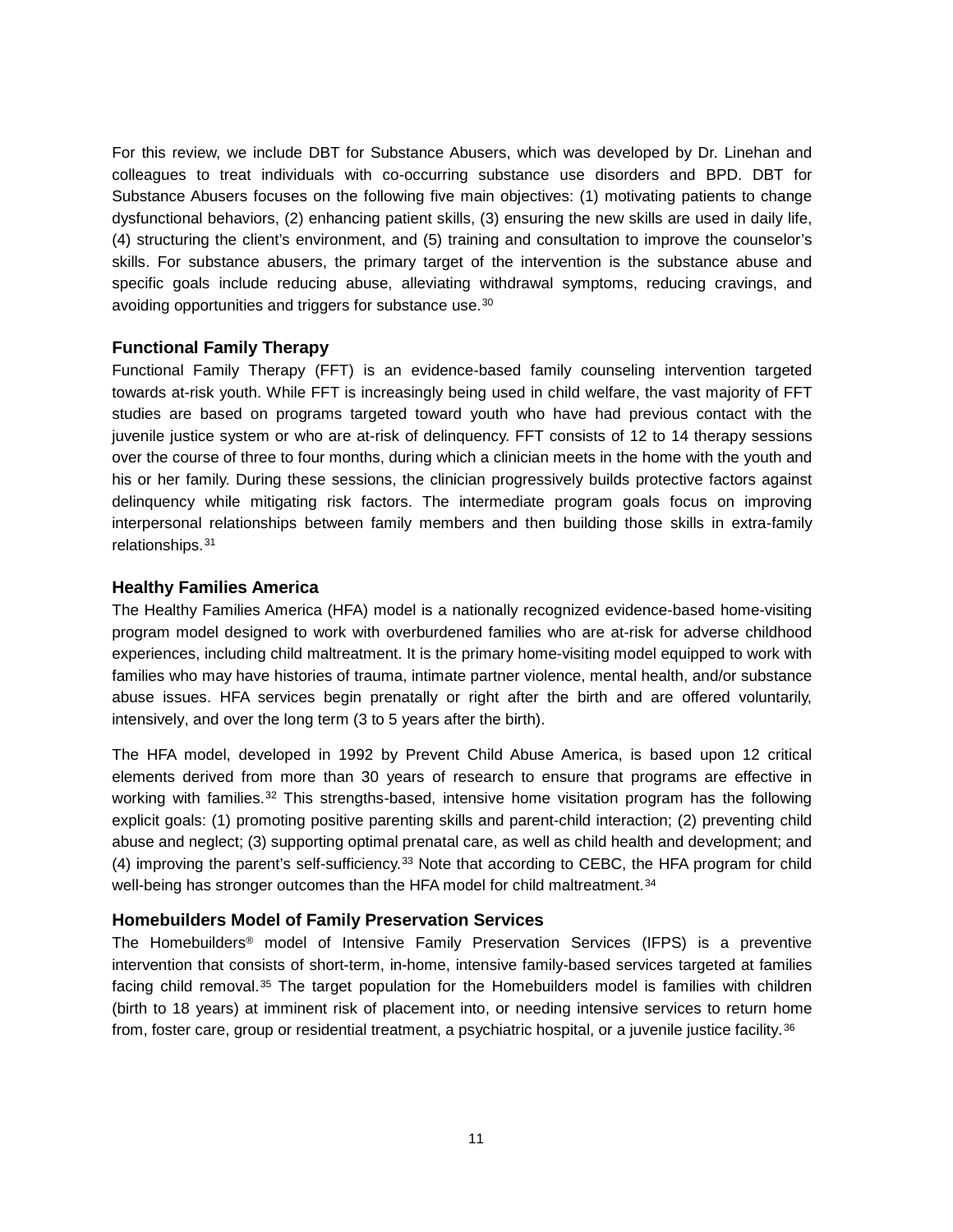#### **SafeCare**

Formerly known as Project 12-Ways, SafeCare is a manualized parent-training curriculum for parents who are at-risk or who have been reported for child maltreatment. Trained professionals work with atrisk families in their home environment to improve parents' skills in several domains, such as planning and implementing activities with their children, responding appropriately to child behaviors, improving home safety, and addressing health and safety issues. SafeCare is generally provided in weekly home visits lasting from 1-2 hours. The program typically lasts 18-20 weeks for each family.<sup>[37](#page-44-5)</sup>

## **Programs with Promising Research Evidence**

#### **Alternative Response or Differential Response**

Traditional child protective services focus on investigations of possible maltreatment to determine if children have been or are at-risk of being harmed. This process often involves the juvenile court. Alternative Response allows child welfare agencies to intervene with families in more supportive ways, often by focusing on assessing families' strengths and needs, as well as the provision of community-based services. These programs are also called Differential Response, Family Assessment Response (FAR), Multi-track Response, and Dual-track Response.[38](#page-44-6)

Note that Alternative Response is not an intervention, *per se*, but rather it is a policy that enables a family assessment and case assignment to take place. These programs are designed to divert families without severe present or imminent danger and with low risk of future child maltreatment away from formal CPS so that the family can be served by a community-based agency with no juvenile or family court involvement. In states that offer Alternative Response, investigations are still conducted for allegations of severe physical abuse, neglect, and sexual abuse.[39](#page-44-7)

#### **Homebuilders Model of Family Reunification Services**

This application of the Homebuilders® model of home-based intervention focuses on helping children reunify with birth parents.[40](#page-44-8) Program strategies include building family relationships, conducting skills training, addressing concrete needs, and providing in-home support after initial re-entry and reunification process.

#### **Nurturing Parenting Program**

The Nurturing Parenting Programs (NPP) are parent education programs primarily based on social learning theory, which supports the widely accepted belief that most parenting patterns are learned during childhood and replicated later in life as the child becomes a parent. The program content centers around parental expectations of the child, empathy toward children's needs, appropriate discipline techniques, parent-child role responsibilities, and children's power and independence. In addition, the NPP incorporates many characteristics associated with positive program outcomes, including teaching emotional communication and behavioral skills training and involving both parents and children so parents can practice skills learned with their child.<sup>[41](#page-44-9)</sup>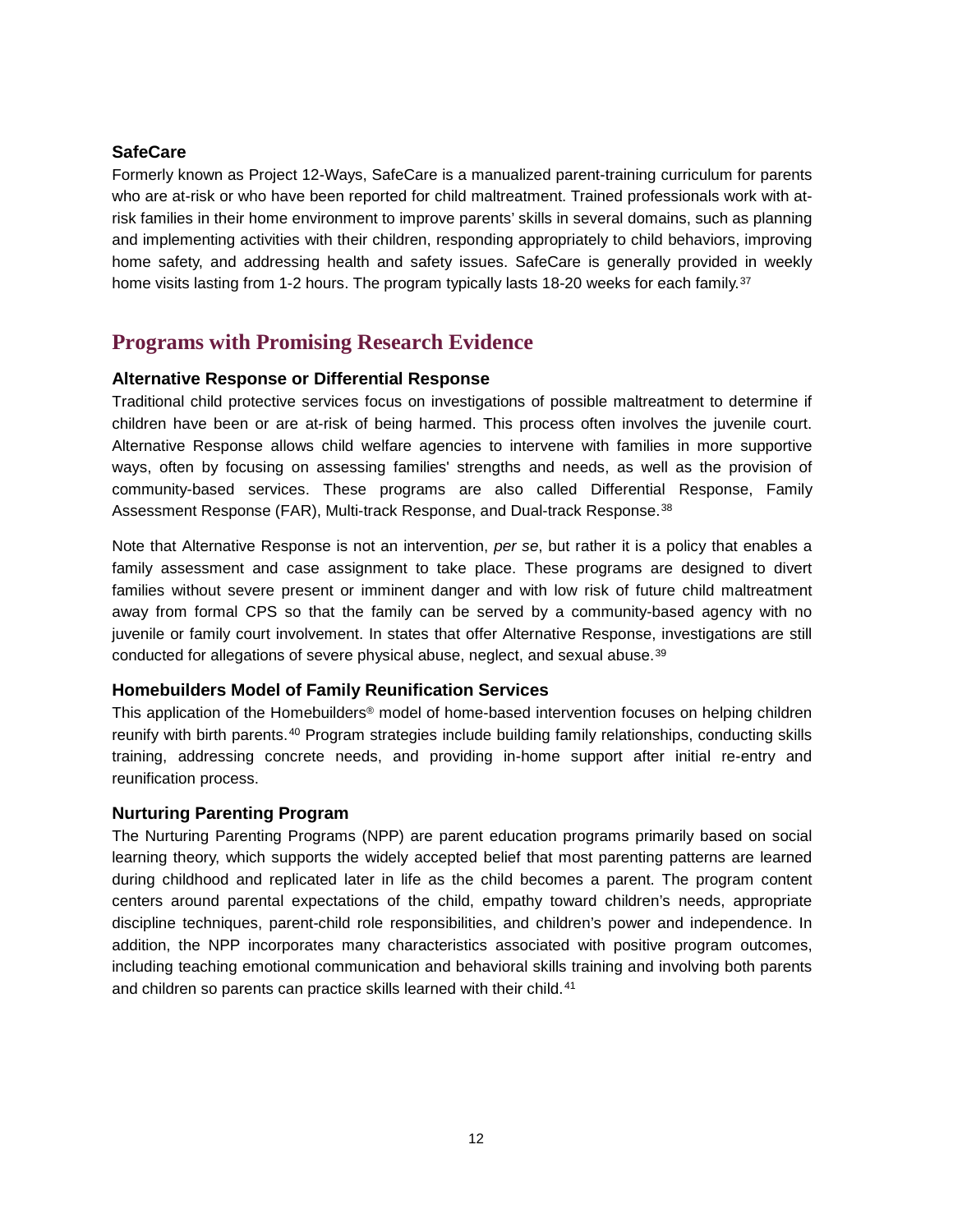#### **Parents as Teachers**

Parents as Teachers is a home-visiting model that encourages parental involvement and early intervention. The program works with educators, child care providers, and health providers to support community partnerships with parents to work with young children in order to achieve greater long-term success in school.<sup>[42](#page-44-10)</sup>

#### **Parent-Child Assistance Program**

Parent-Child Assistance Program (PCAP) is a substance abuse treatment program where specially trained and closely supervised paraprofessional case managers work with families for three years, beginning during pregnancy or postpartum. Case managers provide regular home visitation and connect previously disengaged mothers to a comprehensive array of services including substance abuse treatment, housing, and mental health services.<sup>[43](#page-44-11)</sup>

#### **Sobriety Treatment and Recovery Teams**

Sobriety Treatment and Recovery Teams (START) is a recovery coaching and collaboration model integrating substance abuse, child welfare, and behavioral health services. Families are served using wraparound parenting supports and a system-of-care approach. The intervention pairs specially trained CPS social workers with a family mentor (peer support specialists in recovery) to share a caseload of families who are involved with child welfare for substance abuse reasons. The START team (composed of the CPS caseworker and a family mentor) serve a shared caseload of 12-15 families. Family mentors are people who have been in recovery for at least 3 years and have had prior involvement with child welfare. They meet frequently with the parents, about six times per month, on average, and coordinate closely with the CPS caseworker. The program serves parents with children birth to 5 years with a substantiated incident of abuse and neglect with substance abuse identified as a primary risk factor. Parents are also referred to domestic violence, legal, medical, transportation, parenting, and medical services as needed.<sup>[44](#page-44-12)</sup>

#### **Strengthening Families Program**

The Strengthening Families Program (SFP) program is a parenting and family strengthening program originally designed for high-risk families with children 6 to 11 years. SFP is an evidence-based family skills training program found to significantly improve parenting skills and family relationships, reduce problem behaviors, delinquency and alcohol and drug abuse in children and to improve social competencies and school performance. Child maltreatment also decreases as parents strengthen bonds with their children and learn more effective parenting skills. The program has since developed a more universal prevention version, a home-use DVD version, and a version for families with younger children and older teens.[45](#page-44-13)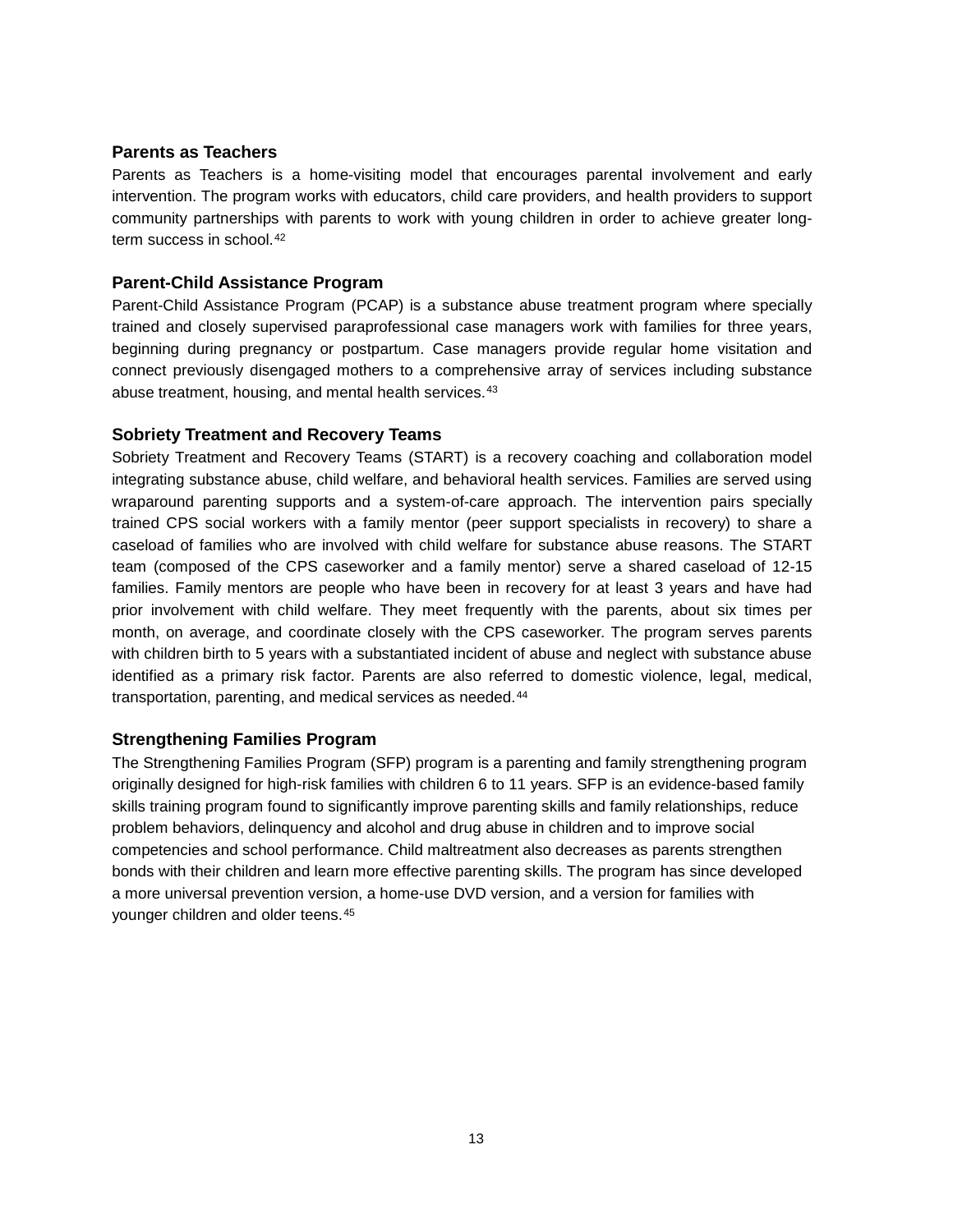#### **Subsidized Guardianship**

The federal Title IV-E Waiver in Illinois allowed the state to pay relatives who were providing guardianship a payment roughly similar to a foster care or adoption subsidy. This approach was very successful, and it showed increases in permanency as well as increased savings estimated in the hundreds of millions of dollars.<sup>[46](#page-45-0)</sup>

#### **Wraparound Services**

Wraparound services offer children with serious emotional disturbances and their families better coordinated and stronger linkages to community-based services:

> *Wraparound* is an intensive, individualized care planning and management process that addresses the strengths and needs of children and their families holistically, and seeks to build problem-solving and coping skills and self-efficacy, and to keep children in their homes and communities rather than institutions or other facilities.[47](#page-45-1)

In part, the success of Wraparound depends upon the quality of the family interventions and supports that the Wraparound worker links the family to. Investment in this model of intensive care coordination, even at an initial, higher cost, results in per capita cost-savings through reduced use of expensive facility-based care (e.g., inpatient psychiatric hospitalization, residential treatment, emergency room use). Wraparound programs, with intensive care coordination at low caseload ratios, have produced quality outcomes and per capita cost-savings analogous to those expected in the health home option.<sup>[48](#page-45-2)</sup>

# <span id="page-13-0"></span>**III. Benefit-Cost Data for Title IV-E Waiver Practice Strategies**

## **Multiple Types and Dimensions of Economic Data and Cost-Savings**

As mentioned earlier, evidence-based practices can create better futures and outcomes for children in at-risk families. But cost savings resulting from the use of these practices and other program reforms need to be reinvested in high-quality and proven services for the parents and children who need services – whether in- or out-of-home.

Title IV-E demonstration experts have emphasized that multiple dimensions of cost and savings need to be considered, and the term *savings* has been used in different ways in various waiver discussions.[49](#page-45-3) The primary types of economic analyses are defined next. To introduce these complexities, the types of benefit-cost and other economic analyses are presented in Table 2.

#### **Table 2. Types of Benefit-Cost and Other Economic Analyses[50](#page-45-4)**

**Types of Cost or Economic Analyses**

Undertaking cost and outcome analyses—or even simple cost analyses—represents a major contribution to human services. Most of the literature on effective services in these areas assumes that service providers strive to achieve the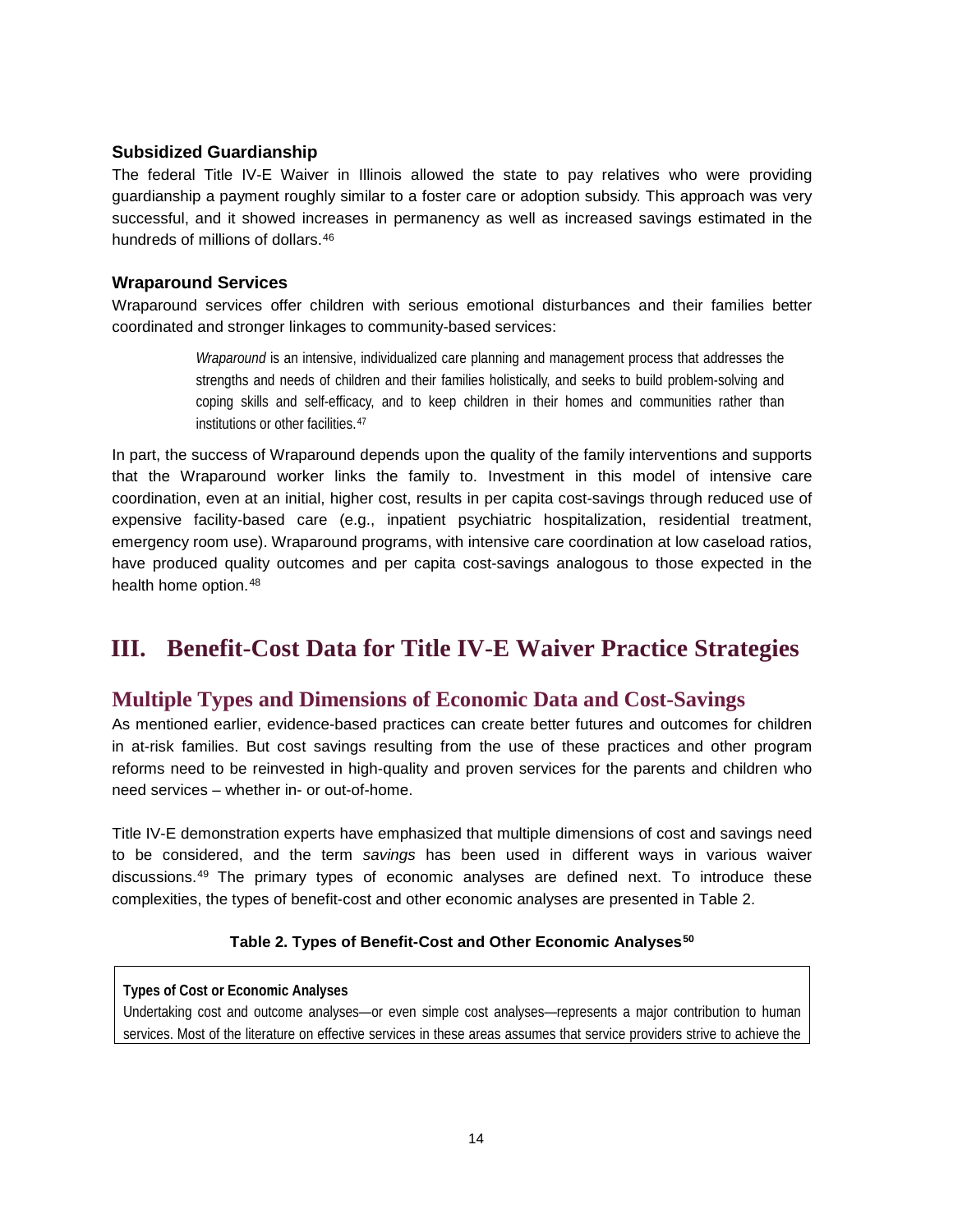best outcomes without regard to budget constraints. Information about effectiveness coupled with cost information enables decision-makers to better understand the tradeoffs involved in selecting various treatment approaches and in preparing budgets.

While benefit-cost analysis is the best known of the class of cost-related analyses, several additional types of analysis also generate valuable insights. These options are presented here in *descending* order of the demands they place on data collection and analysis; i.e., cost-outcomes analyses require the most resources and also require better measures of outcomes and benefits.

*Cost-outcomes analysis***.** This involves comparing services' costs to society to their benefits to society. This comparison generally entails expressing the costs and benefits in dollar terms so they can be compared. Benefit-cost analysis helps indicate whether a program is of value to society at large in terms of generating benefits that outweigh the costs. In a cost-outcomes analysis, however, we can estimate over time the benefits and cost savings of addressing trauma early, including those that are not monetarily defined (e.g., improvements in health outcomes and the related benefit to academic completion, later mental health service use, development of comorbidities, or earning potential). A 1998 RAND study identified that at least four types of significant savings to government are being used in a costoutcomes analyses:

- 1. *Increase in tax revenues* from increased employment and earnings by program participants, including state and federal income taxes, Social Security contributions, and state and local sales taxes.
- 2. *Decrease in government assistance,* including Medicaid, Food Stamps, welfare, and general assistance by counties.
- 3. *Decrease in expenditures for education, health and other services,* including special education, emergency room visits, and homeless shelters.
- 4. *Decrease in criminal justice system involvement,* including spending on arrest, adjudication, and incarceration.[51](#page-45-5)

*Cost-savings analysis.* This type of analysis focuses exclusively on the costs and benefits that accrue to government or another specific organization rather than to society as a whole. This kind of analysis is often used to determine whether a publicly provided program "pays for itself" and is thus justified not only by whatever human services it may render but also in financial terms alone.

*Cost-effectiveness analysis***.** The goal of this type of analysis is to estimate the amount of spending required to realize a given outcome level or what level of outcome results from a particular expenditure. Rather than providing a full accounting of all benefits from a program or service, cost-effectiveness analysis generally focuses on one particular type of benefit, a small cluster of benefits, or an index representing multiple benefits, such as the Quality-Adjusted Life Years (QALY) index used in health care research.

A related approach is *human capital analysis,* which provides a framework that is consistent with observations about skill formation and helps us predict how various policies would likely affect youth and/or adults. For example, a program that successfully promotes children's human capital development would be more effective if it served children in preschool than if it were delayed until after school entry.[52](#page-45-6)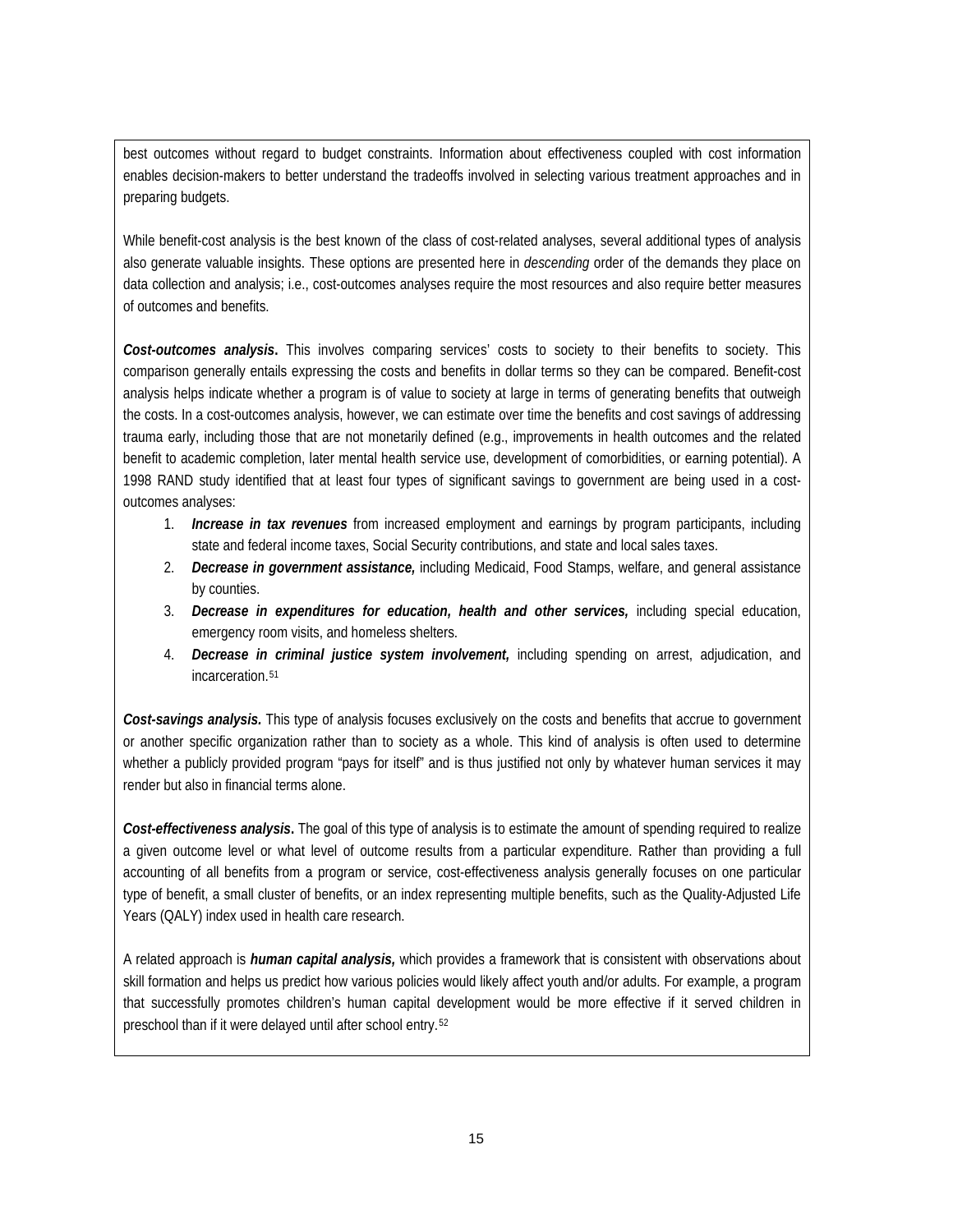*Cost analysis***.** No benefits are measured as part of cost analysis. Cost analysis helps decision makers benchmark against standards in the industry, informs decision-makers about resource requirements for replicating services or other programs, and assists with other types of resource allocation decisions.

The types of benefit-cost data cited in this research brief are primarily based on program evaluation reports and not special waiver evaluations. In many cases, this is determined by comparing the cost experience of a program group compared with a control group (or other comparison group). These cost savings can be substantial as, for example, when a state with a waiver uses subsidized guardianship to move children from long-term foster care to a guardianship home, when family-finding and early intensive family therapy and permanency efforts reduce the average length of stay for residential treatment, or when timely mental health assessments and evidence-based treatments reduce the number of child placement disruptions.

Of note, these savings can produce significant shifts in foster care and/or residential treatment payments, and substantial numbers of staff hours may then be devoted to other program activities (though child welfare staff members are rarely laid off as a result of these savings). Further, some studies and several national evaluation firms like MDRC (for welfare-to-work programs) approach benefit-cost studies from multiple perspectives:

- 1. *The family perspective.* This perspective assesses the microeconomic impact on the family receiving the treatment. While this is an important measure of cost savings, it may be less relevant in the context of waiver demonstrations.
- 2. *Government budgets (federal, state, and/or local).* This perspective is especially relevant in the context of cost-neutrality determinations, and it is also a perspective of great importance to legislative appropriations committees. As noted previously, demonstrating cost neutrality is a requirement of the waiver demonstration projects for the combined set of strategies implemented under the waiver.
- 3. *The societal perspective.* This perspective accounts for all of the direct and indirect costs and benefits of an intervention. Many of the benefit-cost data from the cited interventions (e.g., some early childhood programs) report savings from this perspective.

Another dimension to consider is the time frame for savings (referred to as the *time horizon* by some economists). Some studies cited in this research brief report cost savings over an extended period of time (e.g., 20 years, through retirement age, a lifetime); other studies focus on a five-year period, and still others use even shorter periods. Note that the benefit-cost data summarized in this research brief reflect differing perspectives, differing methodologies, and different time horizons.

In addition, much discussion of waiver cost-savings is related to two other types of savings that are not discussed in this brief although they are the source of frequent questions from waiver states:<sup>[53](#page-45-7)</sup>

 $\triangleright$  First, for capped allocation states, a provision in the Terms and Conditions requires that any "savings" resulting from the waiver be used for the further provision of child welfare services. Jurisdictions often want to know what this means and how to determine the amount of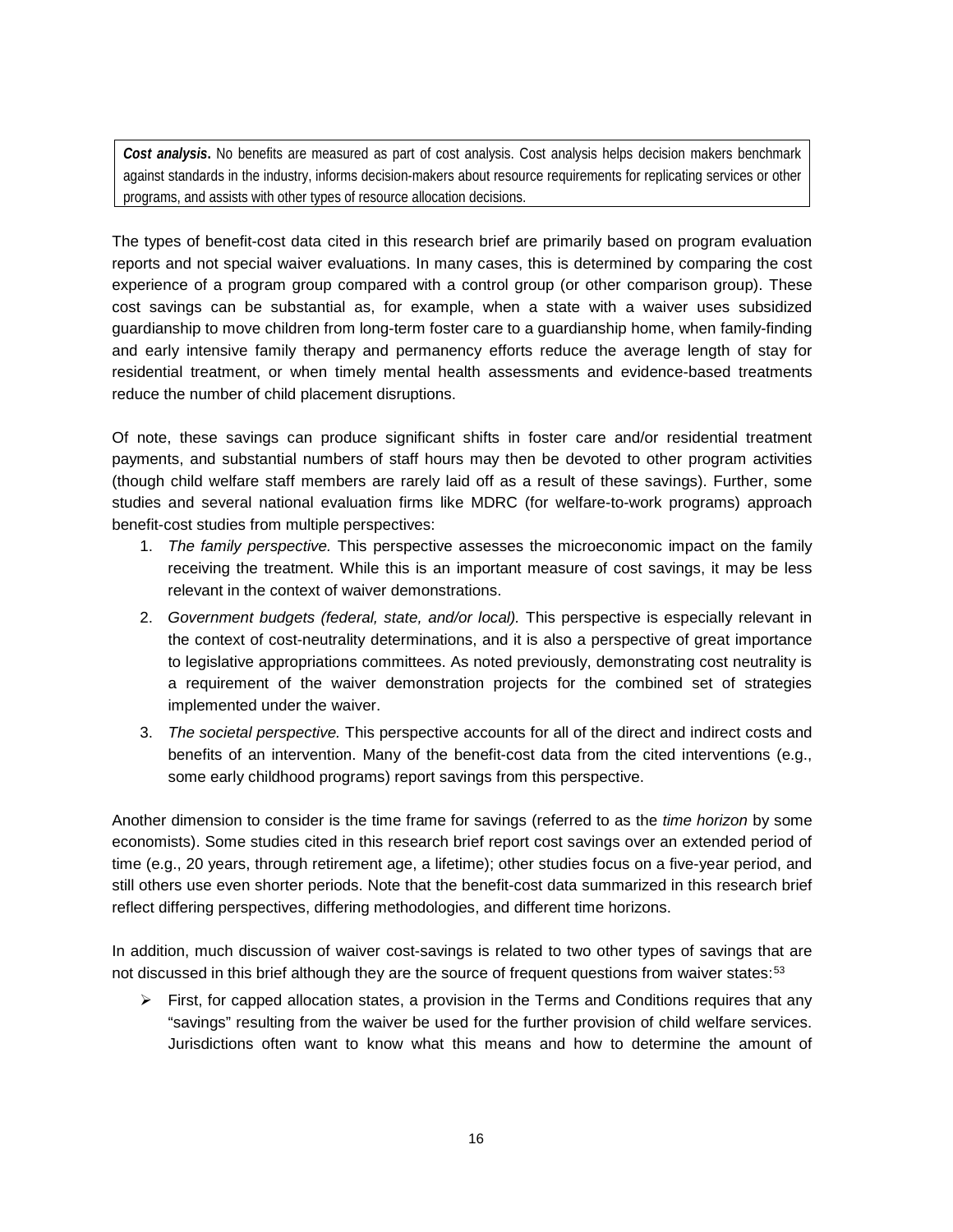savings. This brief does not address this issue. There is very little official guidance on the definition of *savings*, but essentially this calculation involves comparing expenditures on "traditional" Title IV-E uses of funds with the amount of the jurisdiction's capped allocation. If the traditional expenditures are less than the capped allocations (which conceptually represents what the jurisdiction would have received in the absence of the waiver), then there are savings; otherwise, there are no savings. Ultimately, however, there are no net savings to child welfare because the savings are reinvested in child welfare services. Thus, the provision functions as a sort of maintenance-of-effort requirement.

 $\triangleright$  Second, in addition to the waiver savings concept, the Children's Bureau has focused on the feasibility of the interventions planned by the jurisdiction, and whether the proposed waiver interventions would be sufficient in scope, quality, and cost to permit implementation. This is basically a feasibility assessment. Some of the information in this research brief may be useful to jurisdictions in gauging the magnitude of potential impacts. This is conceptually similar to looking over a relatively short-term (1- to 3-year) time period from the perspective of the agency's budget.

In summary, there are three or four different ways that the term *savings* is used in waiver planning and evaluation conversations. This research brief presents information that is closest to the cost study that is required in evaluations, with the caution that most of the recent waiver demonstrations are capped allocation waivers, so their evaluations may include other benefit-cost dimensions. For example, there are multiple ways that the term *savings* is used in waivers, and it is important to be precise when various kinds of cost-savings are presented.

## **Benefit-Cost Data**

State-chosen interventions where we could locate any benefit-cost data are listed first in Table 3, with the corresponding data. Note that some of these interventions have not been as widely used and evaluated with child welfare populations, and that many of the benefits used to calculate the benefitcost ratios are not just foster care savings but also include medical, mental health, employment, criminal justice, and other costs.

#### **Table 3. Waiver Interventions for Which We Have Benefit-Cost Analysis Data**

[Note that the Washington State Institute for Public Policy (WSIPP) refers to a cost-savings analysis it conducted to estimate the cost savings of that intervention if it were implemented in Washington. This website [\(http://www.wsipp.wa.gov/BenefitCost\)](http://www.wsipp.wa.gov/BenefitCost) is updated periodically.]

| <b>Waiver Intervention</b><br><b>Strategy</b> | <b>Economic Analysis Results</b>                                                                 |  |  |
|-----------------------------------------------|--------------------------------------------------------------------------------------------------|--|--|
| <b>Well Supported by Research Evidence</b>    |                                                                                                  |  |  |
| <b>Cognitive Behavioral</b>                   | Canada: In a review of 22 health economic studies of diverse populations around the<br>$\bullet$ |  |  |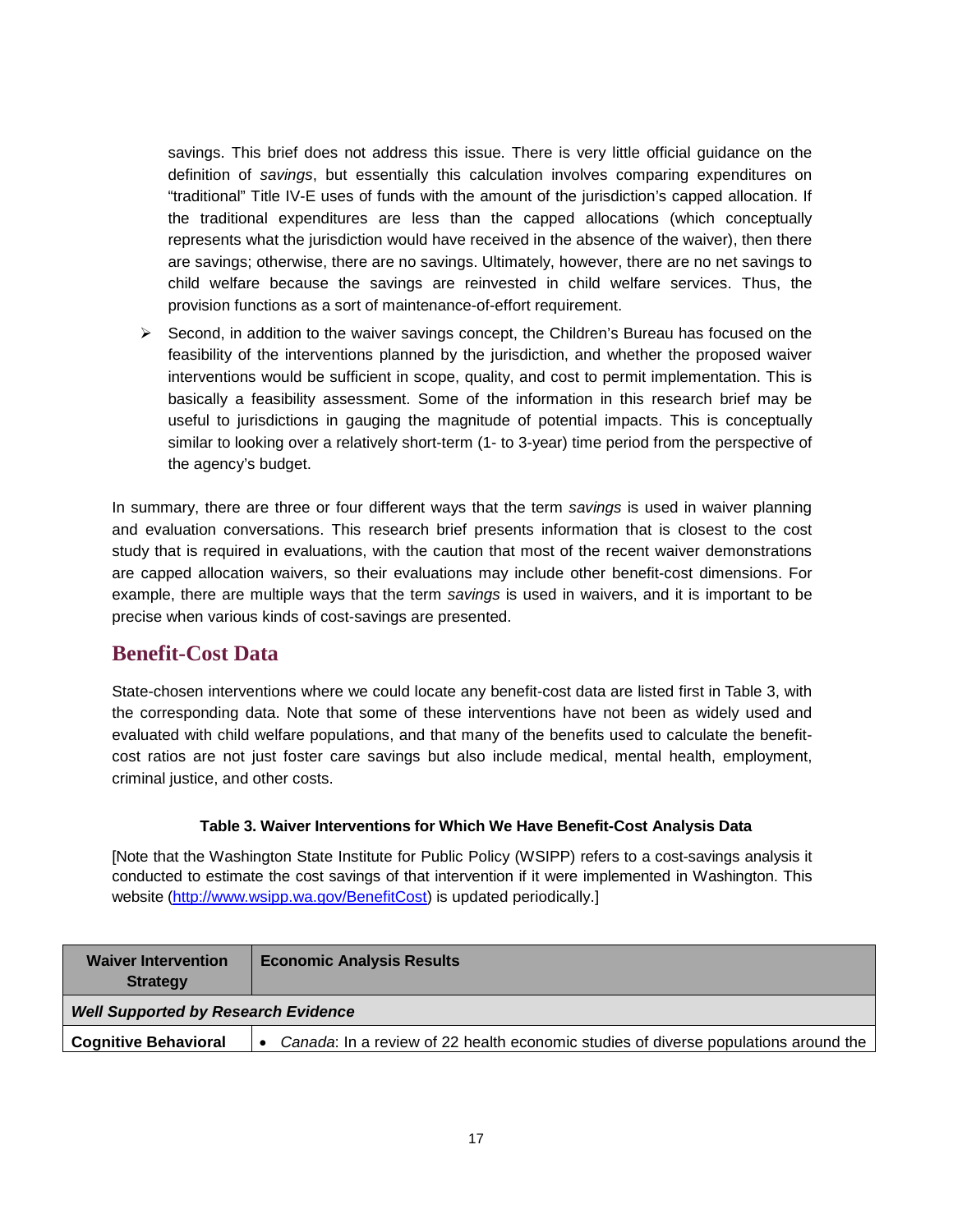| <b>Waiver Intervention</b>                              | <b>Economic Analysis Results</b>                                                                                                                                                                                                                                                                                                                                                                                                                                                                                                                                                                                                                                                       |
|---------------------------------------------------------|----------------------------------------------------------------------------------------------------------------------------------------------------------------------------------------------------------------------------------------------------------------------------------------------------------------------------------------------------------------------------------------------------------------------------------------------------------------------------------------------------------------------------------------------------------------------------------------------------------------------------------------------------------------------------------------|
| <b>Strategy</b>                                         |                                                                                                                                                                                                                                                                                                                                                                                                                                                                                                                                                                                                                                                                                        |
| Therapy (CBT)                                           | world on anxiety, mood, and psychotic and somatoform disorders, CBT costs were<br>lower than the benefits to society. <sup>54</sup>                                                                                                                                                                                                                                                                                                                                                                                                                                                                                                                                                    |
|                                                         | Washington WSIPP: A Washington State Institute for Public Policy (WSIPP) review<br>$\bullet$<br>of studies applied to Washington State found that CBT for adult conditions saved the<br>following amounts in relation to costs: amphetamine users (\$10,117), anxiety<br>(\$38,046), coping skills therapy for substance abuse (\$48,611), PTSD (\$36,345),<br>depression (\$25,914), and schizophrenia/psychosis (\$5,915). <sup>55</sup> These ratios imply<br>that for every dollar invested in the program, CBT could save between \$5.18 and<br>$$189.66 - with most ratios over $100.$                                                                                           |
|                                                         | For children, CBT showed the following savings per child for group therapy for<br>$\bullet$<br>anxiety (\$8,322), individual therapy for anxiety (\$4,954), remote therapy for anxiety<br>(\$25,257), teaching parents who have anxious children (\$2,942), depressed<br>adolescents (\$55), and trauma (\$6,738). These ratios imply that for every dollar<br>invested in the program, CBT could save between \$1.11 and \$7.56. <sup>56</sup> However, for<br>children with ADHD, CBT has a negative cost savings, returning only \$0.77 for every<br>dollar spent.                                                                                                                  |
| Incredible Years (IY)                                   | Across Trials: A willingness-to-pay study showed that including multiple components<br>$\bullet$<br>of the IY program was cost-effective compared to none or single components as<br>measured by improvements in child behavior. These results were achieved by<br>combining data from several clinical trials. <sup>57</sup>                                                                                                                                                                                                                                                                                                                                                          |
|                                                         | Ireland: An internal rate of return of 13.3% per family was found in an RCT study. <sup>58</sup><br>٠                                                                                                                                                                                                                                                                                                                                                                                                                                                                                                                                                                                  |
|                                                         | Washington WSIPP: With evaluation results applied to Washington, WSIPP found<br>$\bullet$<br>that the Incredible Years Parent Training alone and Parent Training with Child<br>Training costs exceeded benefits by \$315 and \$464 per participant, with a return of<br>\$1.19 for every dollar invested, but the child training variation lost money at \$0.60 for<br>every dollar invested. <sup>59</sup>                                                                                                                                                                                                                                                                            |
| Interpersonal<br><b>Psychotherapy (IPT)</b>             | England: A relatively small improvement in psychological functioning following a brief<br>$\bullet$<br>variation of this psychotherapy (called Psychotherapy Intervention or PI) may have<br>had a significant economic impact in the six months following treatment. Namely,<br>brief PI therapy for patients who were high users of psychiatric services resulted in a<br>significant improvement in their psychological status and a substantial reduction in<br>health care utilization and health care costs in the six months following treatment.<br>Costs associated with both primary and secondary care were significantly reduced in<br>the follow-up period. <sup>60</sup> |
| <b>Multidimensional</b><br><b>Family Therapy (MDFT)</b> | Multi-site trial (Connecticut, Florida, Illinois, and Philadelphia): The average weekly<br>٠<br>costs of MDFT treatment were significantly less for MDFT (\$164) than standard<br>treatment (\$365). An intensive version of MDFT has been designed as an alternative<br>to residential treatment and provides superior clinical outcomes at significantly less<br>cost (average weekly costs of \$384 versus \$1,068). <sup>61</sup><br>An intensive version of MDFT designed as an alternative to residential treatment                                                                                                                                                              |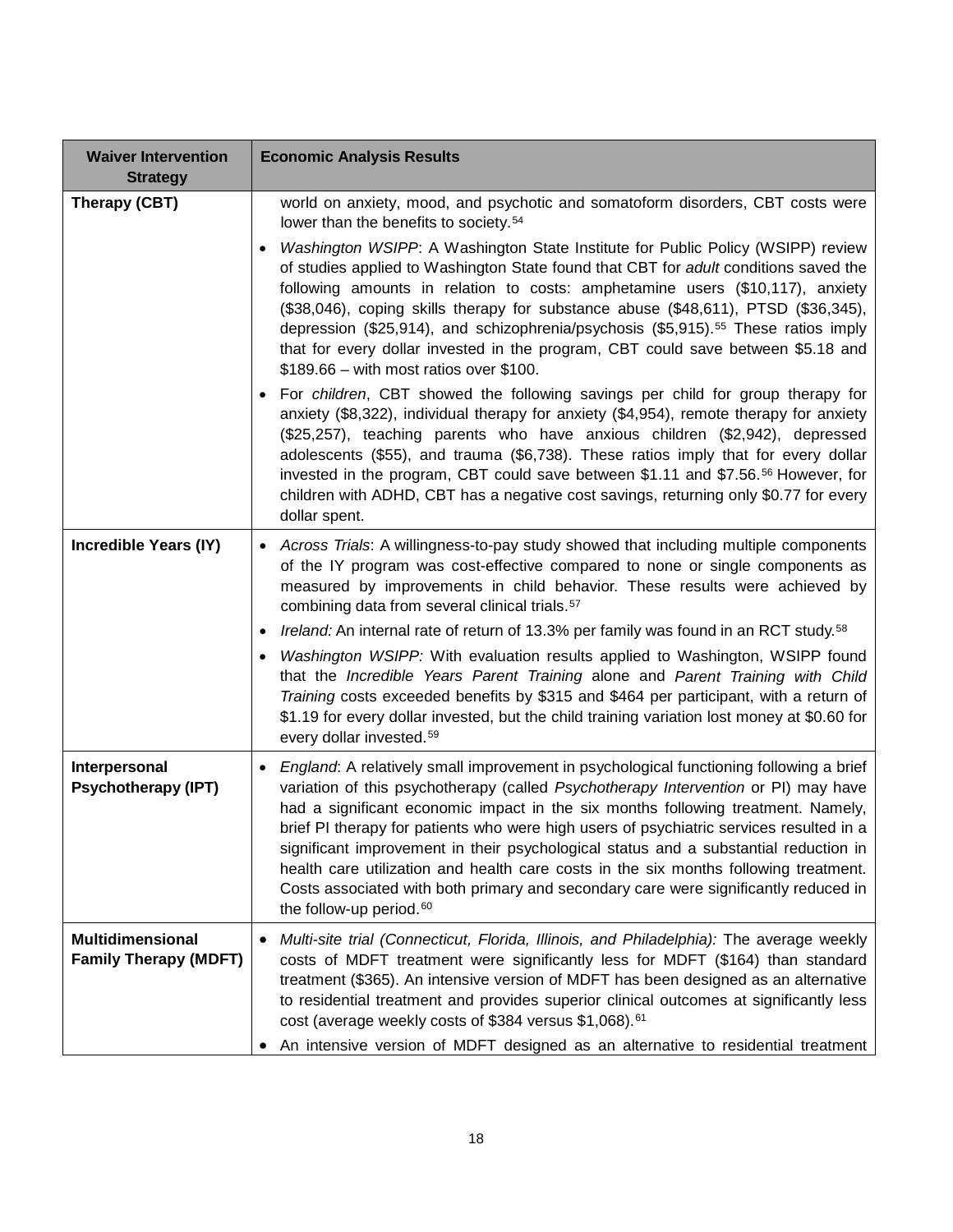| <b>Waiver Intervention</b><br><b>Strategy</b>                                      | <b>Economic Analysis Results</b>                                                                                                                                                                                                                                                                                                                                                                                                                                                                                                                                                                                                                                                                                                                                                                                                                                                                                                                                                                                                                                                                                                                                                                                                                                                                                                                                                                           |
|------------------------------------------------------------------------------------|------------------------------------------------------------------------------------------------------------------------------------------------------------------------------------------------------------------------------------------------------------------------------------------------------------------------------------------------------------------------------------------------------------------------------------------------------------------------------------------------------------------------------------------------------------------------------------------------------------------------------------------------------------------------------------------------------------------------------------------------------------------------------------------------------------------------------------------------------------------------------------------------------------------------------------------------------------------------------------------------------------------------------------------------------------------------------------------------------------------------------------------------------------------------------------------------------------------------------------------------------------------------------------------------------------------------------------------------------------------------------------------------------------|
|                                                                                    | delivers better outcomes at one-third the cost (average weekly costs of \$384 vs.<br>$$1,138$ ). $^{62}$                                                                                                                                                                                                                                                                                                                                                                                                                                                                                                                                                                                                                                                                                                                                                                                                                                                                                                                                                                                                                                                                                                                                                                                                                                                                                                   |
| <b>Multidimensional</b><br><b>Treatment Foster Care</b><br>(MTFC)                  | Washington WSIPP: "Overall, taxpayers gain approximately \$21,836 in subsequent<br>$\bullet$<br>criminal justice cost savings for each program participant. Adding the benefits that<br>accrue to crime victims increases the expected net present value to \$87,622 per<br>participant, which is equivalent to a benefit-to-cost ratio of \$43.70 for every dollar<br>spent."63                                                                                                                                                                                                                                                                                                                                                                                                                                                                                                                                                                                                                                                                                                                                                                                                                                                                                                                                                                                                                           |
| <b>Multisystemic Therapy</b><br>(MST)                                              | Midland County, Michigan: The benefit-cost ratio ranged from 12.40 to 38.52.64<br>$\bullet$<br>Washington WSIPP: The direct cost per MST participant is about \$7.068 per family. <sup>65</sup><br>In an early WSIPP study, there was a gain of approximately \$31,661 per participant<br>for taxpayers in subsequent criminal justice cost-savings. Crime victims accrue<br>benefits that increase the expected net present value per participant to \$131,918.<br>The program generated \$28.33 in savings for every dollar spent. <sup>66</sup> In juvenile justice,<br>a WSIPP review of results applied to Washington showed per-family benefits<br>exceeding costs by \$15,507 and \$19,648 for substance-abusing juvenile offenders, a<br>return of \$3.05 to \$3.60 for every dollar invested. The child welfare benefit-cost data<br>could not yet be calculated by WSIPP, but for youth with serious emotional<br>disturbance (SED), a WSIPP review of results applied to Washington showed costs<br>exceeding benefits by \$3,124 per family, for a negative return of \$0.53 for every<br>dollar invested. <sup>67</sup> But in juvenile justice, a WSIPP review of results applied to<br>Washington showed per-family benefits exceeding costs by \$15,507 and \$19,648 for<br>substance-abusing juvenile offenders, a return of \$3.05 to \$3.60 for every dollar<br>invested. <sup>68</sup> |
| <b>Parent-Child</b><br><b>Interaction Therapy</b><br>(PCIT)                        | England: PCIT was calculated to have a benefit-cost ratio of 1.89.69<br>$\bullet$<br>Washington WSIPP: A review of studies applied to Washington found that PCIT for<br>$\bullet$<br>families in the child welfare system saves \$16,731 per family and has a benefit-cost<br>ratio of \$11.55 for every dollar spent. <sup>70</sup> For children with disruptive disorders, the<br>WSIPP review found that PCIT yields savings of \$50 per family and \$1.04 in savings<br>for every dollar spent. <sup>71</sup>                                                                                                                                                                                                                                                                                                                                                                                                                                                                                                                                                                                                                                                                                                                                                                                                                                                                                          |
| <b>Parent Management</b><br><b>Training-Oregon</b><br><b>Model</b>                 | England: One study found that it reduced the chance that conduct disorder will<br>persist into adulthood, and it saves the public sector funds within 5-8 years under<br>base case conditions. Total savings to society over 25 years were estimated at<br>£16,435 per family, which compares with an intervention cost in the range of £952-<br>£2,078 (2008-09 prices). <sup>72</sup>                                                                                                                                                                                                                                                                                                                                                                                                                                                                                                                                                                                                                                                                                                                                                                                                                                                                                                                                                                                                                    |
| <b>Trauma-Focused</b><br><b>Cognitive-Behavioral</b><br><b>Therapy</b><br>(TF-CBT) | Delaware: One study found that a cost savings of \$1,617 per client was realized in a<br>$\bullet$<br>4-month period. <sup>73</sup><br>Washington WSIPP: For children with trauma, TF-CBT showed savings of \$6,738<br>$\bullet$<br>per child. <sup>74</sup>                                                                                                                                                                                                                                                                                                                                                                                                                                                                                                                                                                                                                                                                                                                                                                                                                                                                                                                                                                                                                                                                                                                                               |
| <b>Triple P Positive</b>                                                           | England: Evaluations found a benefit-cost ratio of 4.84.75<br>$\bullet$                                                                                                                                                                                                                                                                                                                                                                                                                                                                                                                                                                                                                                                                                                                                                                                                                                                                                                                                                                                                                                                                                                                                                                                                                                                                                                                                    |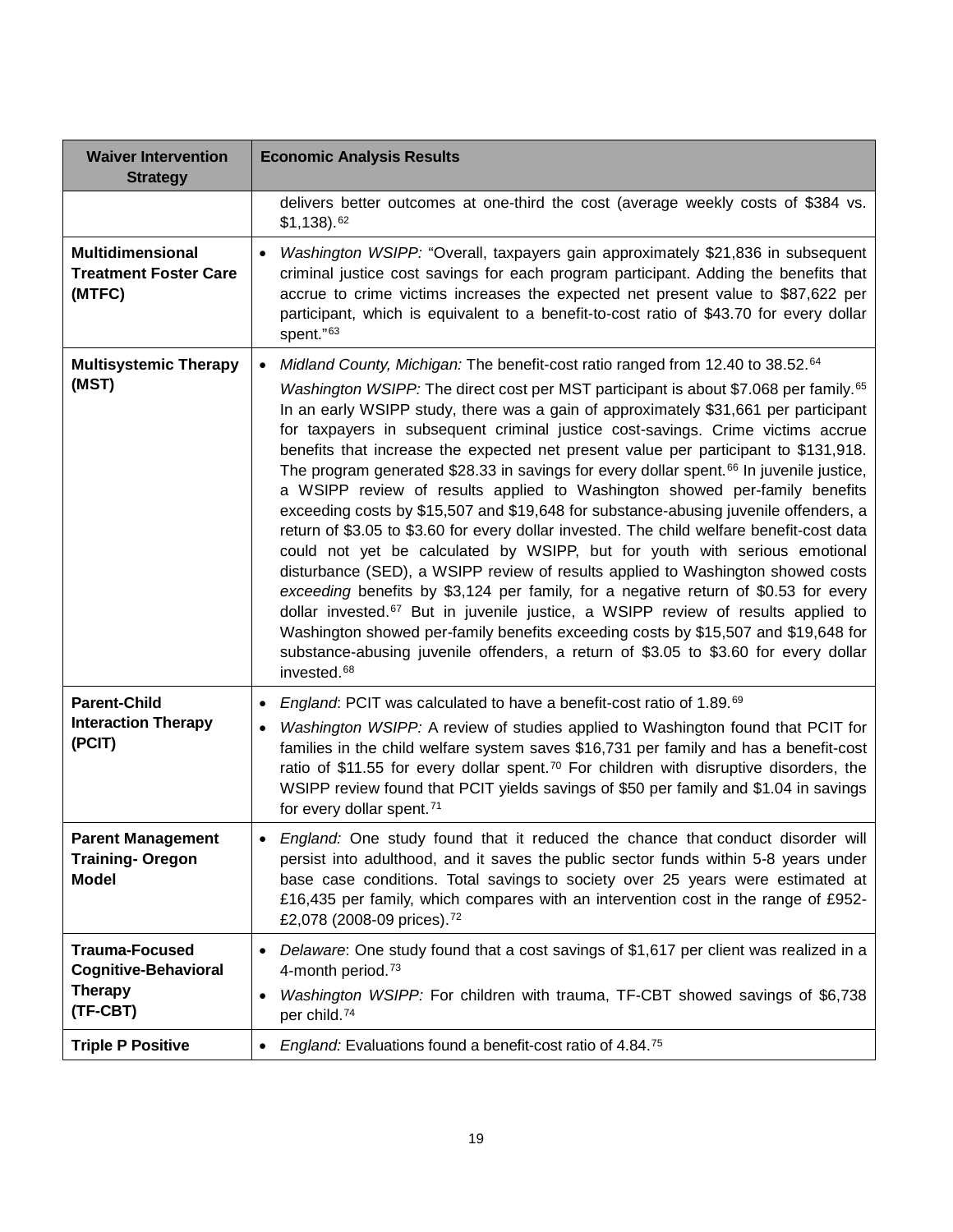| <b>Waiver Intervention</b><br><b>Strategy</b>             | <b>Economic Analysis Results</b>                                                                                                                                                                                                                                                                                                                                                                                                                                                                                                                                                                                                                                                                                                                                                                                                                                                                                                                                                                                                                                                                                                                                                                                                                                                                                                                                                                                                                                              |
|-----------------------------------------------------------|-------------------------------------------------------------------------------------------------------------------------------------------------------------------------------------------------------------------------------------------------------------------------------------------------------------------------------------------------------------------------------------------------------------------------------------------------------------------------------------------------------------------------------------------------------------------------------------------------------------------------------------------------------------------------------------------------------------------------------------------------------------------------------------------------------------------------------------------------------------------------------------------------------------------------------------------------------------------------------------------------------------------------------------------------------------------------------------------------------------------------------------------------------------------------------------------------------------------------------------------------------------------------------------------------------------------------------------------------------------------------------------------------------------------------------------------------------------------------------|
| <b>Parenting Program or</b><br><b>Level Four Triple P</b> | • South Carolina: Level four Triple P (the most intensive service level) saves \$1,788<br>per participant by reducing child mental health problems. <sup>76</sup><br>Washington WSIPP: Level 4 Triple P individual format for child's disruptive behavior<br>$\bullet$<br>could save an additional \$1,668 per participant by preventing child abuse and<br>neglect. This amounts to a \$1.74 savings for every dollar spent. The Level 4 group<br>program could result in savings of \$1,668.77<br>Washington WSIPP: A large-scale statewide public-health roll-out for prevention<br>purposes would return \$3.22 for every dollar spent. <sup>78</sup>                                                                                                                                                                                                                                                                                                                                                                                                                                                                                                                                                                                                                                                                                                                                                                                                                     |
| <b>Supported by Research Evidence</b>                     |                                                                                                                                                                                                                                                                                                                                                                                                                                                                                                                                                                                                                                                                                                                                                                                                                                                                                                                                                                                                                                                                                                                                                                                                                                                                                                                                                                                                                                                                               |
| <b>Dialectical Behavior</b><br>Therapy (DBT)              | • National estimates: The American Psychiatric Association reported treatment costs<br>decreased by \$26,000/patient in the year of DBT, compared to the year pre-<br>treatment (\$46,000 to \$20,000); with reductions of 77% in hospitalization days, 76%<br>in partial hospitalization days, 56% in crisis beds, and 80% in emergency room<br>contacts. <sup>79</sup> The Linehan report found that DBT treatment resulted in a cost-savings of<br>\$9,000 compared to treatment as usual.80<br>Sweden: A Swedish study showed \$17,000 fewer costs (320,000SEK vs. 210SEK)<br>comparing costs of year pre-DBT vs. year of DBT (6-18 month period of DBT).<br>Comparing the month before DBT treatment with the 18th month of DBT treatment<br>demonstrated cost savings of $$6,000/p$ atient (\$8,000 vs. \$2,000) (1SEK = 0.1494<br>$US$$ ). $81$<br>Washington WSIPP: A Washington state juvenile offender institution DBT program<br>achieved a \$38.05 financial benefit for every dollar spent on the DBT program, and<br>the benefits minus costs savings of \$31,243/client after costs of DBT were subtracted<br>(2003 US dollar figures) (WSIPP, 2004).<br>Note that the majority of reported cost-savings were from reductions in mental health<br>hospitalization. Adding other service costs (e.g., police, crime reduction, ambulances,<br>social services, housing) and lost income productivity would further enhance the cost-<br>effectiveness analysis. |
| <b>Functional Family</b><br>Therapy (FFT)                 | • Florida: Youth recidivism rates are 8% lower and the Florida Redirections project<br>has saved Florida taxpayers \$193 million. 82                                                                                                                                                                                                                                                                                                                                                                                                                                                                                                                                                                                                                                                                                                                                                                                                                                                                                                                                                                                                                                                                                                                                                                                                                                                                                                                                          |
|                                                           | Pennsylvania: The Commonwealth saves \$14.56 for every dollar spent on this<br>$\bullet$<br>program. The potential statewide economic benefit was estimated at \$136 million.<br>For 2010, 1,642 youth were served in FFT, which translated into an economic<br>benefit of \$67 million. <sup>83</sup><br>Washington, DC: The expected net benefit per participant of FFT is over \$6,900.84<br>Washington WSIPP: Overall savings for youth in state institutions on probation were<br>estimated at \$34,196 per youth. \$11.21 were saved for every dollar spent. <sup>85</sup>                                                                                                                                                                                                                                                                                                                                                                                                                                                                                                                                                                                                                                                                                                                                                                                                                                                                                              |
| <b>Healthy Families</b>                                   | England: Costs exceed benefits, with an estimated cost benefit ratio of 0.28.86                                                                                                                                                                                                                                                                                                                                                                                                                                                                                                                                                                                                                                                                                                                                                                                                                                                                                                                                                                                                                                                                                                                                                                                                                                                                                                                                                                                               |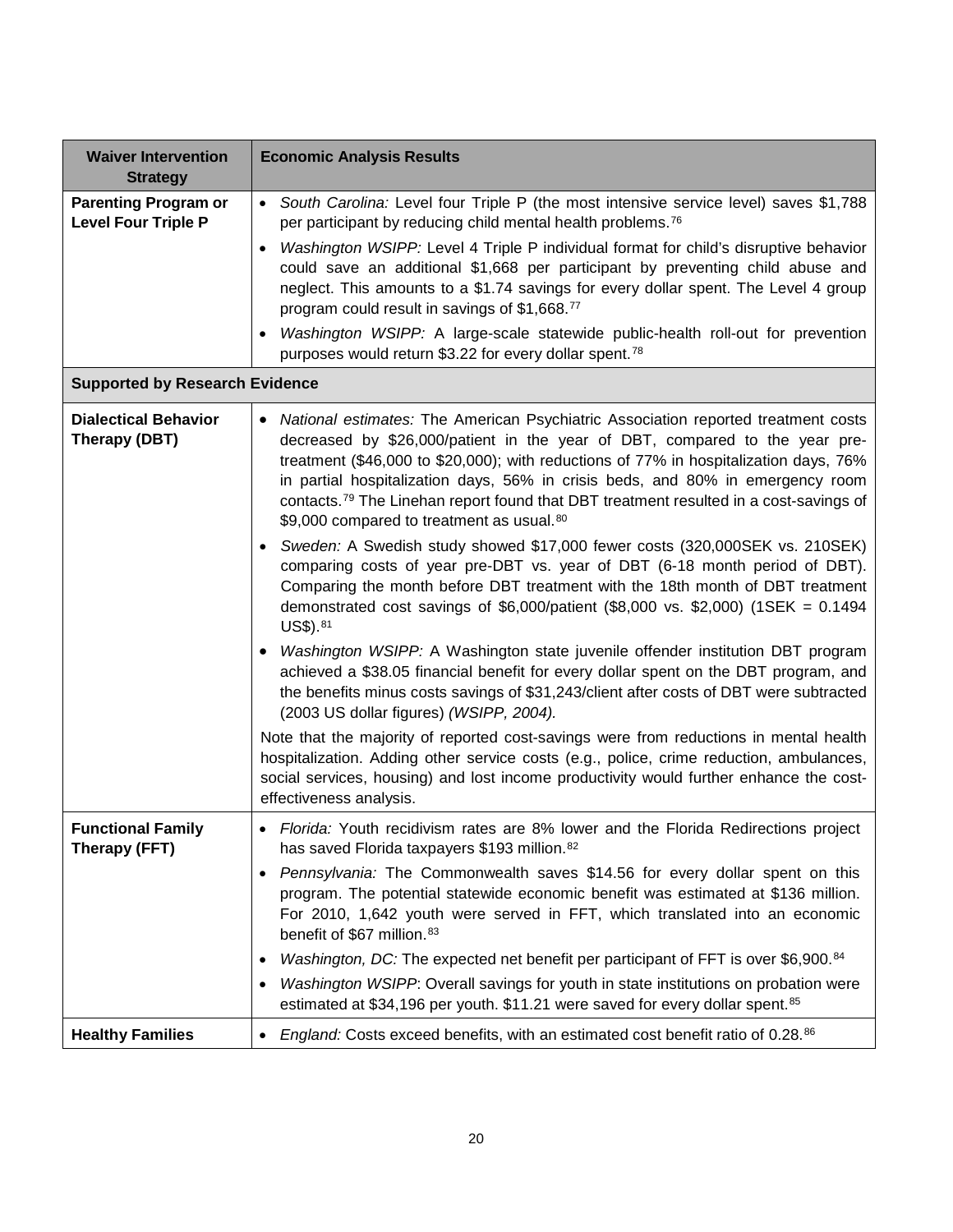| <b>Waiver Intervention</b>                                                  | <b>Economic Analysis Results</b>                                                                                                                                                                                                                                                                                                                                                                                                                                                                                                                                                                                                                                                   |
|-----------------------------------------------------------------------------|------------------------------------------------------------------------------------------------------------------------------------------------------------------------------------------------------------------------------------------------------------------------------------------------------------------------------------------------------------------------------------------------------------------------------------------------------------------------------------------------------------------------------------------------------------------------------------------------------------------------------------------------------------------------------------|
| <b>Strategy</b>                                                             |                                                                                                                                                                                                                                                                                                                                                                                                                                                                                                                                                                                                                                                                                    |
| America (HFA)                                                               | • New York: A group of women who received Healthy Families New York (HFNY) had<br>an average savings of $$628$ (SE=\$1,613) in the net cost to government over the<br>women in the control group. Accounting for the net program cost (\$4,101) resulted in<br>a recovery of 15% to provide HFNY services. Stated differently, for every dollar<br>invested, the program returned \$0.15.87<br>Washington WSIPP: A review of studies applied to Washington showed per family<br>costs exceeding benefits by \$2,305 per family, a return of \$0.51 for every dollar<br>invested. <sup>88</sup><br>Because Healthy Families evaluation results have been mixed over the past couple |
|                                                                             | of decades, study findings, applications, and methods should be reviewed carefully. <sup>89</sup>                                                                                                                                                                                                                                                                                                                                                                                                                                                                                                                                                                                  |
| <b>Homebuilders model</b>                                                   | England: Homebuilders was found to have a benefit-cost ratio of 4.02.90<br>$\bullet$                                                                                                                                                                                                                                                                                                                                                                                                                                                                                                                                                                                               |
| of family-based<br>services                                                 | Washington WSIPP: The benefit-cost ratio indicates a benefit of \$5.84 for every<br>$\bullet$<br>dollar spent per participant. The total cost-savings of the program was \$16,332 per<br>participating family. <sup>91</sup>                                                                                                                                                                                                                                                                                                                                                                                                                                                       |
| <b>SafeCare</b>                                                             | England: Expected benefits of SafeCare are just over twice as much as the costs of<br>$\bullet$<br>delivering the program. <sup>92</sup>                                                                                                                                                                                                                                                                                                                                                                                                                                                                                                                                           |
|                                                                             | Washington WSIPP: A review of studies applied to Washington found that SafeCare<br>$\bullet$<br>yields savings of \$2,753 per family, with a benefit of \$16.54 for every dollar spent. <sup>93</sup>                                                                                                                                                                                                                                                                                                                                                                                                                                                                              |
|                                                                             | Not much yet is known about the cost-effectiveness of the Project SafeCare<br>augmented model.                                                                                                                                                                                                                                                                                                                                                                                                                                                                                                                                                                                     |
| <b>Promising Level of Research Evidence</b>                                 |                                                                                                                                                                                                                                                                                                                                                                                                                                                                                                                                                                                                                                                                                    |
| <b>Alternative Response</b><br>(AR) or Differential<br><b>Response (DR)</b> | • Colorado: Differences in cost between AR and Investigative response (IR) were not<br>statistically significant. <sup>94</sup><br><i>Illinois</i> : AR costs much less than IR cases, based on differences in foster care use. <sup>95</sup><br>$\bullet$                                                                                                                                                                                                                                                                                                                                                                                                                         |
|                                                                             | Minnesota: For every dollar spent on a family in Family Assessment Response<br>$\bullet$<br>(FAR), \$1.59 was spent on families receiving services as usual over a 39- to 56-<br>month follow-up period. FAR cost an estimated \$1,279 less per family for this<br>period. <sup>96</sup>                                                                                                                                                                                                                                                                                                                                                                                           |
|                                                                             | Ohio: In contrast, Ohio found slightly higher costs (a difference of \$87 per family) for<br>the non-EPS investigation pathway over a shorter follow-up period that ranged from<br>10 to 15 months. 97                                                                                                                                                                                                                                                                                                                                                                                                                                                                             |
|                                                                             | Washington WSIPP: Analyses using results from the Ohio, Colorado, Illinois, and<br>$\bullet$<br>Minnesota cost studies applied to Washington showed savings of \$6.93 per family<br>and a benefit of \$3.94 for every dollar spent. <sup>98</sup>                                                                                                                                                                                                                                                                                                                                                                                                                                  |
| <b>Homebuilders model</b><br>of family reunification<br>services            | Washington WSIPP: The benefit-cost ratio indicates a benefit of \$5.84 for every<br>$\bullet$<br>dollar spent per participant. The total cost savings of the program was \$16,322 per<br>participating family. <sup>99</sup>                                                                                                                                                                                                                                                                                                                                                                                                                                                       |
| <b>Nurturing Parenting</b>                                                  | benefit-cost ratio of 0.87,<br>One statewide study found a<br>Louisiana:<br>which                                                                                                                                                                                                                                                                                                                                                                                                                                                                                                                                                                                                  |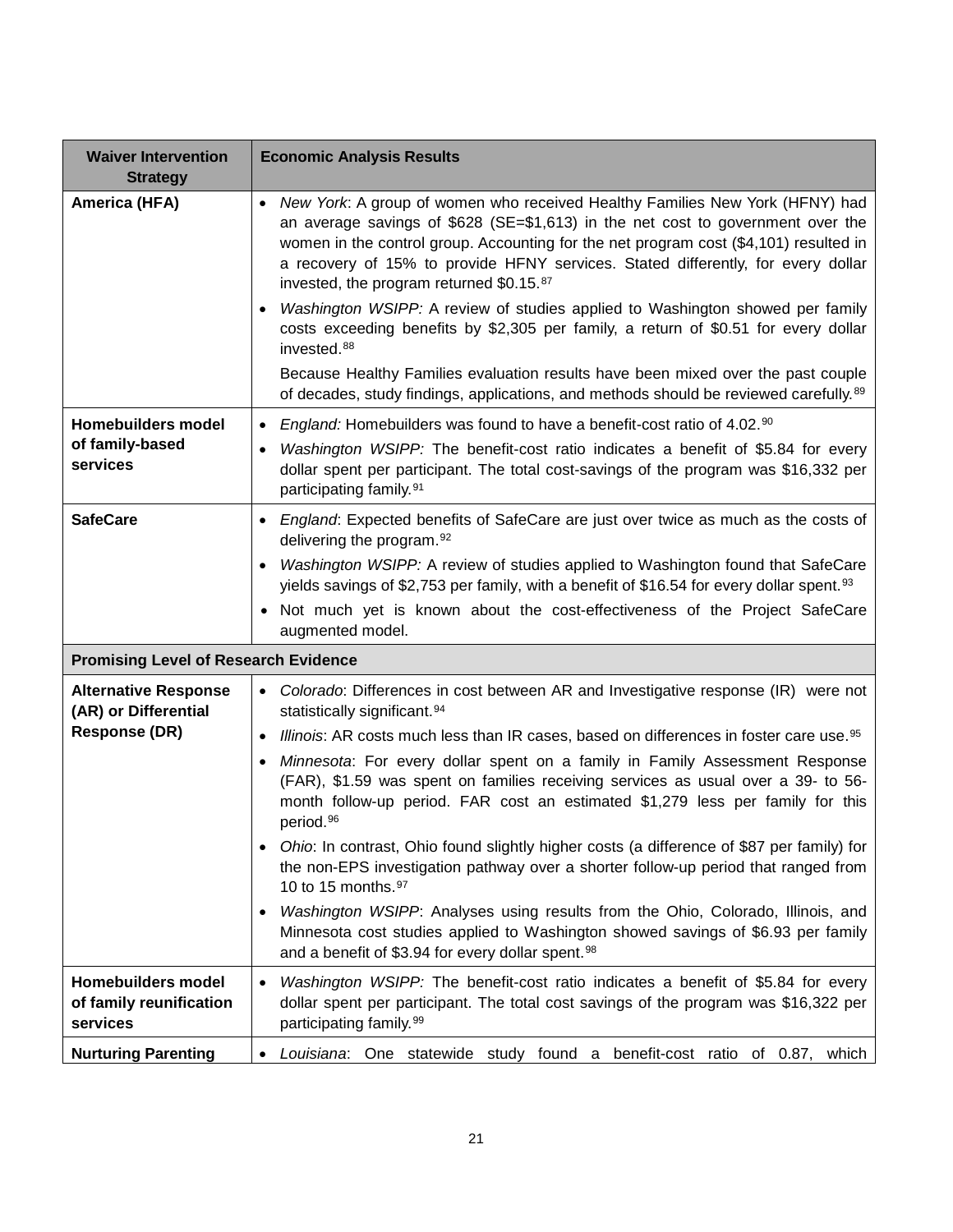| <b>Waiver Intervention</b><br><b>Strategy</b>                                                             | <b>Economic Analysis Results</b>                                                                                                                                                                                                                                                                                                                                                                                                                                                                                                                                                                                                                                                                                                                                                                                                                                                                    |
|-----------------------------------------------------------------------------------------------------------|-----------------------------------------------------------------------------------------------------------------------------------------------------------------------------------------------------------------------------------------------------------------------------------------------------------------------------------------------------------------------------------------------------------------------------------------------------------------------------------------------------------------------------------------------------------------------------------------------------------------------------------------------------------------------------------------------------------------------------------------------------------------------------------------------------------------------------------------------------------------------------------------------------|
| Program (NPP)                                                                                             | demonstrates that the NPP approaches cost neutrality within a short period of 4.5<br>years, even without the consideration of long-term benefits or benefits to other<br>systems. <sup>100</sup>                                                                                                                                                                                                                                                                                                                                                                                                                                                                                                                                                                                                                                                                                                    |
| <b>Parents as Teachers</b>                                                                                | England: Costs exceed benefits, with an estimated cost benefit ratio of 0.84.101<br>$\bullet$<br>Washington WSIPP: The program returns \$1.07 for every dollar spent and has<br>produced savings of \$191 per participant. <sup>102</sup>                                                                                                                                                                                                                                                                                                                                                                                                                                                                                                                                                                                                                                                           |
| <b>Parent-Child</b><br><b>Assistance Program</b><br>(PCAP) substance<br>abuse treatment for<br>caregivers | • Alberta, Canada: Net monetary benefits range from \$13 million to \$31 million (lifetime<br>societal costs) from cases of Fetal Alcohol Spectrum Disorder prevented among 366<br>clients over a 3-year period. <sup>103</sup><br>Washington: Children of mothers enrolled in PCAP reunify approximately seven<br>$\bullet$<br>months quicker than the statewide average of children age birth to 3 years who exit<br>foster care to reunification. <sup>104</sup> This translates into a potential cost savings of \$4,057<br>per case. <sup>105</sup>                                                                                                                                                                                                                                                                                                                                            |
| <b>Sobriety Treatment</b><br>and Recovery Teams<br>(START) substance<br>abuse treatment for<br>caregivers | Kentucky: For every \$1 spent on START, Kentucky avoided \$2.52 in foster care<br>provision. <sup>106</sup>                                                                                                                                                                                                                                                                                                                                                                                                                                                                                                                                                                                                                                                                                                                                                                                         |
| <b>Strengthening Families</b><br>Program                                                                  | • Iowa rural counties: For every dollar invested in the Strengthening Families Iowa<br>Program, \$11 are saved. <sup>107</sup><br>Washington WSIPP: The benefit-cost ratio for the program for parents and youth age<br>$\bullet$<br>10-14 years indicates a benefit of \$3.51 for every dollar spent per participant. The<br>total cost savings of the program was \$2,751 per participating family. <sup>108</sup><br>• Note that 'family-centered interventions with a school component generally are more<br>costly than school-based life skills training, but they offer larger benefits per youth<br>assisted. The most effective programs strengthen youth bonds to family, school, and<br>community, increasing protective factors while reducing risk factors. These include<br>Adolescent Transitions, Strengthening Families, Guiding Good Choices, Project<br>Northland, and SOAR."109 |
| <b>Subsidized</b><br>Guardianship<br>(a policy intervention)                                              | Washington WSIPP: A review of studies applied to Washington found that subsidized<br>guardianship saves more than it costs by \$7,783 per family. <sup>110</sup>                                                                                                                                                                                                                                                                                                                                                                                                                                                                                                                                                                                                                                                                                                                                    |
| <b>Wraparound Services</b><br>(including the Rhode<br>Island model)                                       | Investment in this model of intensive care coordination results in per-capita cost<br>$\bullet$<br>savings through reduced use of expensive facility-based care (e.g., inpatient<br>psychiatric hospitalization, residential treatment, emergency room use). Wraparound<br>programs, with intensive care coordination and low caseload ratios, have produced<br>quality outcomes and per-capita cost-savings analogous to those expected in the<br>health home option, but more child welfare applications need to be tested. <sup>111</sup>                                                                                                                                                                                                                                                                                                                                                        |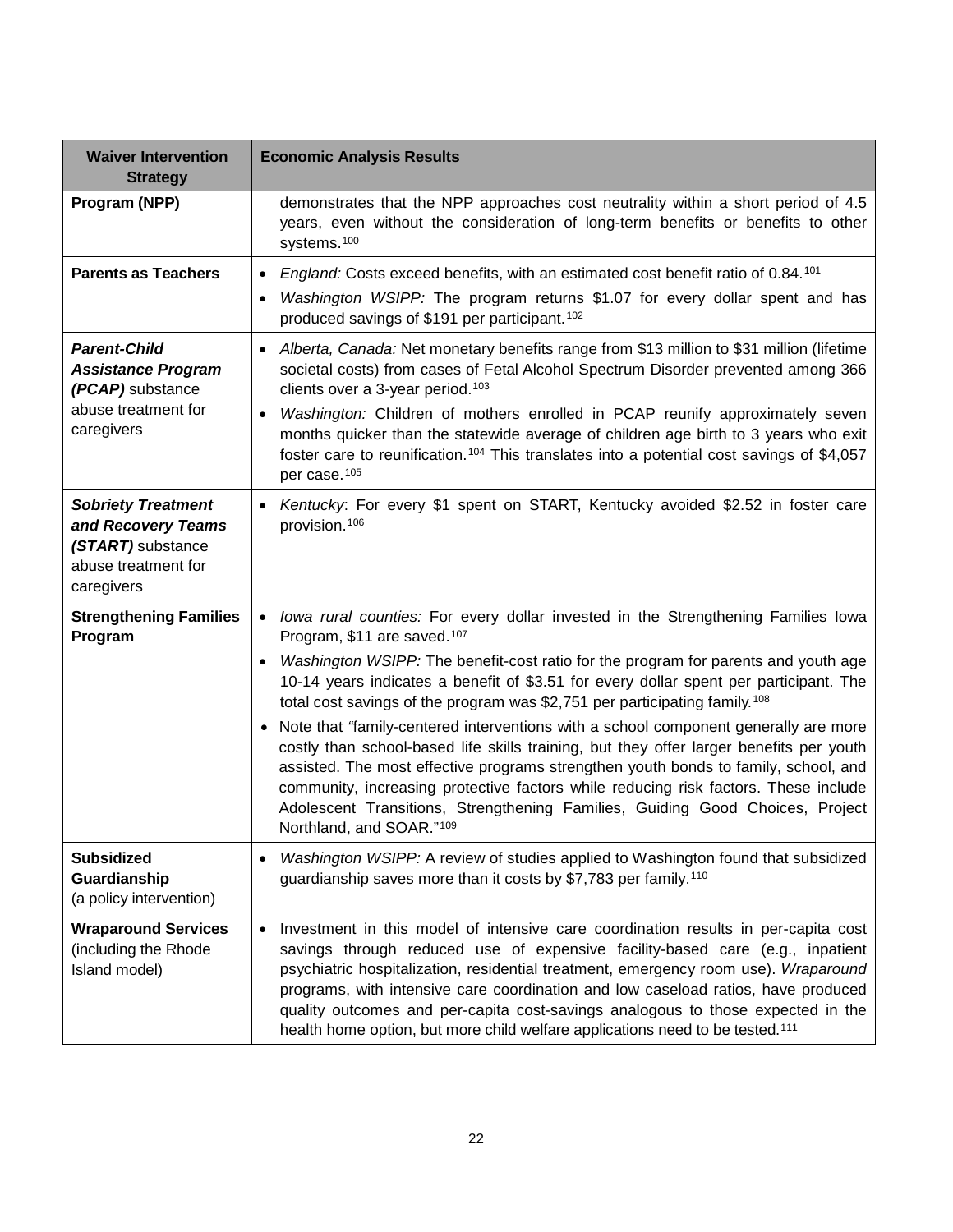| <b>Waiver Intervention</b><br><b>Strategy</b> | <b>Economic Analysis Results</b>                                                                                                                                                                                                                                                                                                                                                                                                                                                                                                                                                                   |
|-----------------------------------------------|----------------------------------------------------------------------------------------------------------------------------------------------------------------------------------------------------------------------------------------------------------------------------------------------------------------------------------------------------------------------------------------------------------------------------------------------------------------------------------------------------------------------------------------------------------------------------------------------------|
|                                               | Contra Costa County, California: There was an over 75% reduction in out-of-home<br>days for youth entering Wraparound services (July 2004 – December 2004) when<br>comparing the six months prior to service entry to the six months after enrollment.<br>Maintaining 30 at-risk youth in their homes and supporting them with community-<br>based services can result in cost savings/cost avoidance of over \$1 million dollars<br>per year. <sup>112</sup>                                                                                                                                      |
|                                               | Milwaukee: The Wraparound Milwaukee program has achieved notable results over<br>its 14-year history and reports significant cost-savings. In 2007, the average monthly<br>cost to place a youth at a traditional Wisconsin residential treatment center was more<br>than \$8,000. Due to Wraparound's lessened use of residential treatment options,<br>Wraparound's average care cost was nearly \$4,000 over the same period.<br>Wraparound cites a drop in residential treatment placements since its inception: from<br>375 youth placements in 1996 to 90 placements in 2008. <sup>113</sup> |
|                                               | Ohio: Researchers estimated \$3.79 million in savings (\$1.2m Medicaid, \$2.6m Non-<br>Medicaid) as a result of sharing services to reduce the use of costly, intensive out-of-<br>home placements. <sup>114</sup>                                                                                                                                                                                                                                                                                                                                                                                 |
|                                               | Oklahoma: A recent study of improved case management in mental health<br>documented substantial cost-savings when Wraparound was included with other<br>innovations. <sup>115</sup>                                                                                                                                                                                                                                                                                                                                                                                                                |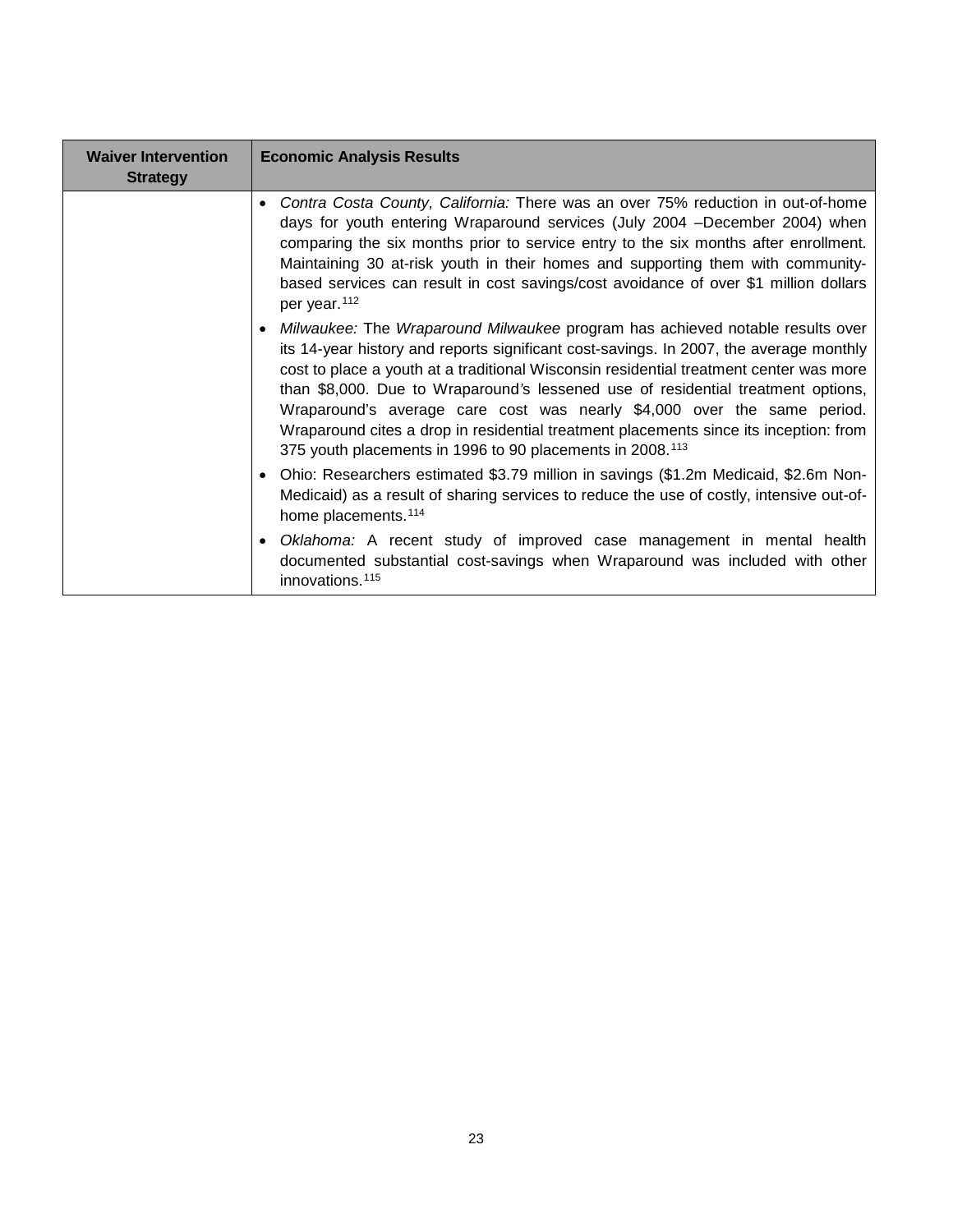# <span id="page-23-0"></span>**IV. Waiver Program Interventions That Have Evidence of Effectiveness but Where We Could Not Find Any Benefit-Cost Data**

Waiver interventions with evidence of effectiveness but no available benefit-cost data are listed in Table 4. As mentioned earlier, these interventions are rated with asterisks in accordance with the criteria from the California Evidence-Based Clearinghouse for Child Welfare (CEBC).[116](#page-49-8) Programs marked with asterisks fall into the three highest levels of effectiveness for the CEBC classification system. One intervention, Father Child Attachment Program, is not listed yet on CEBC but has been evaluated as effective through a randomized control trial or rigorous quasi-experimental design study. It was marked with a "+" instead of asterisks, with more pluses indicating stronger evaluation findings parallel to the CEBC criteria.

| ٠                        | Attachment Biobehavioral Catch-up (ABC)***        | • Parenting with Love and Limits (PLL)**120                                                                                                                   |
|--------------------------|---------------------------------------------------|---------------------------------------------------------------------------------------------------------------------------------------------------------------|
|                          | Brief Strategic Family Therapy**                  | • Parents as Partners.*                                                                                                                                       |
| ٠                        | Child-Parent Psychotherapy (CPP)**                | <b>Permanency Roundtables (PRTs)</b> *+                                                                                                                       |
| ٠                        | Circle of Security (COS)*                         | " Project Connect* substance abuse treatment for                                                                                                              |
|                          | Cognitive Behavioral Intervention for Trauma in   | caregivers with substance use disorders (AODA) 121                                                                                                            |
| Schools (CBITS)*         |                                                   | Residentially based services (RBS) model of group                                                                                                             |
| Coping Cat***            |                                                   | care in California*a                                                                                                                                          |
| ٠<br>$(EMDR)$ ***        | Eye Movement Desensitization and Reprocessing     | • Reunification services [Many states did not specify a<br>particular model, but one example would be the<br>Intercept model based on Multisystemic Therapy** |
| Family Connections*<br>٠ |                                                   | (MST) used by Youth Villages.]                                                                                                                                |
|                          | Family Finding (intensive) <sup>*117</sup>        | <b>Example Temporary Assistance for Needy Families (TANF)</b>                                                                                                 |
|                          | Family Group Decision-Making (FGDM)*118           | (TANF workers provide more than just financial                                                                                                                |
| ٠                        | Father Child Attachment Program <sup>*</sup> +    | assistance and can help families with concrete services<br>such as referrals to housing, and provision of "flex                                               |
| (Project KEEP)*119       | Keeping Foster Parents Trained and Supported      | services" for food, clothing, utilities, etc.)*122                                                                                                            |
| ٠                        | Matrix Model Intensive Outpatient Program (IOP)** | • The Seven Challenges*123                                                                                                                                    |
| ٠                        | Motivational interviewing***                      |                                                                                                                                                               |

#### **Table 4. Waiver Interventions with Effectiveness Data but No Economic Data**

\* Promising level of research evidence.

\*\* [Supported by research evidence.](http://www.cebc4cw.org/scientific-rating/scale#rating2)

\*\*\* Well [supported by research evidence.](http://www.cebc4cw.org/scientific-rating/scale#rating2)

+ Not listed yet on CEBC but has been evaluated as effective through a randomized control trial or rigorous quasiexperimental design study.

aComparison groups were formed and analyzed for the Residentially Based Services (RBS) model of group care in California in Los Angeles and San Bernardino counties. They showed significantly better youth outcomes in certain areas but no cost-effectiveness studies have been conducted yet. Se[e www.rbsreform.org.](http://www.rbsreform.org/)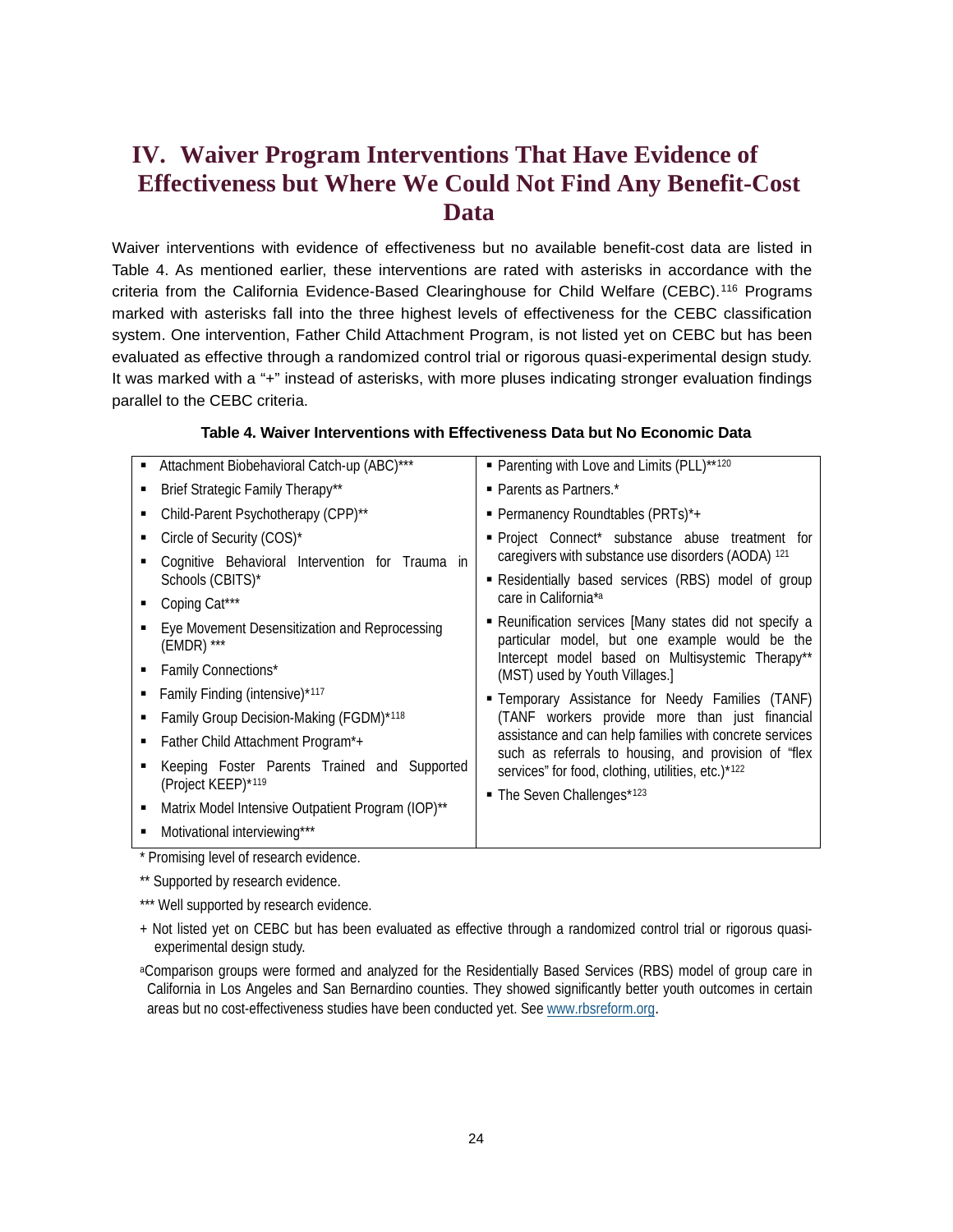# <span id="page-24-0"></span>**V. Waiver Program Interventions That Are Stated in General Terms or the Interventions Do Not Yet Have Substantial Evidence of Effectiveness and Benefit-Cost Data**

Waiver program interventions that are stated in general terms or do not yet have substantial evidence of effectiveness and benefit-cost data are presented in Table 5.

| Table 5. Waiver Program Interventions Stated in General Terms or Lacking Outcome and |
|--------------------------------------------------------------------------------------|
| <b>Benefit-Cost Data</b>                                                             |

|           | Active Parenting Now (not able to be rated by<br>CEBC) | In-home services or therapy (intensive) based on up-<br>front assessment (using the Protective Factors |  |
|-----------|--------------------------------------------------------|--------------------------------------------------------------------------------------------------------|--|
|           | Aftercare services and post-discharge<br>services      | framework) for a period of up to 15 months                                                             |  |
|           | Attachment, Self-Regulation and Competency             | Intensive early intervention case management and<br>services                                           |  |
|           | Behavioral Health-Child Welfare                        | Kinship Navigator services or other kinship supports                                                   |  |
|           | Child Safety, Permanency and Well-Being                | Mental health services                                                                                 |  |
|           | Roundtables (CSPAW)                                    | Neurosequential Model (NMT) and brain-mapping<br>training                                              |  |
|           | Continuity of treatment approach and<br>providers      | Parent café model                                                                                      |  |
|           | Crisis stabilization and crisis response teams         | Parenting education and support services (IB3)<br>٠                                                    |  |
|           | Enhanced caseworker tools and training                 | Positive Indian Parenting<br>$\bullet$                                                                 |  |
| ٠         | <b>Enhanced Family Support Services (EFSS)</b>         | <b>Project Connect</b><br>٠                                                                            |  |
|           | Enhanced residential treatment services                | Results-Based Accountability<br>$\bullet$                                                              |  |
|           | Family engagement                                      | Relationship-based visitation and parent mentoring                                                     |  |
| $\bullet$ | Family partners as mentors                             | Screening tools and functional assessments                                                             |  |
|           | Family Team Meetings, including Ohana                  | (evidence-based)                                                                                       |  |
|           | <b>Family Conferences</b>                              | Solution-focused case management                                                                       |  |
| ٠         | Foster parent/birth parent partnerships                | Targeted foster parent/foster family recruitment                                                       |  |
|           | Housing vouchers as a form of increasing               | Team decision-making                                                                                   |  |
|           | concrete services to families                          | Transition services for youth in out of home care                                                      |  |
|           |                                                        | Trauma-Informed Care, practices or services                                                            |  |

As a summary, Table A.1 in Appendix A lists all the waiver demonstration project interventions using as much specific information as we could find in various state and federal waiver summaries and through outreach to the Title IV-E demonstration coordinator in each state.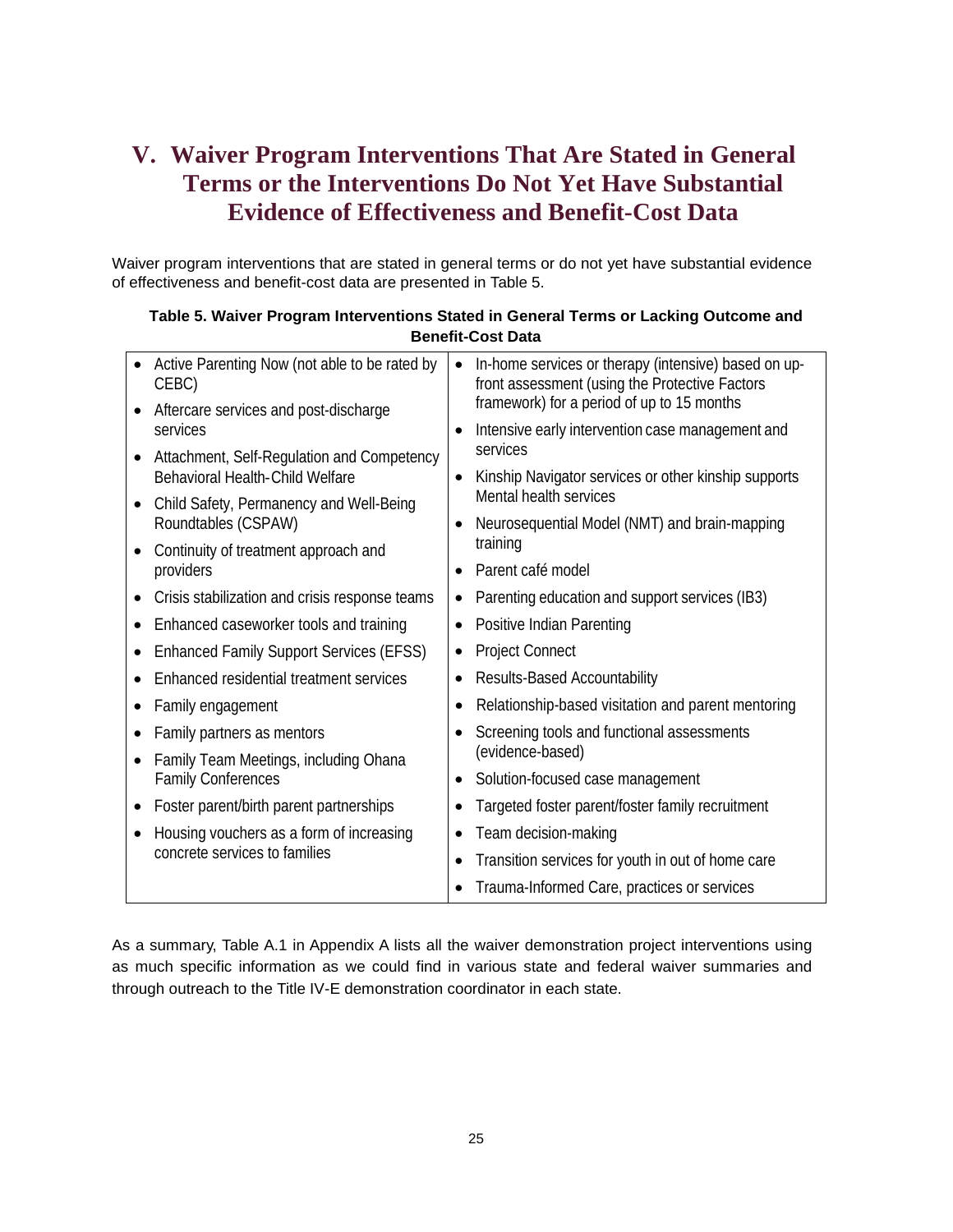# **VI. Conclusions**

<span id="page-25-0"></span>Overall, 46 interventions chosen by states and counties with Title IV-E Waivers had evidence of effectiveness at the "well-supported" (14) and "supported" (9) or "promising" (23) levels. Our review finds that nearly all of the states with Title IV-E demonstrations have chosen to begin or expand the use of at least one of the *25* evidence-based practices where we found cost-savings data: 15 evidence-based practices are being used that fit the higher two levels of evidence, and an additional 10 interventions have promising levels of evidence.

In addition, states have included other evidence-based and promising interventions where we could not find cost-savings data. If implemented well, both sets of these interventions have the potential to improve child safety and the attainment of emotional and legal permanence, as well as improve child well-being and parent functioning for thousands of families. Positive benefit-cost ratios may also be possible to document someday, but they depend on the context in which the intervention is delivered (to whom and how well), the perspective of the cost study (the family, agency, government, or society), what outcomes are examined (e.g., child welfare involvement, school performance, criminal justice involvement), and over what time period.

More outcome studies with benefit-cost and other forms of economic analysis are badly needed in child welfare.[124](#page-50-2) Outcome studies using rigorous evaluation designs and economic analyses would not only better establish the effectiveness of these interventions, but they would also measure whether these inventions produce any cost-savings. As jurisdictions optimize their array of interventions and consider innovative funding approaches such as pay for success and social impact bonds,[125](#page-51-0) studies that go beyond frequency analyses of management information system data will be needed.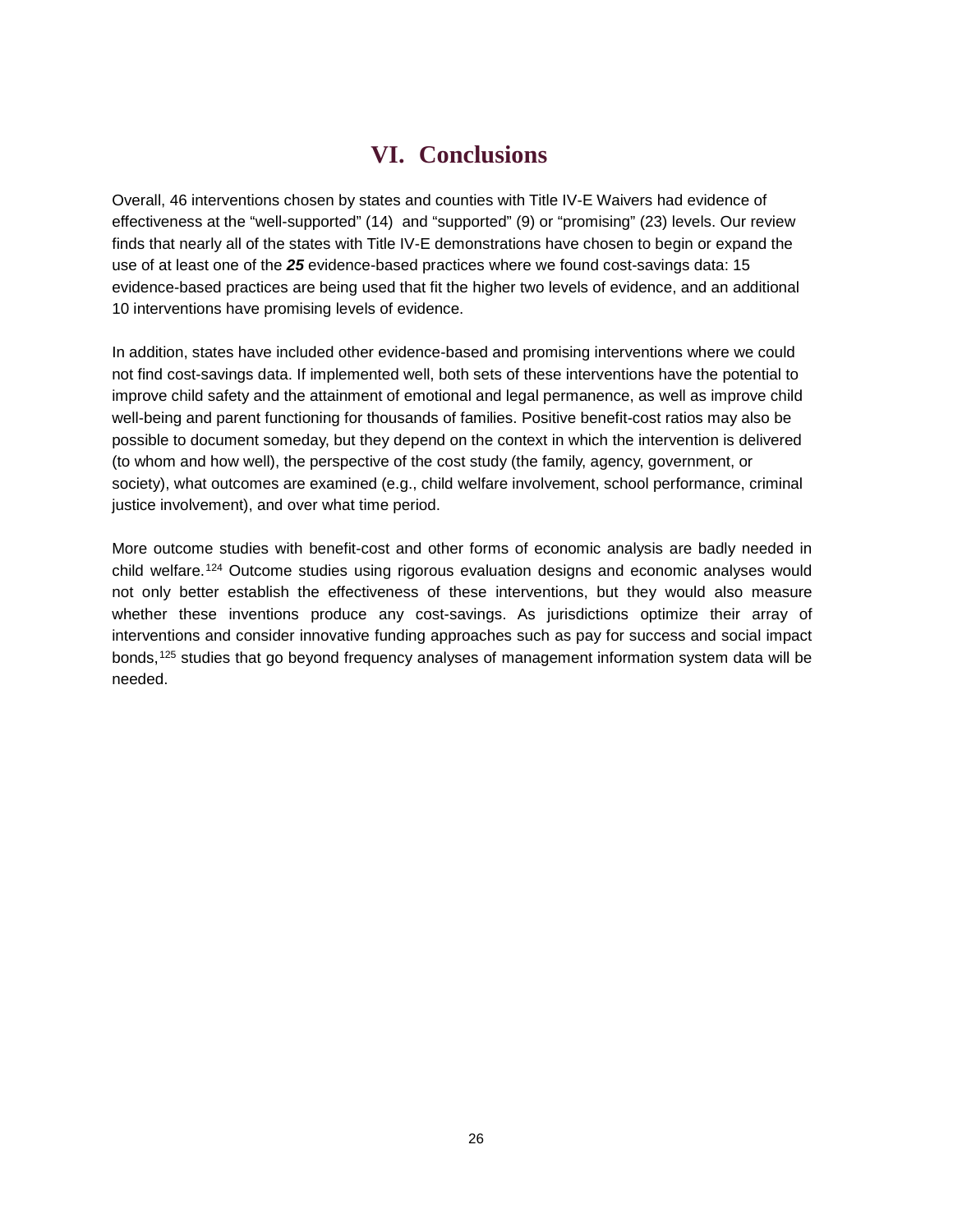# **Appendix A**

# <span id="page-26-0"></span>**Table A.1. Interventions Planned or Underway for the Title IV-E Child Welfare Demonstration States and the District of Columbia**

## **Overview**

The Department of Health and Human Services (HHS) was granted the authority to approve ten Title IV-E child welfare demonstration projects in each of FYs 2012 through 2014under Section 1130 of the Social Security Act, as amended by the Child and Family Services Improvement and Innovation Act of 2011 (P.L. 112-34).

In FY 2012, HHS approved nine projects in Arkansas, Colorado, Illinois, Massachusetts, Michigan, Pennsylvania, Utah, Washington, and Wisconsin. In FY 2013, it approved eight more projects in the District of Columbia, Hawaii, Idaho, Montana, Nebraska, New York, Rhode Island, and Tennessee. In FY 2014 the final cohort of nine states including Arizona, Kentucky, Maryland, Maine, Nevada, Oklahoma, Oregon, Texas, West Virginia and one tribal nation (Port Gamble S'Klallam Tribe) were approved. There are also four waiver extension states: California, Florida, Indiana, and Ohio. In March 2015, Montana requested to withdraw from the Waiver. Waiver strategy updates for Nevada and New York have not yet been completed or disseminated publically.

This table lists the major interventions that were identified by each of these states at the time that the following federal summaries were published; they have since been updated, where possible, by the Casey Family Programs Waiver Technical Assistance Team:

- "Terms and Conditions" agreements developed by each waiver state and the U.S. Children's Bureau.
- U.S. Children's Bureau. (2013a). *Profiles of the Title IV-E Child Welfare Waiver Demonstration Projects - Volume II: Demonstrations Active as of Federal Fiscal Year 2013 Volume II.* Washington, DC: Author.
- U.S. Children's Bureau. (2013b). *Summary of the Title IV-E Child Welfare Waiver Demonstrations*. Washington, DC: Author.

| <b>State</b><br>(Approval Year) | Intervention Strategies to Be Implemented as Part of the Child Welfare Demonstration Project                                                                                                                 |
|---------------------------------|--------------------------------------------------------------------------------------------------------------------------------------------------------------------------------------------------------------|
| Arizona<br>(2014)               | Assessment:<br>• Organizational readiness for change<br>• Collaboration<br>Interventions:<br>Motivational Interviewing<br>Peer-Parent Support<br>Trauma-Informed Therapy(ies) (strategies not yet specified) |
| Arkansas<br>(2012)              | Assessment:<br>• Enhanced clinical and/or functional assessment [e.g., Child and Adolescent Needs and Services Assessment, Emotional                                                                         |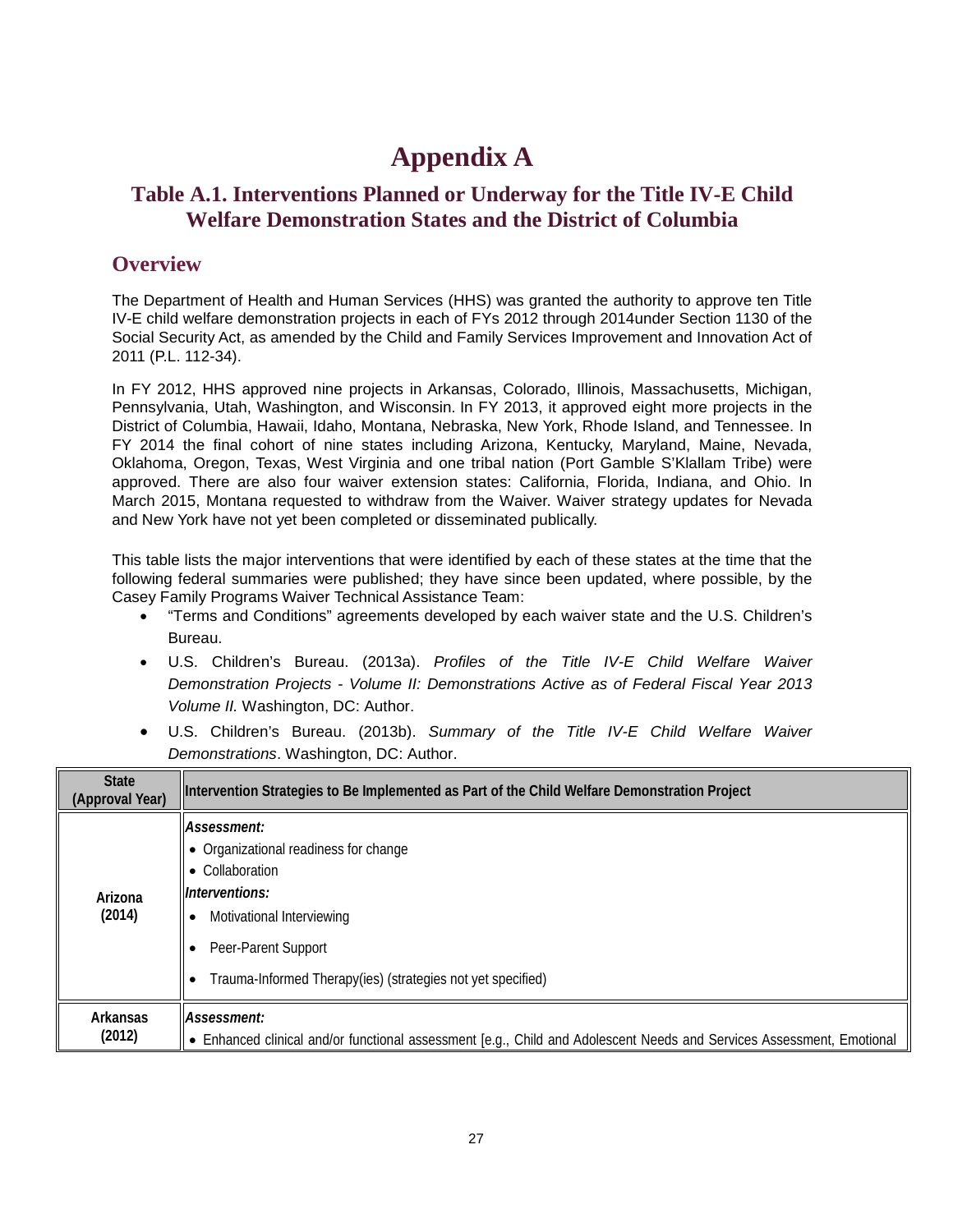| <b>State</b><br>(Approval Year)           | Intervention Strategies to Be Implemented as Part of the Child Welfare Demonstration Project                                                                                                                                                                                                                                                                                                                                                                                                                                                                                                                                                                                                                                                                                                                                                                                                                                                                                                                                                                                                                              |
|-------------------------------------------|---------------------------------------------------------------------------------------------------------------------------------------------------------------------------------------------------------------------------------------------------------------------------------------------------------------------------------------------------------------------------------------------------------------------------------------------------------------------------------------------------------------------------------------------------------------------------------------------------------------------------------------------------------------------------------------------------------------------------------------------------------------------------------------------------------------------------------------------------------------------------------------------------------------------------------------------------------------------------------------------------------------------------------------------------------------------------------------------------------------------------|
|                                           | Quotient Inventory-Youth Version]<br>• Structured Decision-Making (SDM)<br>Interventions:<br>• Alternative/Differential Response<br>• Family Team Decision-Making meetings (engagement) <sup>a</sup><br>• In-home services (expanding)<br>• Parent education and mentoring (e.g., Nurturing Parents, possibly SafeCare)<br>• Permanency Round Tables (PRTs)<br>• Resource/kinship family recruitment and support in terms of targeted family recruitment<br>• Trauma-informed or other enhanced therapeutic services <sup>b</sup> (e.g., Trauma-Focused Cognitive Behavioral Therapy)                                                                                                                                                                                                                                                                                                                                                                                                                                                                                                                                     |
| California<br>(Waiver Extension<br>State) | Assessment:<br>• Enhanced clinical and/or functional assessment <sup>c</sup><br>• Up-front assessments of cases at high risk for domestic violence, substance abuse, and mental health issues<br>Interventions:<br>• Alternative/Differential Response<br>• Concrete services and supportsd<br>• Family Team Decision-Making conferences expansion<br>• Family preservation/stabilization<br>• Flexible funding<br>• Independent living/transition services<br>• L.A. County Probation Department (LACPD) enhanced cross-system case assessment and case planning<br>• LACPD expanded use of Functional Family Therapy<br>• LACPD expanded use of Multi-Systemic Therapy<br>• LACPD restructured placement services and increasing utilization of aftercare support services<br>• Mobile crisis teams<br>• Parent education and mentoring<br>• Redesigned group care/residential treatment services (RBS model of group care)<br>• Resource/kinship family recruitment and support<br>• Specialized permanency units focused on family finding and engagement<br>• Trauma-informed or other enhanced therapeutic services |
| Colorado<br>(2012)                        | Assessment:<br>• Enhanced clinical and/or functional assessment<br>• Trauma-informed child assessment tools<br>Interventions:<br>• Adolescent treatment: Multi-Dimensional Family Therapy (MDFT), Multi-Systemic Therapy (MST), Multi-Dimensional<br>Treatment Foster Care (MDTFC)<br>• Adults: Motivational interviewing for substance abuse, cognitive therapy for depression, and interpersonal psychotherapy<br>• Enhanced family engagement via the Family Connections model, training, coaching, peer mentoring, Solution-Based<br>Casework, and the establishment of a standardized Family Meeting model <sup>126</sup>                                                                                                                                                                                                                                                                                                                                                                                                                                                                                            |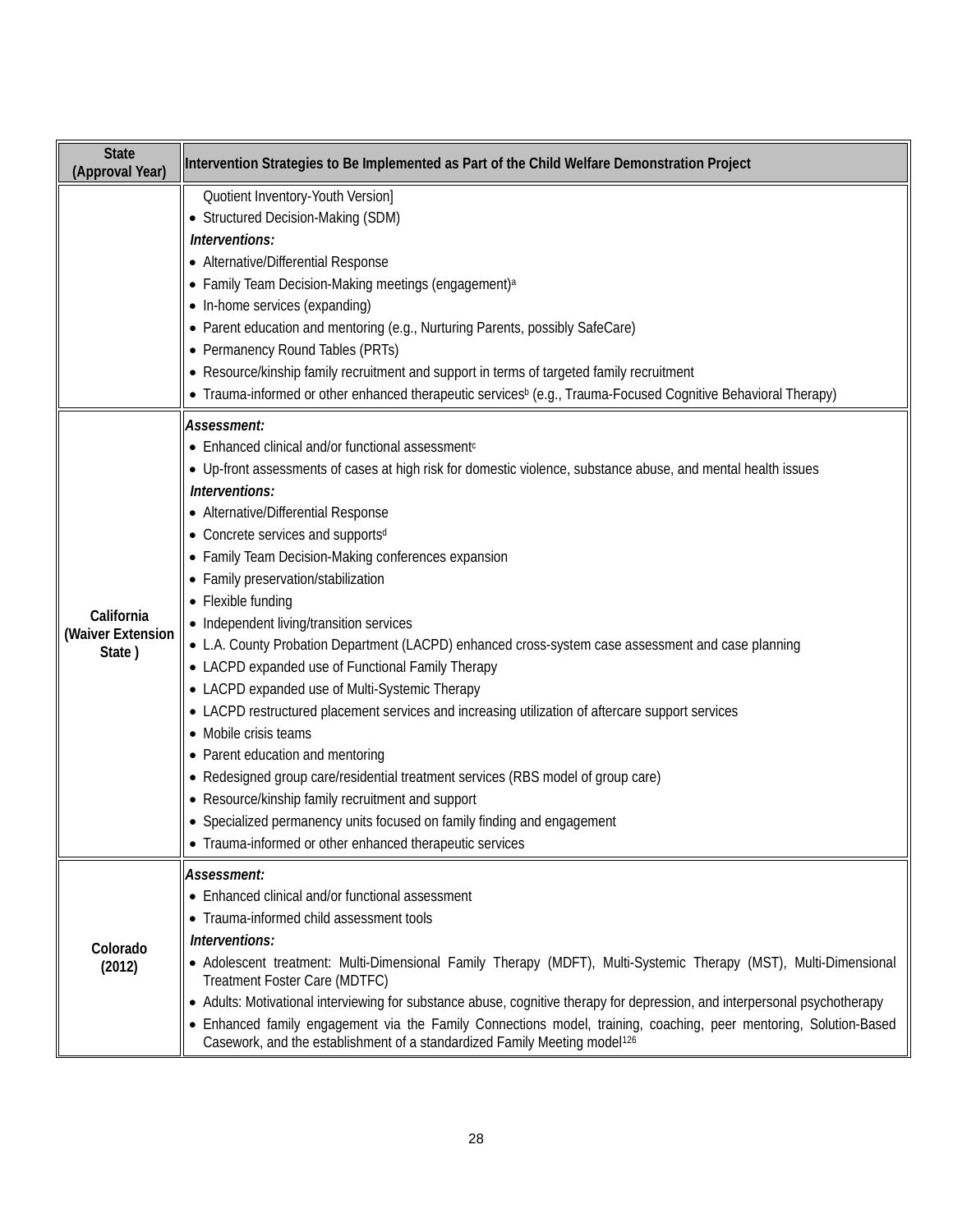| <b>State</b><br>(Approval Year)        | Intervention Strategies to Be Implemented as Part of the Child Welfare Demonstration Project                                                                                                                                                                                                                                                                                                                                                                                                                                                                                                                                                                                                                                                                                                                                                                                                                                                                                                                                                                                                                                                                                                                                                                                                                                                                  |
|----------------------------------------|---------------------------------------------------------------------------------------------------------------------------------------------------------------------------------------------------------------------------------------------------------------------------------------------------------------------------------------------------------------------------------------------------------------------------------------------------------------------------------------------------------------------------------------------------------------------------------------------------------------------------------------------------------------------------------------------------------------------------------------------------------------------------------------------------------------------------------------------------------------------------------------------------------------------------------------------------------------------------------------------------------------------------------------------------------------------------------------------------------------------------------------------------------------------------------------------------------------------------------------------------------------------------------------------------------------------------------------------------------------|
|                                        | • Enhanced intensive case management<br>• Kinship supports (e.g., referral networks, support groups as well as discretionary funds for non-certified kinship parents)<br>• Parent Training: Parent-Child Interactional Therapy (PCIT), Parent Management Training - Oregon Model, The Incredible<br>Years, Triple P Positive Parenting program<br>• Permanency Roundtables (optional by county)<br>• Resource/kinship family recruitment and support<br>• Trauma-informed child and parent enhanced therapeutic services, such as Coping Cat, Eye Movement Desensitization<br>Reprocessing (EMDR), and Trauma-Focused Cognitive Behavioral Therapy (TF-CBT)                                                                                                                                                                                                                                                                                                                                                                                                                                                                                                                                                                                                                                                                                                   |
| District of<br>Columbia<br>(2013)      | Screening:<br>• Identify domestic violence situations (where the target population is vulnerable youth)<br>Interventions:<br>• Domestic violence services improvement<br>• Homebuilders intensive in-home family preservation services (target population is families with children 0-6 years)<br>• Project Connect intensive in-home family preservation services for families affected by parental substance abuse,<br>domestic violence, and mental health issues (target population is families with children in out-of-home care for 6-12<br>months who have a goal of reunification)<br>• Expansion of in-home early intervention programs through:<br>Father-Child Attachment Program<br>$\circ$<br>Home visiting (Healthy Families America and Parents as Teachers)<br>$\circ$<br><b>Nurturing Parenting Program</b><br>$\circ$<br>Parent and adolescent support services to families of youth ages 10 to 17 who have committed status offenses<br>$\circ$<br>Parent education and support to offer concrete services, home-visiting, and other services<br>$\circ$<br>Address the health and mental health needs of youth in foster care (e.g., each child has a medical home, regular<br>wellness medical visits, trauma treatment where indicated)<br>Prevent foster care entry or re-entry (e.g., family-based substance abuse treatment program) |
| Florida<br>(Waiver Extension<br>State) | Assessment:<br>• Improved needs assessments<br>Interventions:<br>FL will continue to expand the array of community-based services through community-based care organizations which may<br>include:<br>Development and implementation of face-centered evidence-based programs and case management practices<br>Development of resource family recruitment and training<br>Early intervention services<br>Evidence-based, interdisciplinary, and team-based in-home services<br>Implementation of evidence-based practices to increase effectiveness of mental health and substance abuse screening<br>and treatment<br>Long-term supports to prevent re-referral<br>$\bullet$<br>One-time payment for goods or services such as housing or child care<br>Services that promote expedited permanency through reunification<br>Strategies to increase access to medical and dental care and to monitor psychotropic medications                                                                                                                                                                                                                                                                                                                                                                                                                                 |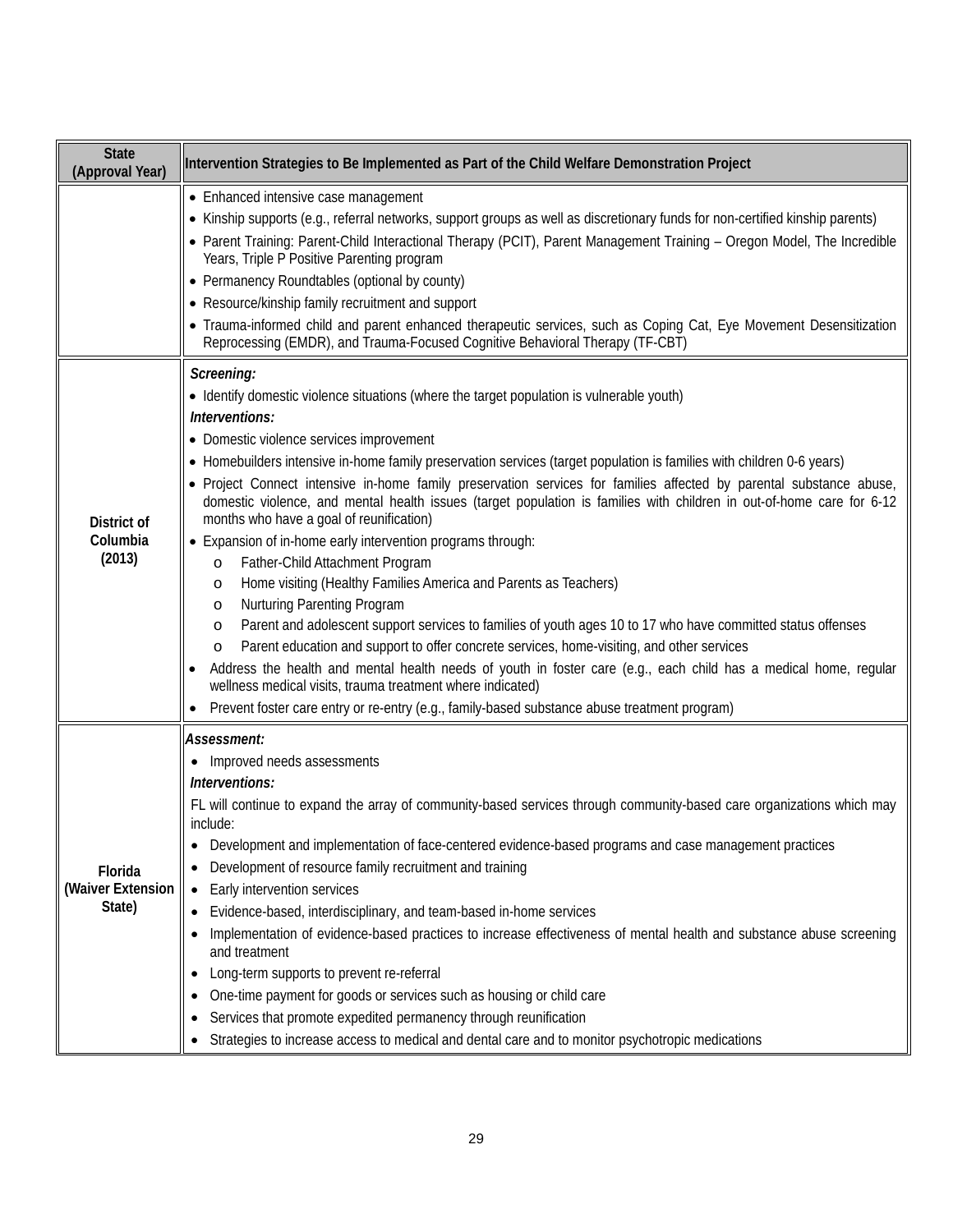| <b>State</b><br>(Approval Year) | Intervention Strategies to Be Implemented as Part of the Child Welfare Demonstration Project                                                                                                                                                                                                                                                                                                                                                                 |
|---------------------------------|--------------------------------------------------------------------------------------------------------------------------------------------------------------------------------------------------------------------------------------------------------------------------------------------------------------------------------------------------------------------------------------------------------------------------------------------------------------|
|                                 | Other:<br>Development and deployment of consistent statewide metrics to improve performance in educational outcomes<br>Expansion of the function of ACCESS (Public Assistance and Supplemental Nutritional Assistance Program) Child in<br>Care Units to ensure connection to Medicaid and public assistance                                                                                                                                                 |
|                                 | Overall: Implement an enhanced crisis response and intensive home-based services system to prevent unnecessary out-of-<br>home placement. Special populations for some of the work are short-stayers (in care for fewer than 30 days) and long-<br>stayers (in care for longer than 60 days).<br>For short-stayers:<br>Assessment:                                                                                                                           |
|                                 | • Intensive home-based services with rapid assessments conducted using standardized tools, including NCFAS as the<br>family functioning and child well-being assessment tool<br>Interventions:                                                                                                                                                                                                                                                               |
|                                 | • Crisis response team (CRT): A new team of social workers to do in-home assessment of safety and risk that attempt to<br>keep children in home or placed with relatives                                                                                                                                                                                                                                                                                     |
|                                 | • Early Family Team Meetings, including 'Ohana Conferences                                                                                                                                                                                                                                                                                                                                                                                                   |
| Hawaii                          | • Increased family visitation (called increased 'Ohana family visitation time) - for children who are designated as not likely to<br>return home within two months                                                                                                                                                                                                                                                                                           |
| (2013)                          | • Intensive home-based services (IHBS) with rapid assessments conducted using standardized tools (an IHBS will be<br>provided within 4-8 hours of a referral and use several rapid assessment instruments to gather information on strengths<br>and needs with the goal of keeping children safely in the home. IHBS therapists will use North Carolina Family<br>Assessment Survey (NCFAS) as the family functioning and child well-being assessment tool.) |
|                                 | For long-stayers (after 4 months):                                                                                                                                                                                                                                                                                                                                                                                                                           |
|                                 | Assessment:                                                                                                                                                                                                                                                                                                                                                                                                                                                  |
|                                 | • Rapid assessments conducted using standardized tools (e.g., AARP, CBCL, and CECPS under consideration)<br>Interventions:                                                                                                                                                                                                                                                                                                                                   |
|                                 | • Early Family Team Meetings, including 'Ohana Conferences                                                                                                                                                                                                                                                                                                                                                                                                   |
|                                 | • Permanency Roundtables (called SPAWS: Safety, Permanency and Well-Being roundtables)                                                                                                                                                                                                                                                                                                                                                                       |
|                                 | • WRAP services (a version of Wraparound services)                                                                                                                                                                                                                                                                                                                                                                                                           |
| Idaho                           | Overall: Implement (1) a trauma-informed system of care, (2) evidence-based parent education and support, and (3) Family<br>Group Decision-Making.                                                                                                                                                                                                                                                                                                           |
|                                 | Screening:<br>• Idaho has selected the Child and Adolescent Needs and Services (CANS) as a functional assessment to be implemented<br>as part of the waiver demonstration work.                                                                                                                                                                                                                                                                              |
| (2013)                          | Assessment:                                                                                                                                                                                                                                                                                                                                                                                                                                                  |
|                                 | • Training and other forms of workforce development                                                                                                                                                                                                                                                                                                                                                                                                          |
|                                 | Interventions:<br>• Family Group Decision-Making                                                                                                                                                                                                                                                                                                                                                                                                             |
|                                 | • The Nurturing Parenting Program                                                                                                                                                                                                                                                                                                                                                                                                                            |
|                                 |                                                                                                                                                                                                                                                                                                                                                                                                                                                              |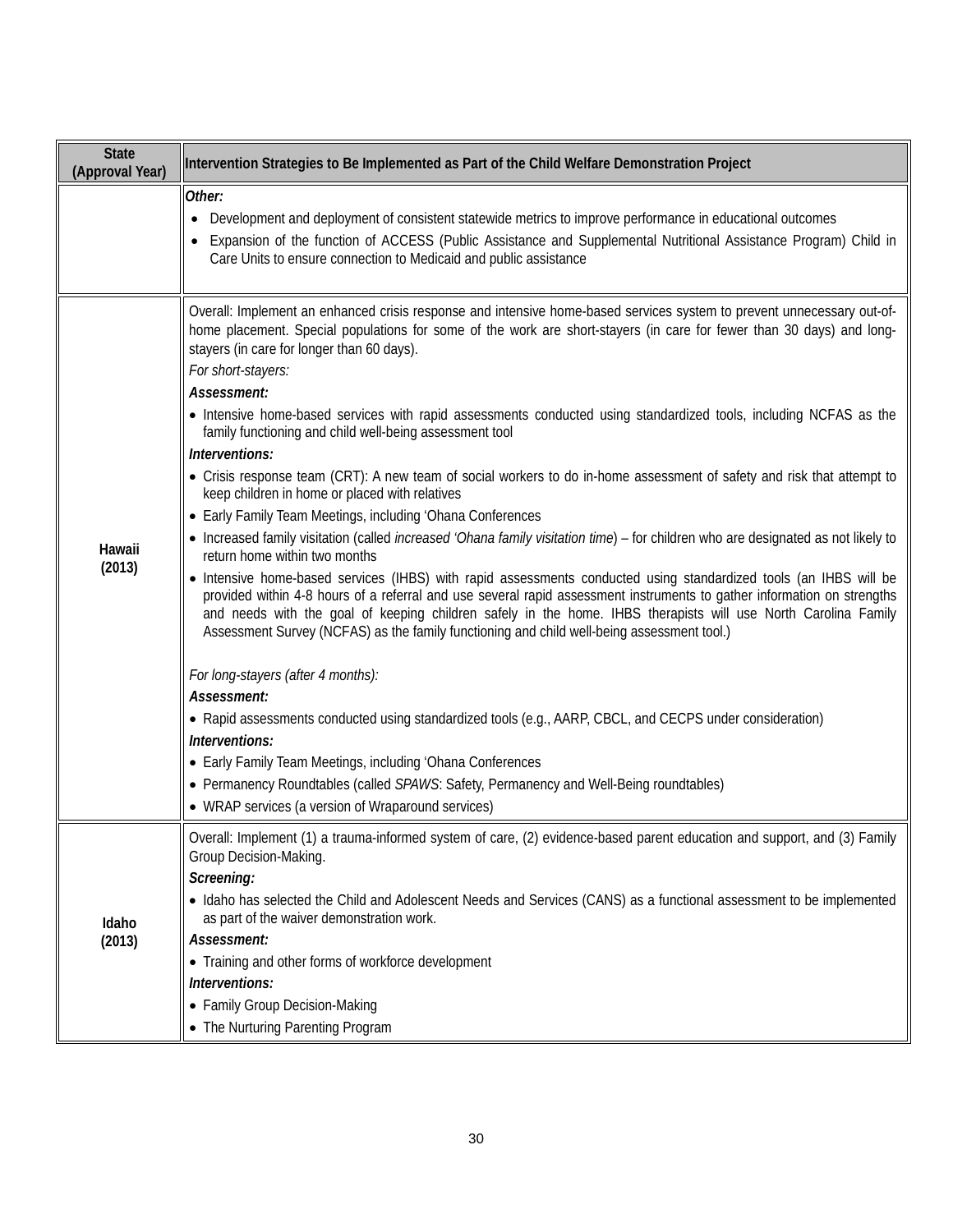| <b>State</b><br>(Approval Year)                     | Intervention Strategies to Be Implemented as Part of the Child Welfare Demonstration Project                                                                                                                                                                                                                                                                                                                                                                                                                                                                                                                                                                                                                                                                                                                                                                                                                                                                                                                                                         |
|-----------------------------------------------------|------------------------------------------------------------------------------------------------------------------------------------------------------------------------------------------------------------------------------------------------------------------------------------------------------------------------------------------------------------------------------------------------------------------------------------------------------------------------------------------------------------------------------------------------------------------------------------------------------------------------------------------------------------------------------------------------------------------------------------------------------------------------------------------------------------------------------------------------------------------------------------------------------------------------------------------------------------------------------------------------------------------------------------------------------|
|                                                     |                                                                                                                                                                                                                                                                                                                                                                                                                                                                                                                                                                                                                                                                                                                                                                                                                                                                                                                                                                                                                                                      |
| <b>Illinois</b><br>$(2012)^{127}$                   | Assessment, especially for children ages birth to 3 years:<br>• Ages and Stages Questionnaire - ASQ (3rd ed.)<br>• Ages and Stages Questionnaire : Socio-Emotional (ASQ-SE)<br>• Child and Adolescent Needs and Services (CANS)<br>• Denver Developmental Screening Test II<br>• Devereaux Early Childhood Assessment for Infants and Children (DECA-I/T)<br>• Infant Toddler Symptom Checklist<br>• Abdin's Parenting Stress Inventory (PSI)<br>Interventions:<br>• Child Parent Psychotherapy (expanding)<br>• Enhanced intensive case management<br>• Family preservation/stabilization<br>• Nurturing Parenting Program <sup>128</sup><br>• Trauma-informed or other enhanced therapeutic services                                                                                                                                                                                                                                                                                                                                               |
| Indiana <sup>9</sup><br>(Waiver Extension<br>State) | Overall: Indiana's 2012 Waiver extension includes all children served by DCS under the age of 18 as well as their families<br>and provides the State with the flexibility to offer a broader array of services. The extension enables waiver service provision<br>to more closely mirror DCS' practice model and the Safely Home, Families First philosophy, which aims to keep children<br>safely in their own homes or with relatives.<br>Interventions:<br>• Family-Centered Treatment (FCT) (strategies not yet specified)<br>• Safely Home <sup>129</sup><br>• Families First<br>• Child and Family Team Meeting (CFT)<br>Examples of other new programs implemented due to the flexibility of the waiver include:<br>• Children's mental health initiative<br>• Family evaluation/multi-disciplinary team<br>• Child Parent Psychotherapy<br>• Sobriety treatment and recovery teams<br>• Comprehensive home-based services, such as family-centered treatment, motivational interviewing, and trauma-focused<br>cognitive behavioral therapy. |
| Kentucky<br>(2014)                                  | Interventions:<br>Early and Specialized Focus on Permanency (ESFP). ESFP focus will be on prevention of child placement and the<br>reduction in length of stay for those children who may be placed. The department intends to require a minimum of two<br>evidence-based practices (EBPs) that address substance use and domestic violence. The ESFP program will focus on<br>children ages 0-9 years whose parents have substance abuse and/or domestic violence risk factors and whose children are<br>at moderate to imminent risk of entering out-of-home care. Contractors will be required to offer to two EBPs as part of<br>ESFP. <sup>130</sup> The EBPs that may be included are:<br>• Active Parenting Now                                                                                                                                                                                                                                                                                                                               |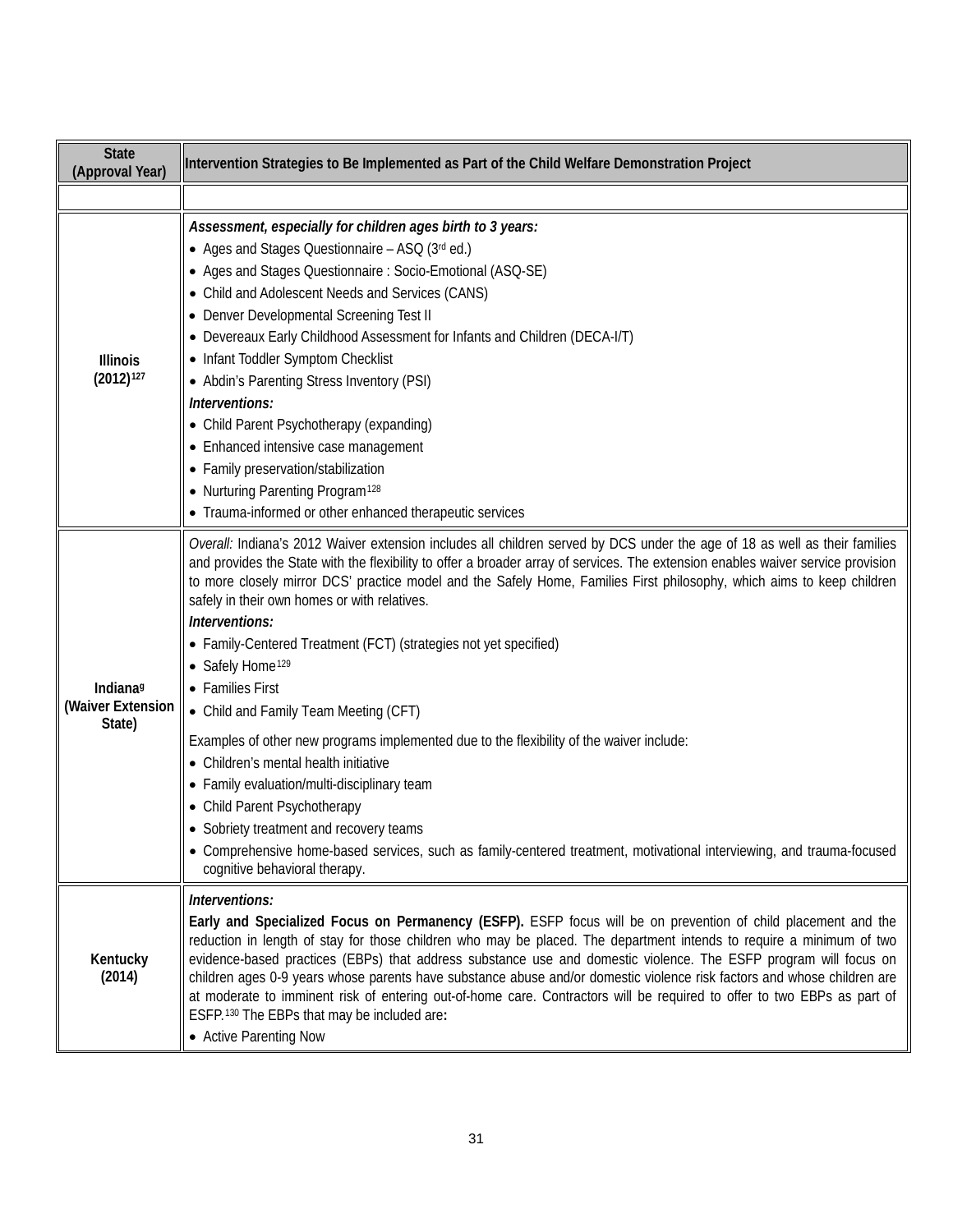| <b>State</b><br>(Approval Year) | Intervention Strategies to Be Implemented as Part of the Child Welfare Demonstration Project                                                                                                                                                                                                                                                                                                                                                                                                                                                                                                                                                                                                                                                                                                                                                                                                                                                                                                                                                                                                                                                                                                                                                                                                                                                                                                                                                                                                                                                                                                                                                                                              |
|---------------------------------|-------------------------------------------------------------------------------------------------------------------------------------------------------------------------------------------------------------------------------------------------------------------------------------------------------------------------------------------------------------------------------------------------------------------------------------------------------------------------------------------------------------------------------------------------------------------------------------------------------------------------------------------------------------------------------------------------------------------------------------------------------------------------------------------------------------------------------------------------------------------------------------------------------------------------------------------------------------------------------------------------------------------------------------------------------------------------------------------------------------------------------------------------------------------------------------------------------------------------------------------------------------------------------------------------------------------------------------------------------------------------------------------------------------------------------------------------------------------------------------------------------------------------------------------------------------------------------------------------------------------------------------------------------------------------------------------|
|                                 | • Active Parenting Now - Teen<br>• Brief Strategic Family Therapy<br>• Cognitive-behavioral therapy<br>• Dialectical Behavior Therapy                                                                                                                                                                                                                                                                                                                                                                                                                                                                                                                                                                                                                                                                                                                                                                                                                                                                                                                                                                                                                                                                                                                                                                                                                                                                                                                                                                                                                                                                                                                                                     |
|                                 | • Homebuilders model<br>• Motivational interviewing<br>• Nurturing Parenting Programs<br>• Parent-Child Interaction Therapy (PCIT)<br>• Seven Challenges<br>• Solution-Focused Therapy<br>• Trauma-Focused Cognitive Behavioral Therapy (TF-CBT)<br>• Sobriety Treatment and Recovery Teams (START) <sup>131</sup>                                                                                                                                                                                                                                                                                                                                                                                                                                                                                                                                                                                                                                                                                                                                                                                                                                                                                                                                                                                                                                                                                                                                                                                                                                                                                                                                                                        |
| Maine<br>(2014)                 | Interventions:<br>Implement evidence-based parenting support and trainings:<br>• Positive Parenting Program or Triple P - Triple P targets parents and caregivers of children and adolescents with<br>moderate to severe behavioral and/or emotional difficulties between the ages of birth to 12 years.<br>Implement evidence-based substance abuse programs:<br>• Matrix Model Intensive Outpatient Program (IOP) for substance abuse is a Medicaid-funded, intensive ambulatory level of<br>care, substance abuse treatment service for adults. Currently, the majority of individuals referred for substance abuse<br>treatment from the child welfare system are treated through IOP. IOPs provide an intensive and structured program of<br>alcohol and other drug assessment and group treatment services in a non-residential setting. IOPs include structured<br>clinical and educational sessions. <sup>132</sup>                                                                                                                                                                                                                                                                                                                                                                                                                                                                                                                                                                                                                                                                                                                                                               |
| Maryland<br>(2014)              | Maryland is focused on creating a trauma-informed, responsive system.<br>Screening: (expand trauma-informed assessments for children 0-8 and 14-17)<br>• Child and Adolescent Needs and Strengths Assessment (CANS MD) and CANS Family (CANS-F)<br>• Maryland Family Risk Assessment (MFRA) (expanding)<br>• Safety Assessment for Every Child (SAFE-C) (expanding)<br>Interventions: (Implement evidence-based and evidence-informed programs for children 0-8 and 14-17)<br>• Family Connections/Trauma-Adapted Family Connections. Family Connections is a multifaceted, community-based<br>program that works with families experiencing difficulty in meeting the basic needs of their children and at-risk for child<br>emotional and/or physical neglect.<br>• Functional Family Therapy (FFT). FFT is designed for 11- to 18-year-olds with behavioral health problems including<br>conduct problems and substance abuse problems. It is geared towards improving family relationships by teaching families<br>how to promote the safety of their children, improve communication skills, and improve skills for solving family problems.<br>• Homebuilders. Homebuilders is an intensive family preservation program intended to keep children from being placed out<br>of home. Homebuilders works with the caregivers to provide in-home crisis intervention, counseling, and life skills<br>education over a short period.<br>• Multi-Systemic Therapy (MST). MST is an intensive program that uses an environmental systems approach to work closely<br>with youth with involvement in the juvenile justice system. MST works with 12- to 17-year-olds and their parents and |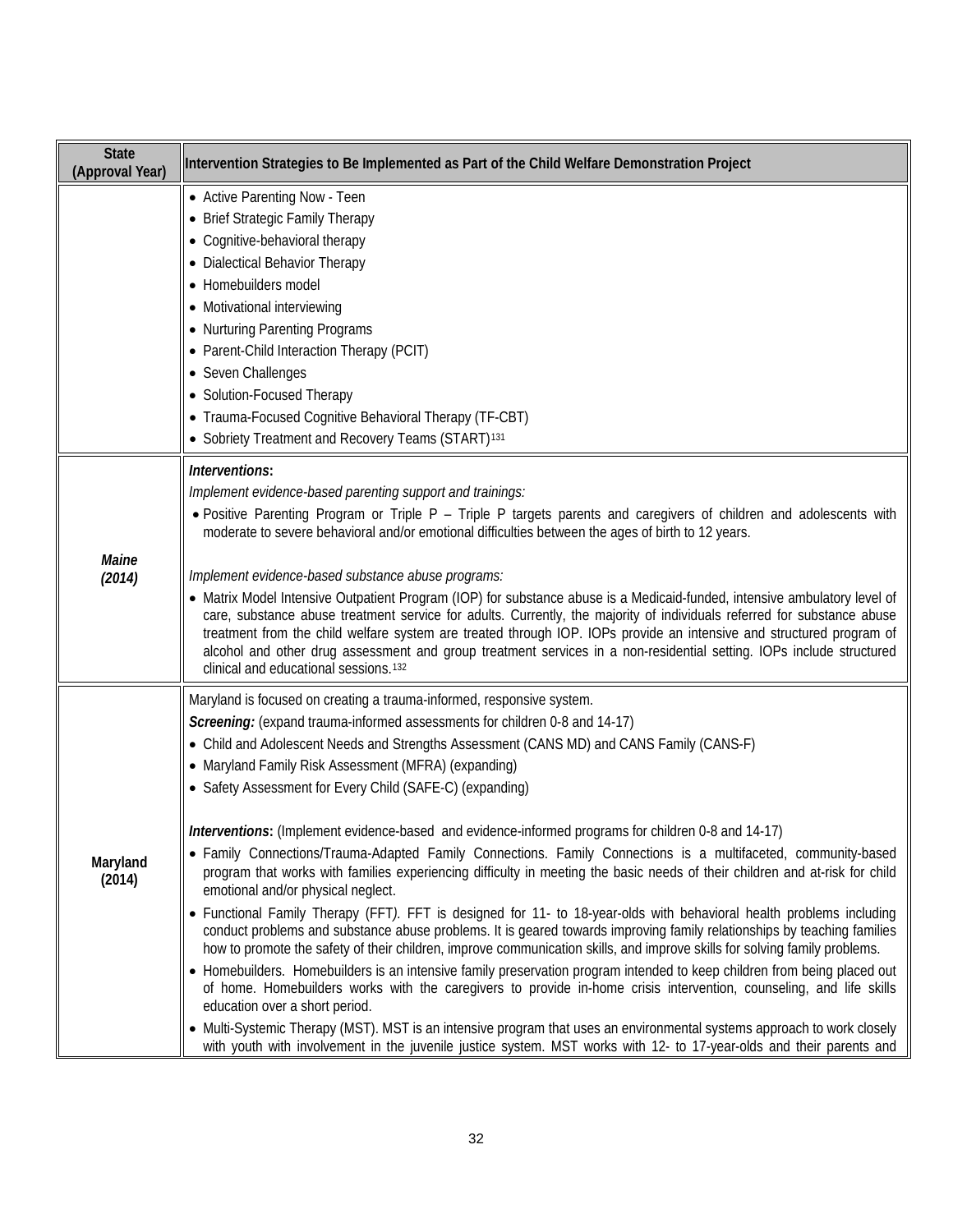| <b>State</b><br>(Approval Year) | Intervention Strategies to Be Implemented as Part of the Child Welfare Demonstration Project                                                                                                                                                                                                                                                                                                                                                                                                                                                                                                                                                                                                                                                                                                                                                                                                                                                                         |
|---------------------------------|----------------------------------------------------------------------------------------------------------------------------------------------------------------------------------------------------------------------------------------------------------------------------------------------------------------------------------------------------------------------------------------------------------------------------------------------------------------------------------------------------------------------------------------------------------------------------------------------------------------------------------------------------------------------------------------------------------------------------------------------------------------------------------------------------------------------------------------------------------------------------------------------------------------------------------------------------------------------|
|                                 | caregivers.<br>• Parent Management Training, Oregon Style (PMTO). PMTO consists of a set of parent training interventions intended to<br>improve parenting practices and to decrease and prevent family coercion, youth conduct problems, substance abuse,<br>internalizing and externalizing behaviors, and other issues among children.<br>• Parent-Child Interaction Therapy (PCIT). PCIT is an evidence-based intervention designed for young children with<br>behavioral and emotional disorders. PCIT is typically conducted through weekly, half-hour parent-child sessions.<br>Trauma-Focused Cognitive Behavioral Therapy (TF-CBT). TF-CBT is a clinical intervention that includes psycho-education<br>about child trauma and trauma reminders; parenting components; relaxation, affective modulation, and cognitive coping<br>skills tailored to the youth, family and culture; in vivo mastery of trauma reminders; and conjoint youth-parent sessions. |
|                                 | Establishment of Specific Programs to Prevent Foster Care Entry or Provide Permanency. The establishment of one or<br>more of the following programs that are designed to prevent infants, children, and youth from entering foster care or to<br>provide permanency for infants, children and youth in foster care:<br>• An intensive family finding program<br>• A kinship navigator program                                                                                                                                                                                                                                                                                                                                                                                                                                                                                                                                                                       |
|                                 | • A family counseling program, such as family group decision-making, which may include in-home peer support for families<br>• A comprehensive family-based substance abuse treatment program                                                                                                                                                                                                                                                                                                                                                                                                                                                                                                                                                                                                                                                                                                                                                                         |
|                                 | • A program through which special efforts are made to identify and address domestic violence that endangers infants,<br>children, and youth and puts them at-risk of entering foster care.<br>• A mentoring program.                                                                                                                                                                                                                                                                                                                                                                                                                                                                                                                                                                                                                                                                                                                                                 |
|                                 | Other:                                                                                                                                                                                                                                                                                                                                                                                                                                                                                                                                                                                                                                                                                                                                                                                                                                                                                                                                                               |
|                                 | • Limiting use of residential treatment and group care (congregate care): The development and implementation of a plan that<br>ensures that congregate care is used appropriately and reduces the placement of children and youth in such care.                                                                                                                                                                                                                                                                                                                                                                                                                                                                                                                                                                                                                                                                                                                      |
|                                 | • Plans for addressing health and mental health needs of children in foster care: The development and implementation of a<br>plan for meeting the health and mental health needs of infants, children, and youth in foster care. Title IV-E Guardianship<br>Assistance Program: An amendment to the title IV-E plan that exercises the option to implement a kinship guardianship<br>assistance program.                                                                                                                                                                                                                                                                                                                                                                                                                                                                                                                                                             |
|                                 | • Preparing youth in transition: The establishment of procedures designed to assist youth as they prepare to transition out of<br>foster care                                                                                                                                                                                                                                                                                                                                                                                                                                                                                                                                                                                                                                                                                                                                                                                                                        |
| Massachusetts<br>(2012)         | Assessment:<br>Child and Adolescent Needs and Services (CANS) (to better track outcomes throughout the intervention and match the<br>appropriate intervention to those in congregate care) <sup>133</sup><br>Interventions:                                                                                                                                                                                                                                                                                                                                                                                                                                                                                                                                                                                                                                                                                                                                          |
|                                 | Caring Together Initiative - focused on children and youth in residential care, which includes:                                                                                                                                                                                                                                                                                                                                                                                                                                                                                                                                                                                                                                                                                                                                                                                                                                                                      |
|                                 | • Follow Along: an intensive home-based family intervention for children and youth preparing to return home or to the<br>community from congregate care, performed by a team of high-level social workers. Services continue with the same<br>caseworkers after transition home with continued access to therapy and recreational activities of congregate care and<br>continued access to respite.                                                                                                                                                                                                                                                                                                                                                                                                                                                                                                                                                                  |
|                                 | • Stepping Out Services: transitional services to youth who have transitioned to living independently after receiving pre-<br>independent living and independent living group home services. The focus is on individual supports to achieve<br>independence and build lifelong relationships. Youth are allowed continued access to the services of their former group                                                                                                                                                                                                                                                                                                                                                                                                                                                                                                                                                                                               |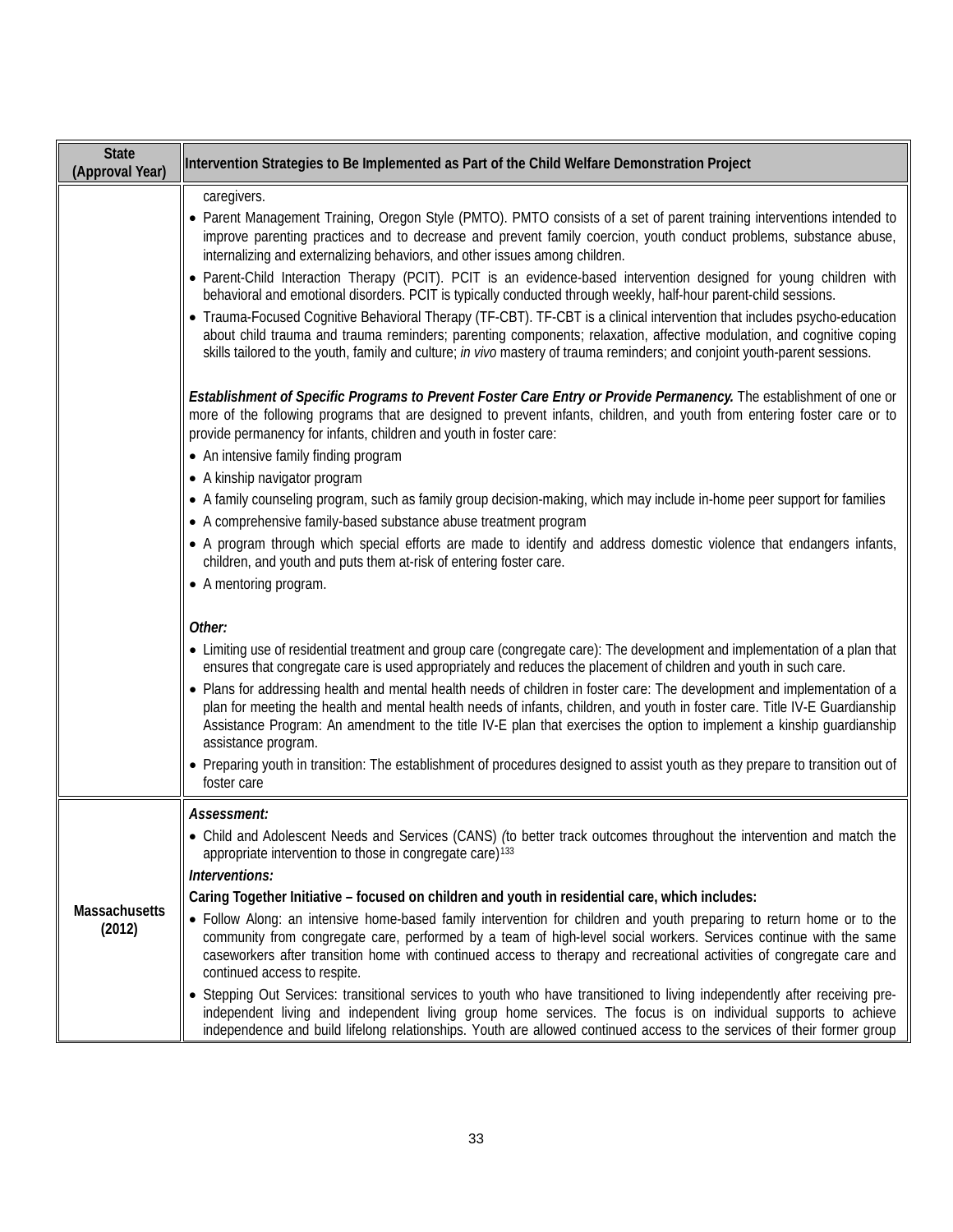| <b>State</b><br>(Approval Year) | Intervention Strategies to Be Implemented as Part of the Child Welfare Demonstration Project                                                                                                                                                                                                                                                                                                                                                                                                                                                                                                                                                                                                                                                                                                                                                                                                                                                                                                                                                                                                                                                                                                                                                                                                                                                                                                                                                                       |
|---------------------------------|--------------------------------------------------------------------------------------------------------------------------------------------------------------------------------------------------------------------------------------------------------------------------------------------------------------------------------------------------------------------------------------------------------------------------------------------------------------------------------------------------------------------------------------------------------------------------------------------------------------------------------------------------------------------------------------------------------------------------------------------------------------------------------------------------------------------------------------------------------------------------------------------------------------------------------------------------------------------------------------------------------------------------------------------------------------------------------------------------------------------------------------------------------------------------------------------------------------------------------------------------------------------------------------------------------------------------------------------------------------------------------------------------------------------------------------------------------------------|
|                                 | home setting.<br>• Continuum Services: services provided to children and youth at-risk of residential placement where the family is identified<br>at intake as either able to care for the child at home with intensive support or able to immediately begin intensive work<br>toward reunification. The services are provided through a team of social workers and therapists and include:<br>Youth and family outreach<br>$\circ$<br>Crisis prevention and intervention support<br>$\circ$<br>Long-term and short-term out-of-home care if needed<br>O<br>• Family Partners: Family partners are parents who have been through the child welfare system and can partner with<br>parents of children in congregate care for support and mentorship. The Family Partners stay with the family through the<br>transition back home from congregate care.<br>Other:<br>• MA will also work towards performance-based contracting with congregate care to financially incentivize outcomes.                                                                                                                                                                                                                                                                                                                                                                                                                                                                           |
| Michigan<br>(2012)              | Screening:<br>• Child trauma screening using the Trauma Screening Checklist for children 0-5 years <sup>134</sup><br>• Family screening using a "family psychosocial screen"135<br>Assessment:<br>• SDM Safety Planning: The SDM re-assessment tool will be used at each family in-person interaction to better assess<br>safety and match family to appropriate safety services.<br>• Strengthening Families Protective Factors Survey<br>Interventions:<br>• Enhanced intensive case management<br>• Concrete assistance: through the use of flexible funds, concrete assistance will be offered in the form of (1) financial<br>support; (2) bus tokens, cab fare; (3) day care; (4) housing assistance; (5) legal fees; (6) essential household needs.<br>• Long-term family engagement <sup>136</sup><br>• Family engagement and long-term support <sup>137</sup><br>• Intensive early intervention case management and services<br>• Referrals to appropriate community resources based on screenings and assessments<br>• Safety assessment and planning<br>• Strengthening Families assessment and practice framework <sup>138</sup><br>• Strengthening Families Program (SFP). SFP is an evidence-based family skills training program found to significantly<br>reduce problem behaviors, delinquency, and alcohol and drug abuse in children and to improve social competencies and<br>school performance.<br>Other:<br>• Performance-based contracting |
| Nebraska<br>(2013)              | Overall: Implement (1) an Alternative Response system and (2) results-based accountability into the State's performance<br>and contract monitoring system.<br>Assessment<br>• SDM screening tool<br>Interventions:                                                                                                                                                                                                                                                                                                                                                                                                                                                                                                                                                                                                                                                                                                                                                                                                                                                                                                                                                                                                                                                                                                                                                                                                                                                 |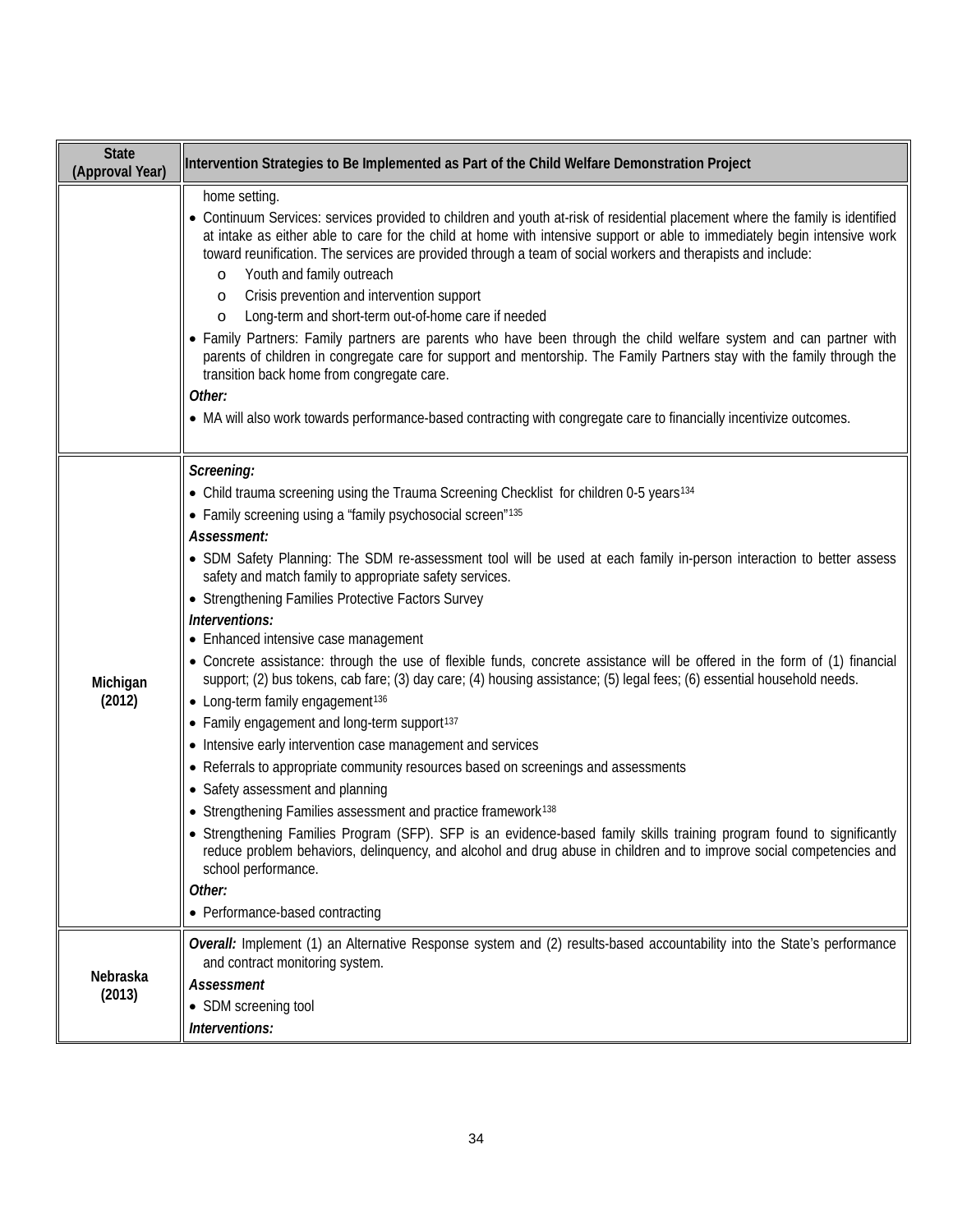| <b>State</b><br>(Approval Year) | Intervention Strategies to Be Implemented as Part of the Child Welfare Demonstration Project                                                                                                                                                                                                                                                                                                                                                                                                                                                                                                                                                                                                                                                                                                                                                                                                                                                                                                                                                                                                                                                                                                                                                                                                                                                                                                                                                                                                                                                                                                                                                                                                                                                                                                                                                                                                                       |
|---------------------------------|--------------------------------------------------------------------------------------------------------------------------------------------------------------------------------------------------------------------------------------------------------------------------------------------------------------------------------------------------------------------------------------------------------------------------------------------------------------------------------------------------------------------------------------------------------------------------------------------------------------------------------------------------------------------------------------------------------------------------------------------------------------------------------------------------------------------------------------------------------------------------------------------------------------------------------------------------------------------------------------------------------------------------------------------------------------------------------------------------------------------------------------------------------------------------------------------------------------------------------------------------------------------------------------------------------------------------------------------------------------------------------------------------------------------------------------------------------------------------------------------------------------------------------------------------------------------------------------------------------------------------------------------------------------------------------------------------------------------------------------------------------------------------------------------------------------------------------------------------------------------------------------------------------------------|
|                                 | • Alternative Response <sup>139</sup> The Alternative Response system will include:<br>A comprehensive assessment of child safety and well-being, and of family strengths and needs<br>$\circ$<br>The provision of concrete supports and voluntary services such as meeting basic needs, housing assistance, child<br>$\circ$<br>care, and mental health and substance abuse treatment<br>Referral to an expanded array of EBP, which may include:<br>$\circ$<br>Parent-Child Interaction Therapy (PCIT): PCIT is an evidence-based approach to improving parental<br>capacity and child/parent interactions.<br>Positive Parenting Program (Triple P): The overall Triple P program is a multi-tiered system of five levels of<br>education and support for parents and caregivers of children and adolescents.<br>Wraparound services                                                                                                                                                                                                                                                                                                                                                                                                                                                                                                                                                                                                                                                                                                                                                                                                                                                                                                                                                                                                                                                                            |
| Nevada<br>(2014)                | Note that waiver strategy updates for Nevada have not yet been completed or disseminated publically.<br>Assessment:<br>• Safety Plan Determination (SPD), which assesses how to achieve the least intrusive and most effective means for<br>protecting children by "ruling in" or "ruling out" in-home safety management.<br>Interventions:<br>• Implement a safety management services model called Safety Assessment Family Evaluation (SAFE), which includes<br>safety management services, in-home safety plans, community resources to assist Division of Child and Family Services<br>(DCFS) in meeting in-home safety management objectives, and more effective use of family network resources. <sup>140</sup>                                                                                                                                                                                                                                                                                                                                                                                                                                                                                                                                                                                                                                                                                                                                                                                                                                                                                                                                                                                                                                                                                                                                                                                             |
| <b>New York</b><br>(2013)       | Overall: New York State will seek to improve outcomes for children in out-of-home care and in aftercare subsequent to<br>placement. New York City (ACS) will implement Strong Families NYC as its IV-E Waiver project. The initiative will promote<br>greater stability, permanency and well-being for children in family foster care, and their families.<br>Screening:<br>As part of Strong Families NYC, every child in family foster care and their caregiver are screened for trauma and resilience<br>as well as mental health, educational and behavioral health needs using the CANS-NY. Better assessments and trauma<br>screening will improve planning and service delivery.<br>Interventions:<br>Strong Families NYC will implement trauma-focused and evidence-based behavioral health interventions within a framework<br>that strengthens the knowledge and practice of child welfare staff and increases collaboration between child welfare and<br>mental health services.<br>• Partnering for Success (PfS) builds new bridges between foster care caseworkers and mental health clinicians in<br>order to improve the coordination and delivery of behavioral and mental health care for children and families. The<br>intervention includes the full suite of Cognitive Behavioral Therapies (CBT+), an evidence-based model proven<br>effective in addressing anxiety, depression, behavioral issues and trauma. It also includes training and coaching that<br>supports skills for parent engagement, and promotion of family and child well-being.<br>. Attachment Biobehavioral Catch-up (ABC): Provides young children and their caregivers with a 10-week<br>evidence-based intervention that improves the caregiver's ability to respond to infants' and toddlers' emotional and<br>behavioral cues, encouraging secure attachment and the child's long-term self-regulation of stress. |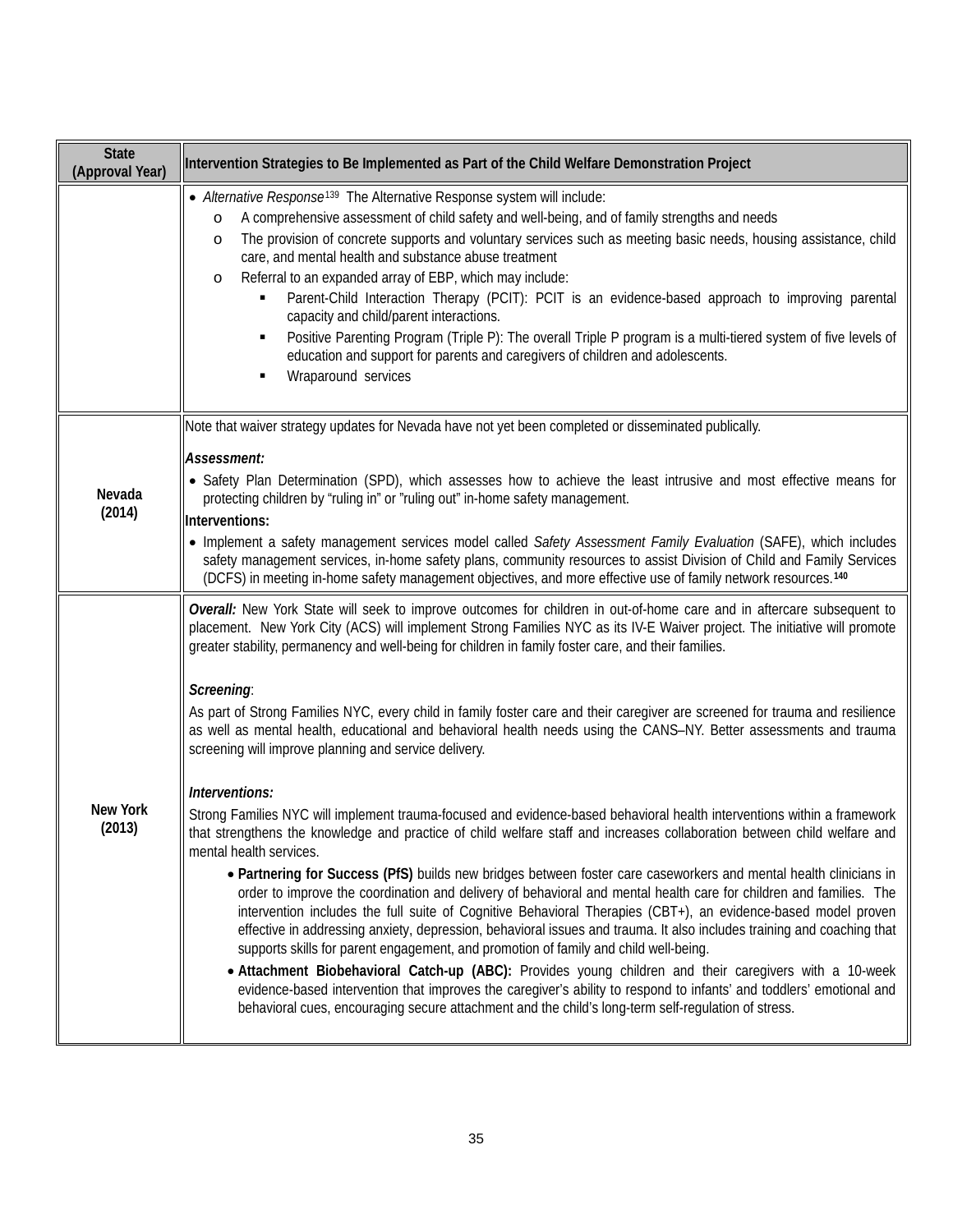| <b>State</b><br>(Approval Year)     | Intervention Strategies to Be Implemented as Part of the Child Welfare Demonstration Project                                                                                                                                                                                                                                                                                                                                                                                                                                                                                                                                                                                                                                                                                                                                                                                                                                                                                                                                                                                                                                                                                                                                                                                                     |
|-------------------------------------|--------------------------------------------------------------------------------------------------------------------------------------------------------------------------------------------------------------------------------------------------------------------------------------------------------------------------------------------------------------------------------------------------------------------------------------------------------------------------------------------------------------------------------------------------------------------------------------------------------------------------------------------------------------------------------------------------------------------------------------------------------------------------------------------------------------------------------------------------------------------------------------------------------------------------------------------------------------------------------------------------------------------------------------------------------------------------------------------------------------------------------------------------------------------------------------------------------------------------------------------------------------------------------------------------|
|                                     | Other:<br>• As part of a structural reform, Strong Families NYC reduces the caseloads of caseworkers and supervisors.<br>Reduced caseloads allow caseworkers to provide more intensive, higher quality services and more detailed<br>assessments. Reduced caseloads also improve worker retention and reduce turnover.                                                                                                                                                                                                                                                                                                                                                                                                                                                                                                                                                                                                                                                                                                                                                                                                                                                                                                                                                                           |
| Ohio<br>(Waiver Extension<br>State) | Note that the Ohio waiver may be ending soon.<br>Interventions:<br>• Enhanced visitation<br>• Family Team Meetings<br>• Flexible funding<br>• Kinship family recruitment and support <sup>141</sup><br>• Trauma-informed or enhanced therapeutic services                                                                                                                                                                                                                                                                                                                                                                                                                                                                                                                                                                                                                                                                                                                                                                                                                                                                                                                                                                                                                                        |
| Oklahoma<br>(2014)                  | The Oklahoma waiver efforts focus on children ages 0-12 year who are at-risk of entering or re-entering the foster care<br>system, or who are in the foster care system.<br>Assessment:<br>During investigation, assessments include:<br>• Assessments of child safety<br>• Family inventory of needs determination<br>• Family Resources Scale (Dunst)<br>Interventions:<br>• Short-term, intensive home-based services for domestic violence, parental depression, home safety and environment, and<br>substance abuse -- called Intensive Safety Services (ISS) (no particular HBS model specified but the following<br>interventions below will be offered).<br>• Cognitive behavior therapy<br>• Healthy Relationships - a domestic violence program<br>• Managing child behavior modules<br>• Motivational interviewing<br>ISS workers will link families with community-based services, including:<br>• Parent Child Interaction Therapy (PCIT)<br>• Trauma-focused CBT<br>• Substance abuse services: Sobriety Treatment and Recovery Teams(START) or Parent Child Advocacy Program (PCAP)<br>• Psychiatric services (not specified)<br>Establishment of specific programs to prevent foster care or increase permanency including:<br>• Intensive Family Finding<br>• Kinship Navigator |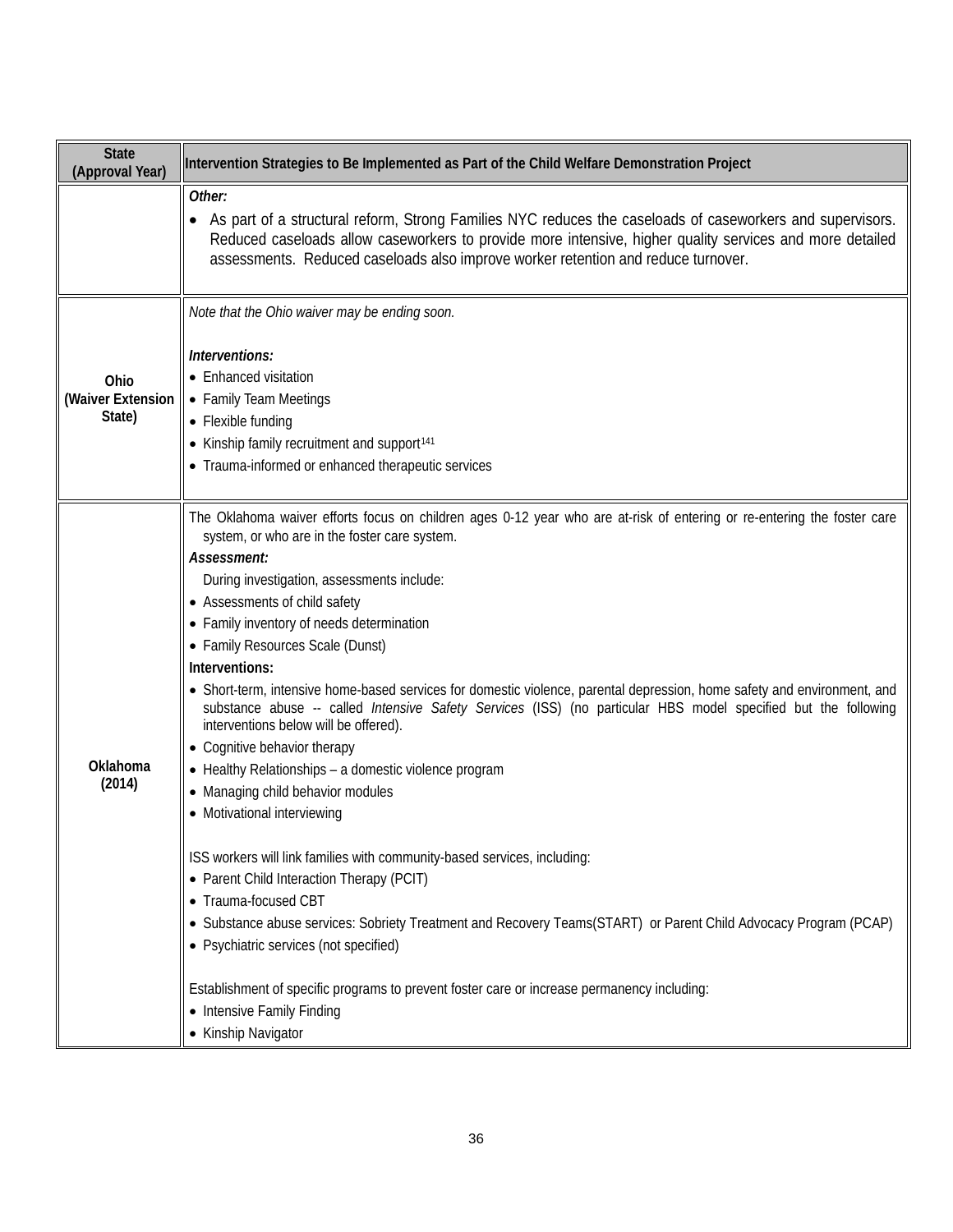| <b>State</b><br>(Approval Year) | Intervention Strategies to Be Implemented as Part of the Child Welfare Demonstration Project                                                                             |
|---------------------------------|--------------------------------------------------------------------------------------------------------------------------------------------------------------------------|
|                                 | • Family Group Decision Making                                                                                                                                           |
|                                 | • Substance abuse services (specific model not specified yet)                                                                                                            |
|                                 | • A program to identify and address domestic violence (specific model not specified yet)                                                                                 |
|                                 | • A mentoring program (specific model not specified yet)                                                                                                                 |
|                                 | Limit use of congregate care: Development and implementation of a plan to ensure congregate care placements are used<br>appropriately, and reduce use of congregate care |
|                                 |                                                                                                                                                                          |
|                                 | Interventions:                                                                                                                                                           |
|                                 | Intensive Family Engagement Strategy: The intervention includes a structured set of services to support the following:                                                   |
| Oregon                          | • Family find (family finding)                                                                                                                                           |
| (2014)                          | • Family meetings<br>• Family Navigators (The Family Navigator Program assists eligible families in navigating the child welfare and human                               |
|                                 | services to promote better accessibility and coordination of services.) <sup>142</sup>                                                                                   |
|                                 |                                                                                                                                                                          |
|                                 | Overview - New 3 Stage Approach to Child Welfare Services:                                                                                                               |
|                                 | Engagement: through the use of Family Group Decision Making (FGDM), Family Team Conferencing (FTC), and county-                                                          |
|                                 | specific strategies<br>Assessment: Use of CANS, FAST, and county-specific strategies                                                                                     |
|                                 | Evidence-based interventions: to be determined during the first year of waiver for all counties                                                                          |
|                                 |                                                                                                                                                                          |
|                                 | Alleghany County:                                                                                                                                                        |
|                                 | Engagement: FTC for all children                                                                                                                                         |
|                                 | Assessment: CANS for 5- to 17-year-olds, and FAST (still under development)                                                                                              |
|                                 | Dauphin County:                                                                                                                                                          |
|                                 | Engagement: County-specific strategy that includes (1) pre-court meeting, (2) family engagement meeting, (3) family group                                                |
| Pennsylvania<br>(2012)          | conferencing, (4) blended perspectives meeting, (5) team meetings, and (6) restorative practices                                                                         |
|                                 | Assessment: FAST for all families; CANS for children over the age of 5 years with a high FAST score; and Ages and Stages<br>for 0 to 5-year-olds                         |
|                                 | Evidence-based interventions: to be determined during the first year of waiver for all counties                                                                          |
|                                 |                                                                                                                                                                          |
|                                 | Lackawanna County:                                                                                                                                                       |
|                                 | Engagement: County-specific strategy that includes (1) family finding; (2) family group decision making (FGDM); (3) family<br>team meetings; (4) teaming meetings        |
|                                 | Assessment: FAST for all families; CANS for children over the age of 5 years                                                                                             |
|                                 | Evidence-based interventions: to be determined during the first year of waiver for all counties                                                                          |
|                                 |                                                                                                                                                                          |
|                                 | Philadelphia County:<br>Engagement: family group decision making (FGDM), family team conferencing (FTC), and county-specific strategies                                  |
|                                 |                                                                                                                                                                          |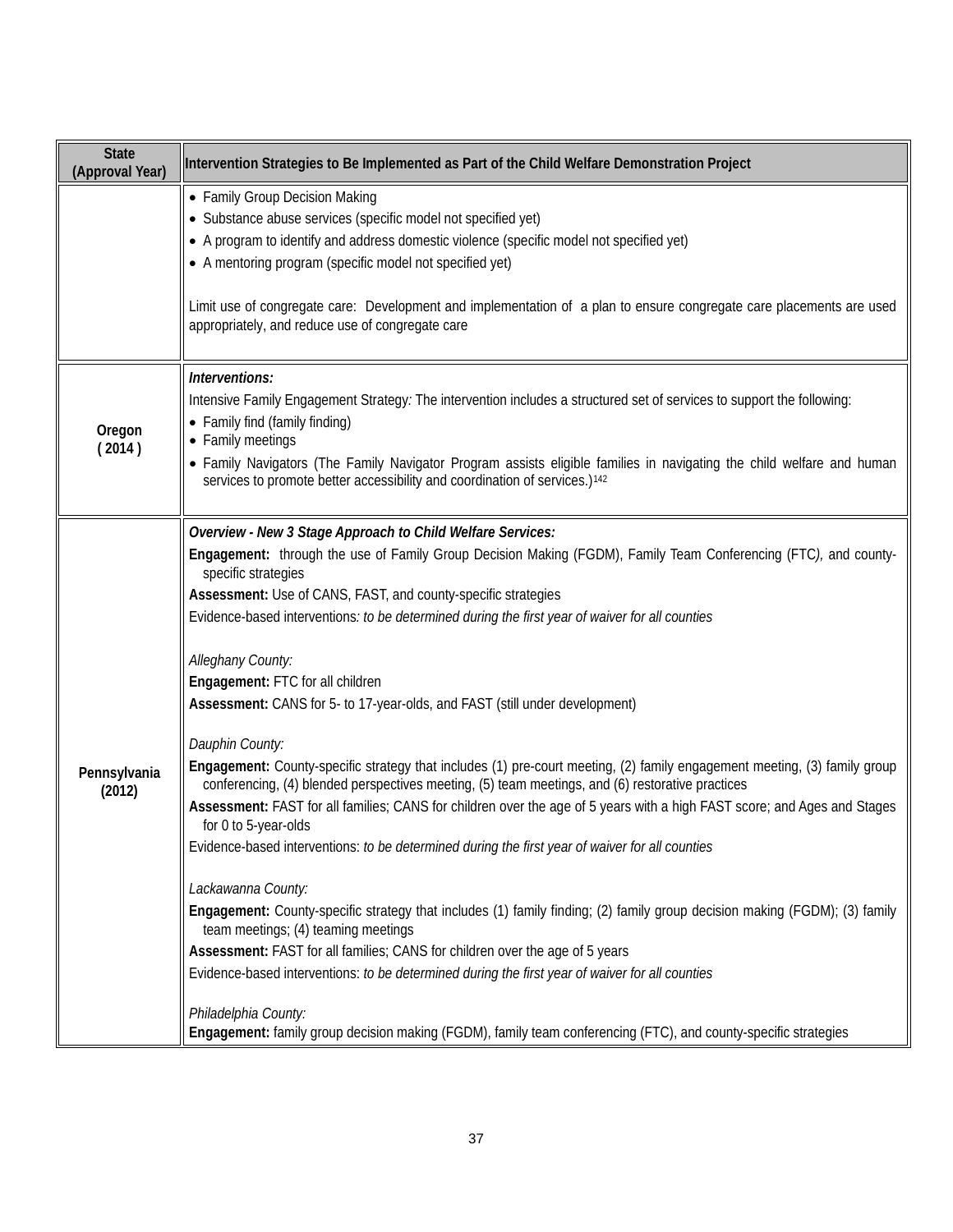| <b>State</b><br>(Approval Year)          | Intervention Strategies to Be Implemented as Part of the Child Welfare Demonstration Project                                                                                                                                                                                                                                                                                                                                                                                                                                                                                                                                                                                                                                                                                                                                                                                                                                                                                                                                                                                                               |
|------------------------------------------|------------------------------------------------------------------------------------------------------------------------------------------------------------------------------------------------------------------------------------------------------------------------------------------------------------------------------------------------------------------------------------------------------------------------------------------------------------------------------------------------------------------------------------------------------------------------------------------------------------------------------------------------------------------------------------------------------------------------------------------------------------------------------------------------------------------------------------------------------------------------------------------------------------------------------------------------------------------------------------------------------------------------------------------------------------------------------------------------------------|
|                                          | Assessment: CANS and FAST countywide<br>Interventions: Evidence-based practices to be determined<br>Venango County:<br>Engagement: family group decision making (FGDM), family team conferencing (FTC), and county-specific strategies<br>Assessment: FAST and CANS for those with a high FAST score<br>Interventions: Evidence-based practices to be determined                                                                                                                                                                                                                                                                                                                                                                                                                                                                                                                                                                                                                                                                                                                                           |
| Port Gamble<br>S'Klallam Tribe<br>(2014) | Interventions:<br>• Positive Indian Parenting <sup>143</sup><br>• Family Group Decision Making <sup>144</sup>                                                                                                                                                                                                                                                                                                                                                                                                                                                                                                                                                                                                                                                                                                                                                                                                                                                                                                                                                                                              |
| Rhode Island<br>(2013)                   | Overall: Rhode Island's core intervention for purposes of the demonstration is Wraparound services. Their goal is to reinvest<br>funding from a reduction in the utilization of residential treatment into increasing the array of evidence-based community<br>services. This is pending and is being negotiated with HHS.<br>Interventions:<br>• Wraparound services                                                                                                                                                                                                                                                                                                                                                                                                                                                                                                                                                                                                                                                                                                                                      |
| Tennessee (2013)                         | Overall: Tennessee's waiver demonstration project is designed to reduce both admissions into foster care and length of stay<br>in foster care 145<br>Assessment:<br>To reduce admissions into care, Tennessee will use a standardized assessment tool, the Family Advocacy and Support Tool<br>(FAST), to better understand needs and to inform which services are most appropriate for families.<br>Interventions:<br>An evidence-informed parenting program will be implemented to increase parenting skills and nurturing environments for<br>children in order to help children remain safely at home.<br>Assessment, investigations, and in-home staff will also be trained to better engage and support families to engage in<br>services.<br>To reduce length of stay in care, Tennessee will use the evidence-informed parenting program in an effort to increase the<br>likelihood and speed of reunifications, alongside Project KEEP to better support foster parents and help children stabilize in<br>their foster homes. Staff will also be trained to increase their own engagement skills. |
| Texas<br>(2014)                          | Interventions:<br>• Keeping siblings together: For infants, children, and youth in out-of home placements, substantially increasing the number<br>of cases of siblings who are in the same foster care, kinship guardianship, or adoptive placement, above the number of<br>such cases in fiscal year 2008.<br>• Multi-Dimensional Treatment Foster Care (MDTFC)<br>• Parent Management Training -- Oregon Model (PMTO)<br>• Project KEEP (Keeping Foster Parents Trained and Supported)<br>• SafeCare<br>$\bullet$ Triple P - Level 4                                                                                                                                                                                                                                                                                                                                                                                                                                                                                                                                                                     |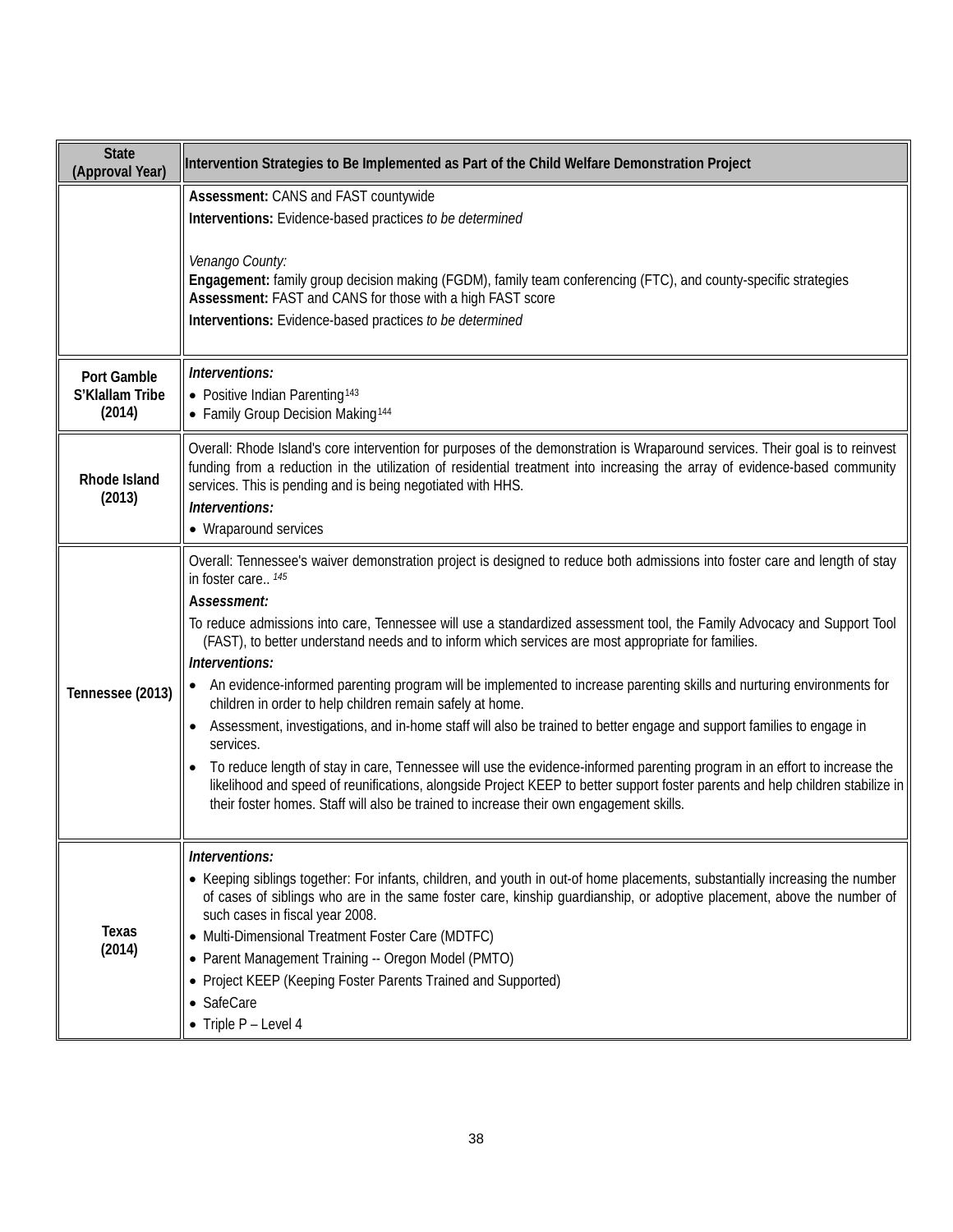| <b>State</b><br>(Approval Year) | Intervention Strategies to Be Implemented as Part of the Child Welfare Demonstration Project                                                                                                                                                                                                                                                                                                                                    |
|---------------------------------|---------------------------------------------------------------------------------------------------------------------------------------------------------------------------------------------------------------------------------------------------------------------------------------------------------------------------------------------------------------------------------------------------------------------------------|
| Utah<br>(2012)                  | Overall, Utah is focusing on caseworker tools and training <sup>146</sup> and bolstering community resources through expansion of<br>evidence-based programming.<br>Interventions:<br>• Strengthening Families Program (SFP): SFP is an evidence-based family skills training program.                                                                                                                                          |
|                                 | • Systematic Training for Effective Parenting (STEP), a multi-component parenting education curriculum<br>Other:<br>• National Child Traumatic Stress Network (NCTSN) child welfare training curriculum to ensure that staff can recognize and<br>properly address trauma in children, youth, and families.<br>. Inventory of DCFS contracts and community resources for in-home services to understand the availability of EPB |
|                                 | Assessment:                                                                                                                                                                                                                                                                                                                                                                                                                     |
| Washington (2012)               | • Enhanced child and family clinical and functional assessment (e.g., child's safety and family strengths and needs)<br>Interventions:                                                                                                                                                                                                                                                                                          |
|                                 | • Alternative Response (Family Assessment Response- FAR)                                                                                                                                                                                                                                                                                                                                                                        |
|                                 | • Concrete services and supports as well as voluntary services such as housing vouchers, food, clothing, utility assistance,<br>mental health services, drug and alcohol treatment, and employment assistance                                                                                                                                                                                                                   |
|                                 | • Homebuilders family preservation/stabilization                                                                                                                                                                                                                                                                                                                                                                                |
|                                 | • Incredible Years parenting program<br>• Project Safe Care                                                                                                                                                                                                                                                                                                                                                                     |
|                                 | • Triple P - Positive Parenting Program                                                                                                                                                                                                                                                                                                                                                                                         |
| West Virginia<br>(2014)         | Overall: Safe at Home West Virginia will implement Wraparound model and enhanced service array to decrease frequency<br>and duration of congregate care.<br>Assessment:                                                                                                                                                                                                                                                         |
|                                 | • West Virginia Child and Adolescent Needs and Strengths (CANS-WV) for all children involved in the child welfare system<br>(trauma-informed assessments for youth and their families                                                                                                                                                                                                                                           |
|                                 | • Comprehensive assessment and planning                                                                                                                                                                                                                                                                                                                                                                                         |
|                                 | • Family functioning assessment<br>• Youth behavioral evaluation                                                                                                                                                                                                                                                                                                                                                                |
|                                 | • EPSDT                                                                                                                                                                                                                                                                                                                                                                                                                         |
|                                 | • Protective Capacity Family Assessment<br>Casey Life Skills (CLS)<br>$\bullet$                                                                                                                                                                                                                                                                                                                                                 |
|                                 | Interventions: (may include)                                                                                                                                                                                                                                                                                                                                                                                                    |
|                                 | Appropriate treatment planning that involves children and families<br>$\bullet$                                                                                                                                                                                                                                                                                                                                                 |
|                                 | Evidence-informed and evidence-based services and supports                                                                                                                                                                                                                                                                                                                                                                      |
| Wisconsin<br>(2012)             | Overall: A re-entry prevention predictive risk model designed for the waiver will be used to target the waiver intervention to<br>families at highest risk of re-entry.                                                                                                                                                                                                                                                         |
|                                 | Interventions:                                                                                                                                                                                                                                                                                                                                                                                                                  |
|                                 | • Solution-focused case management services                                                                                                                                                                                                                                                                                                                                                                                     |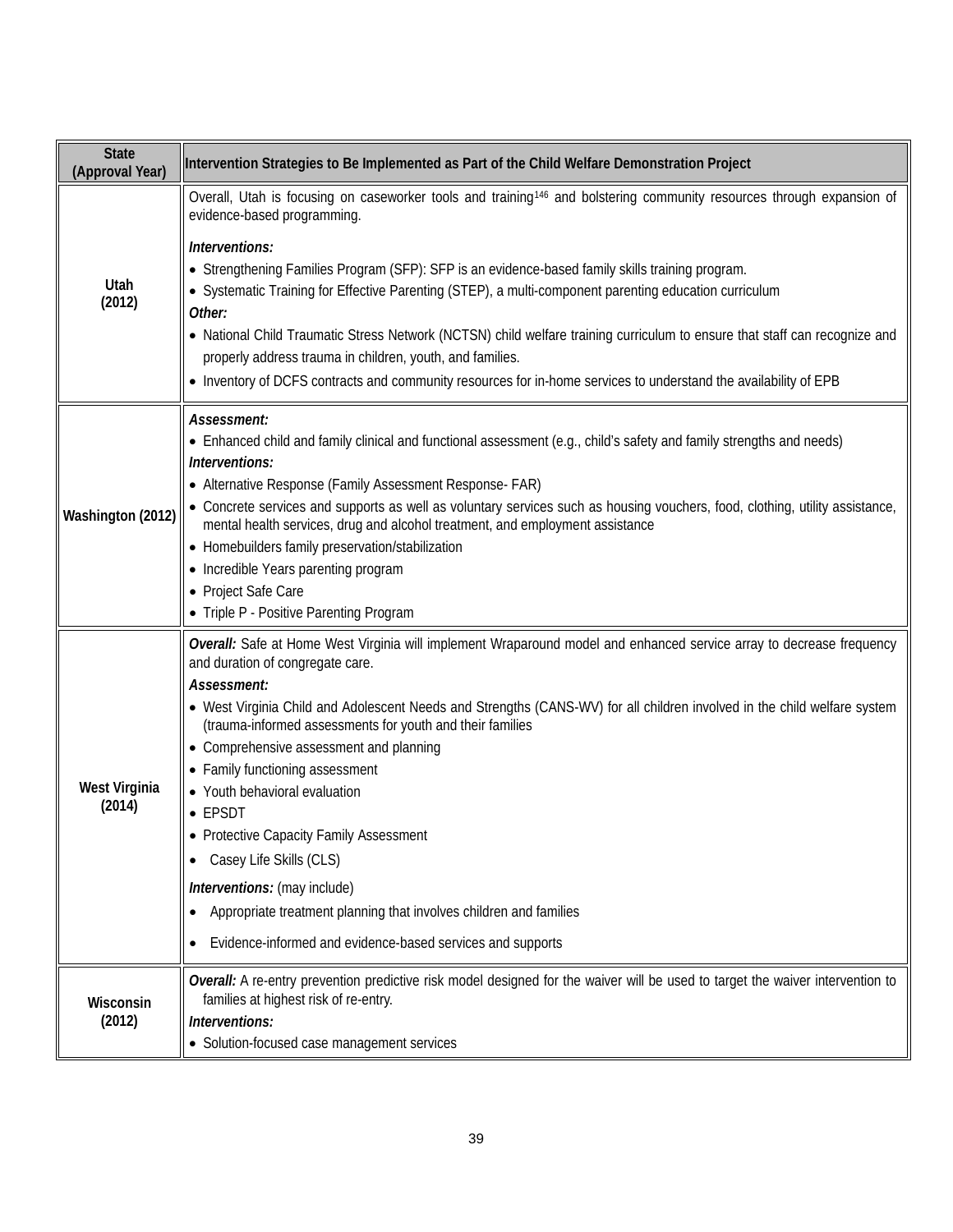| <b>State</b><br>(Approval Year) | Intervention Strategies to Be Implemented as Part of the Child Welfare Demonstration Project |
|---------------------------------|----------------------------------------------------------------------------------------------|
|                                 | • May include the following interventions:                                                   |
|                                 | Child Parent Psychotherapy<br>$\circ$                                                        |
|                                 | Parent-Child Interaction Therapy<br>$\circ$                                                  |
|                                 | Trauma-focused cognitive behavioral therapy<br>$\circ$                                       |
|                                 | Enhance access to services such as:                                                          |
|                                 | Crisis stabilization<br>$\circ$                                                              |
|                                 | Community-based Parent Cafés<br>$\circ$                                                      |
|                                 | In-home therapy<br>$\circ$                                                                   |
|                                 | Peer parent mentors<br>$\circ$                                                               |
|                                 | Respite care<br>$\circ$                                                                      |
|                                 | Substance abuse and mental health treatment for parents<br>$\circ$                           |
|                                 | Transportation<br>$\circ$                                                                    |

aExamples, depending upon the particular state, include family finding and kinship navigator services.

bExamples, depending upon the particular state, include parent-child interaction therapy, trauma-focused cognitive behavioral therapy, and multi-systemic therapy.

cExamples, depending upon the particular state, include the Child and Adolescent Needs and Strengths (CANS) assessment and the Ages and Stages Questionnaire.

dExamples, depending upon the particular state, include refer to time-limited, case-specific concrete services and supports such as assistance with transportation, child care, utilities, rent, etc.

eSix states (California, Florida, Indiana, North Carolina, Ohio, and Oregon) have received title IV-E waivers to implement what were referred to broadly as "flexible funding" waiver demonstrations. While varying widely in terms of scope, service array, organizational structure, and payment mechanisms, all of these demonstrations shared the core concept of allocating fixed amounts of title IV-E dollars to local public and private child welfare agencies in an effort to provide new or expanded services that prevent out-of-home placement and/or facilitate permanency. The fundamental assumption underlying flexible funding demonstrations was that the cost of these services would be offset by subsequent savings in foster care expenditures.

f Examples, depending upon the particular state, include family team meetings (FTMs) and family group decision making (FGDM).

 gThe identification of specific programs and services to be implemented through Indiana's waiver is pending the finalization of contracts.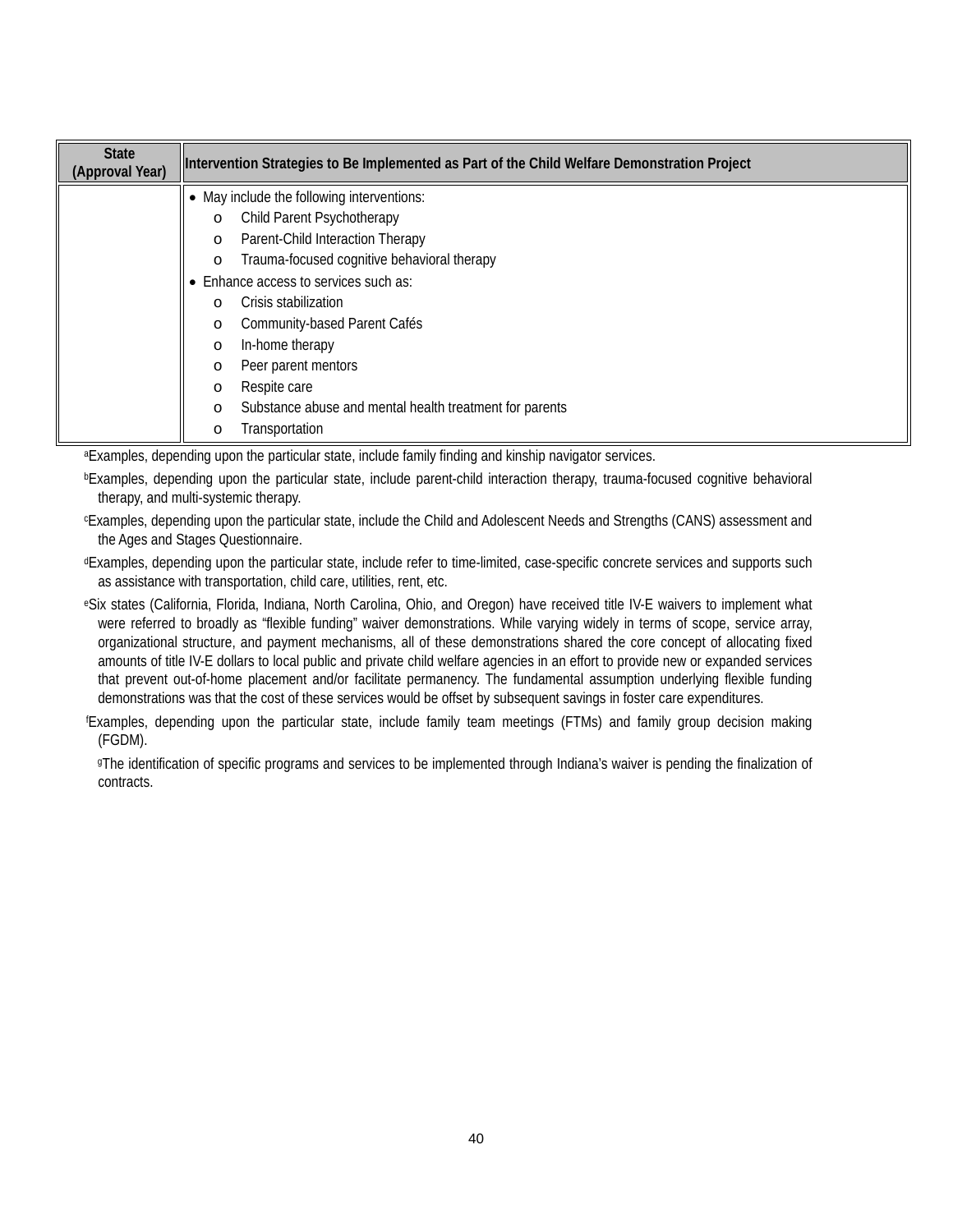# **VIII. Endnotes**

<sup>1</sup> U.S. Department of Health and Human Services, Administration on Children, Youth and Families, Children's Bureau. (2003). *Safety, permanency and well-being: Child welfare outcomes 1998, 1999 & 2000.* Washington, DC: Author.

<sup>2</sup> Casey Family Programs. (2014). *Annual report*. Seattle, WA: Author. Retrieved fro[m www.casey.org.](http://www.casey.org/)

<sup>3</sup> See for example:

<span id="page-40-0"></span>j

- Rogg, C. S., Davis, C. W., & O'Brien, K. (2011). *Permanency roundtable project: 12-month outcome evaluation report*. Seattle, WA: Casey Family Programs.
- Townsend, S., Hignight, A., & Rubovits, D. (2008). Factors affecting permanency outcomes for foster children before and after passage of the Adoption and Safe Families Act of 1997. *Illinois Child Welfare, 4*(1), 59-73.
- <sup>4</sup> U.S. Department of Health and Human Services, Administration for Children and Families, Administration for Children and Families, Children's Bureau. (2012). *Promoting the social and emotional well-being of children and youth receiving child welfare services.* Memorandum No. ACYF-CB-IM-12-04. Washington, DC: Author. Retrieved fro[m http://www.acf.hhs.gov/programs/cb/resource/im1204.](http://www.acf.hhs.gov/programs/cb/resource/im1204)
- <sup>5</sup> Casey Family Programs. (2012). *Shifting resources in child welfare to achieve better outcomes for children and families.* Seattle, WA: Author. Retrieved from [http://www.casey.org/Resources/Publications/pdf/](http://www.casey.org/Resources/Publications/pdf/%20ShiftingResources.pdf)  [ShiftingResources.pdf.](http://www.casey.org/Resources/Publications/pdf/%20ShiftingResources.pdf)
- <sup>6</sup> U.S. Department of Health and Human Services, Administration for Children and Families, Administration for Children and Families, Children's Bureau. (2012). *Promoting the social and emotional well-being of children and youth receiving child welfare services.* Memorandum No. ACYF-CB-IM-12-04. Washington, DC: Author. Retrieved [http://www.acf.hhs.gov/programs/cb/resource/im1204.](http://www.acf.hhs.gov/programs/cb/resource/im1204) Also see U.S. Department of Health and Human Services, Centers for Medicare & Medicaid Services. (2013). *Guidance letter to states regarding trauma*. Baltimore, MD: Author. Retrieved from: [http://www.acf.hhs.gov/programs/cb/news/helping-victims-of-childhood-trauma-heal-and-recover.](http://www.acf.hhs.gov/programs/cb/news/helping-victims-of-childhood-trauma-heal-and-recover)
- <sup>7</sup> For more information about the Federal Title IV-E Waiver program, see http://www.childwelfarepolicy.org /resources?id=0006*.*

<sup>8</sup> For articles discussing the need for more economic analyses, see:

- Karoly, L. A., Kilburn, M. R., Bigelow, J. H., Caulkins, J. P., & Cannon, J. S. (2001). *Assessing costs and benefits of early childhood intervention programs: Overview and applications to the Starting Early, Starting Smart Program*. Santa Monica, CA: RAND.
- Lee, S., & Aos, S. (2011). Using cost-benefit analysis to understand the value of social interventions. *Research on Social Work Practice, 21*(6), 682-688.
- Mullen, E. J., & Shuluk, J. (2010). Outcomes of social work intervention in the context of evidencebased practice. *Journal of Social Work*, *11*(1), 49-63.
- Pecora, P.J., Sanders, D., Wilson, D., English, D., Puckett, A., & Rudlang-Perman, K. (2012). Addressing common forms of child maltreatment: Evidence-informed interventions and gaps in current knowledge. *Child and Family Social Work*, 101(3), 1-12, doi:10.1111/cfs.12021.

<sup>9</sup> See [http://www.cebc4cw.org/.](http://www.cebc4cw.org/)

<sup>10</sup> The Office of Juvenile Justice and Delinquency Prevention's (OJJDP's) Model Programs Guide (MPG) contains information about evidence-based juvenile justice and youth prevention, intervention, and reentry programs. It is a resource for practitioners and communities about what works, what is promising, and what does not work in juvenile justice, delinquency prevention, and child protection and safety. MPG uses expert study reviewers and [CrimeSolutions.gov's](http://www.crimesolutions.gov/) program review process, scoring instrument, and evidence ratings. The two sites also share a common database of juvenile-related programs.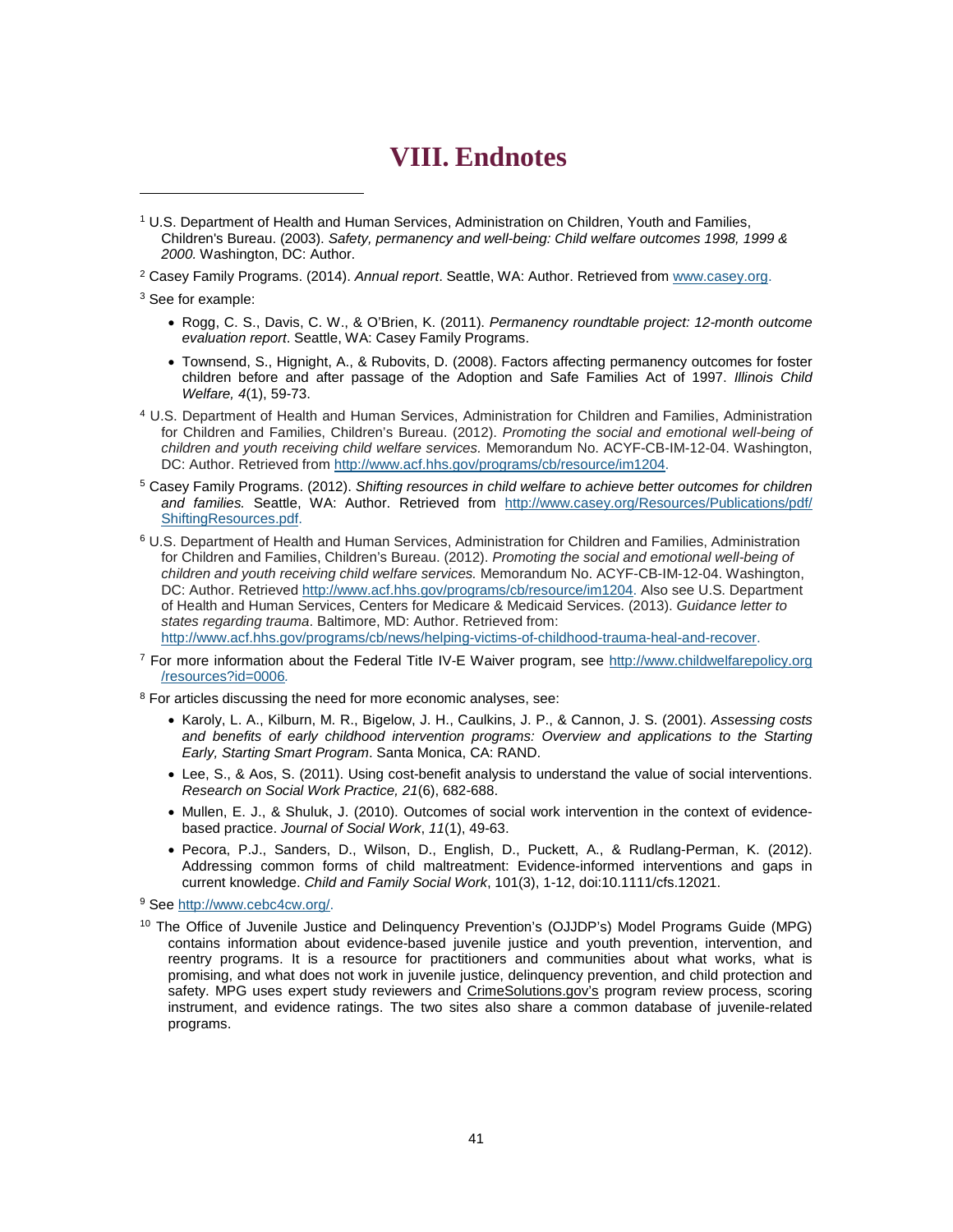<sup>11</sup> Rotter, M., & Carr, A. (2010). *Targeting criminal recidivism in justice-involved people with mental illness: Structured clinical approaches*. Washington, DC: The CMHS National GAINS Center. Retrieved from: [http://gainscenter.samhsa.gov/cms-assets/documents/69181-899513.rottercarr2010.pdf.](http://gainscenter.samhsa.gov/cms-assets/documents/69181-899513.rottercarr2010.pdf)

<span id="page-41-1"></span><span id="page-41-0"></span><sup>12</sup> For reviews of traditional CBT interventions, see:

j

- Butler, A. C., Chapman, J. E., Forman, E. M., & Beck, A. T. (2006). The empirical status of cognitivebehavioral therapy: A review of meta-analyses. *Clinical Psychology Review, 26,* 17-31.
- Leichsenring, F., & Leibing, E. (2003). The effectiveness of psychodynamic therapy and cognitive behavior therapy in the treatment of personality disorders: A meta-analysis. *American Journal of Psychology, 160,* 1223-1232.
- <span id="page-41-2"></span><sup>13</sup> Otto, M. W. (2005). Combined psychotherapy and pharmacotherapy for mood and anxiety disorders in adults: Review and analysis. *Clinical Psychology: Science & Practice, 12*, 72-86. See also: Myhr, G. (2004). Reasoning with patients with psychosis: Why should a general psychiatrist care about cognitivebehavioral therapy for schizophrenia? *Canadian Psychiatric Association Bulletin*, *36*(1), 12-22.
- <span id="page-41-3"></span><sup>14</sup> For adult benefit cost data on CBT for adults across various conditions, see: [http://www.wsipp.wa.gov/BenefitCost,](http://www.wsipp.wa.gov/BenefitCost) pp. 6-7.

<sup>15</sup> From Incredible Years FAQ. Retrieved from [http://incredibleyears.com/about/incredible-years-series/.](http://incredibleyears.com/about/incredible-years-series/)

- <span id="page-41-4"></span><sup>16</sup> Retrieved April 2, 2015 fro[m http://www.cebc4cw.org/program/interpersonal-psychotherapy/detailed](http://www.cebc4cw.org/program/interpersonal-psychotherapy/detailed)
- <sup>17</sup> For more information about MDFT, see<http://www.mdft.org/MDFT-Program/What-is-MDFT> and Liddle, H. A. (2013). Multidimensional family therapy for adolescent substance abuse: A developmental approach. *Interventions for Addiction, 3*, 87-96.

<span id="page-41-5"></span><sup>18</sup> For a list of agencies and communities implementing MDTFC, see:<http://www.mtfc.com/currentsites.html> <sup>19</sup> See:

- Chamberlain, P., Price, J., Leve, L. D., Laurent, H., Landsverk, J., & Reid, J. B. (in press). Prevention of behavior problems for children in foster care: Outcomes and mediation effects. *Prevention Science.*
- Chamberlain, P., Price, J. M., Reid, J. B., Landsverk, J., Fisher, P. A., & Stoolmiller, M. (2006). Who disrupts from placement in foster and kinship care? *Child Abuse and Neglect*, *30*, 409-424.
- Price, J. M., Chamberlain, P., Landsverk, J., Reid, J. B., Leve, L. D., & Laurent, H. (2008). Effects of foster parent training interventions on placement changes of children in foster care. *Child Maltreatment*, 13(1), 64-75.
- <span id="page-41-7"></span><span id="page-41-6"></span><sup>20</sup> Se[e http://www.mstservices.com/what-is-mst.](http://www.mstservices.com/what-is-mst)
- <sup>21</sup> Se[e http://www.cebc4cw.org/program/multisystemic-therapy-for-child-abuse-and-neglect/.](http://www.cebc4cw.org/program/multisystemic-therapy-for-child-abuse-and-neglect/)
- <sup>22</sup> Se[e http://www.youthvillages.org/what-we-do/intensive-in-home](http://www.youthvillages.org/what-we-do/intensive-in-home-treatment/intercept.aspx#sthash.DZsU0gvJ.dpbs)[treatment/intercept.aspx#sthash.DZsU0gvJ.dpbs.](http://www.youthvillages.org/what-we-do/intensive-in-home-treatment/intercept.aspx#sthash.DZsU0gvJ.dpbs)

<span id="page-41-8"></span><sup>23</sup> Se[e http://pcit.phhp.ufl.edu;](http://pcit.phhp.ufl.edu/) See also:

- Bell, S. K., & Eyberg, S. M. (2002) Parent-Child Interaction Therapy: A dyadic intervention for the treatment of young children with conduct problems. In L. VandeCreek & T. L. Jackson (Eds.), *Innovations in clinical practice: A source book* (Vol. 20, pp. 57-74), Sarasota, FL: Professional Resource Press.
- Chaffin, M., Silovsky, J. F., Funderbunk, B., Valle, L.A., Brestan, E. V., Balachova, T., Bonner, B. L. (2004). Parent-Child Interaction Therapy with physically abusive parents: Efficacy for reducing future abuse reports. *Journal of Consulting and Clinical Psychology, 72*(3), 500-510.
- Herschell, A. D., Calzada, E. J., Eyberg, S. M., & McNeil, C. B. (2002). Parent-Child Interaction Therapy: New directions in research. *Cognitive and Behavioral Practice, 9*, 9-16.

<span id="page-41-9"></span><sup>24</sup> Personal communication, Mark Chaffin, October 18, 2010. These changes may add real value. A new study in a child welfare setting found that a combination of PCIT with a motivational enhancement pre-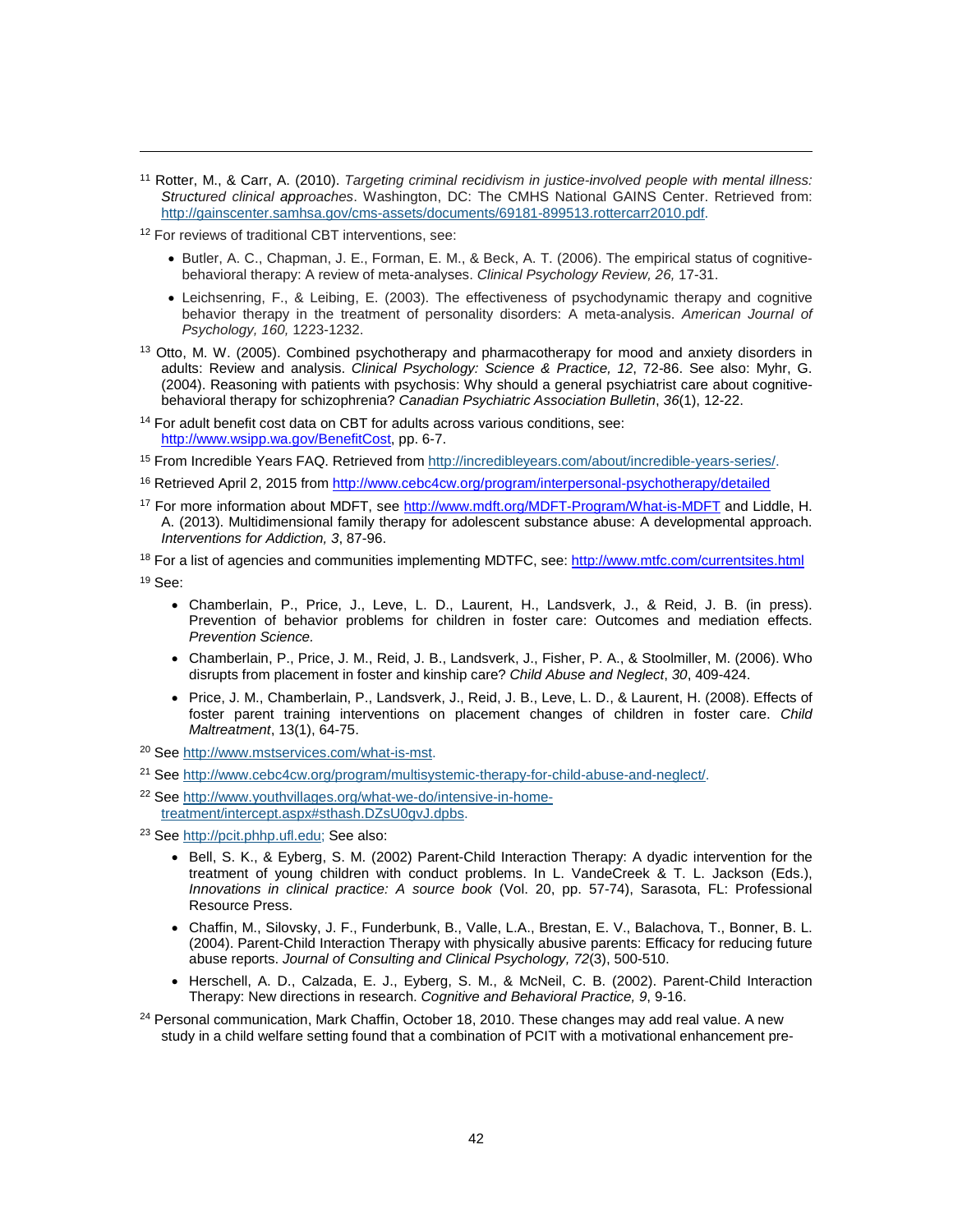<span id="page-42-1"></span><span id="page-42-0"></span>treatment was critical for obtaining reductions in child maltreatment recidivism. In the most compelling study of the effectiveness of PCIT in preventing physical abuse, Chaffin et al. (below) reported improved parenting competence, and lowered rates of repeated reports and re-investigations for child abuse and neglect in Oklahoma. Success was greatest when therapists had strong ongoing coaching and supervision and when parents were not exposed to multiple interventions and were allowed, instead, to focus on learning how to use positive parenting and discipline methods. See Chaffin, M., Funderburk, B., Bard, D., Valle, L. A., & Gurwitch, R. (2011). A combined motivation and Parent-Child Interaction Therapy package reduces child welfare recidivism in a randomized dismantling field trial. *Journal of Consulting and Clinical Psychology, 79*(1), 84-95*.*

<span id="page-42-2"></span> $25$  Typically with the Parent Management Training – Oregon Model, sessions are one week apart to optimize the opportunity for learning and rehearsing new practices. The number of sessions provided in parent groups ranges from 6 to 14; in clinical samples, the mean number of individual treatment sessions is 25. The central role of the PMTO therapist is to teach and coach parents in the use of effective parenting strategies, namely skill encouragement, setting limits or effective discipline, monitoring, problem solving, and positive involvement. In addition to the core parenting practices, PMTO incorporates the supporting parenting components of identifying and regulating emotions, enhancing communication, giving clear directions, and tracking behavior. Promoting school success is a factor that is woven into the program throughout relevant components. See SAMHSA NRPP website: http://www.blueprintsprograms.com/evaluationAbstracts.php?pid=c837307a9a2ad4d08ca61a4f1bd848b

<span id="page-42-3"></span>a3d6890fc

- <span id="page-42-6"></span><span id="page-42-5"></span><span id="page-42-4"></span><sup>26</sup> Mannarino, A. P., Cohen, J. A., Runyon, M. K., Deblinger, E., & Steer, R. A. (2012). Trauma-Focused Cognitive-Behavioral Therapy for children sustained impact of treatment 6 and 12 months later. *Child Maltreatment, 17*(3), 231-241.
- <span id="page-42-8"></span><span id="page-42-7"></span><sup>27</sup> National Child Traumatic Stress Network. (2012). *Trauma-Focused Cognitive Behavioral Therapy (TF-CBT).* Los Angeles, CA: University of California, Los Angeles. Retrieved from [http://depts.washington.edu/hcsats/PDF/TF-%20CBT/pages/Theoretical%20Perspective/TF-](http://depts.washington.edu/hcsats/PDF/TF-%20CBT/pages/Theoretical%20Perspective/TF-CBT%20fact%20sheet%20therapists.pdf)[CBT%20fact%20sheet%20therapists.pdf.](http://depts.washington.edu/hcsats/PDF/TF-%20CBT/pages/Theoretical%20Perspective/TF-CBT%20fact%20sheet%20therapists.pdf)
- <span id="page-42-9"></span> $28$  The U.S. Triple P - Positive Parenting Program system population trial in South Carolina found that making Triple P available to all parents in a county (not just those parents at-risk) led to: (a) Fewer hospitalizations from child abuse injuries (17% lower); (b) Fewer out-of-home placements (16% lower); and (c) Slowed growth of confirmed child abuse cases (22% lower)This was when these counties were compared with counties without access to Triple P. In a further analysis of this trial, Foster et al. (below) reported that the cost of delivering Triple P universally would be recovered in a single year by a 10% reduction in the number of families in which abuse and neglect occurred. See:
	- Prinz, R. J., Sanders, M. R., Shapiro, C. J., Whitaker, D. J., & Lutzker, J. R. (2009). Populationbased prevention of child maltreatment: The U.S. Triple P system population trial. *Prevention Science*, *10*(1), 1-12.
	- Foster, E. M., Prinz, R. J., Sanders, M. R., & Shapiro, C. (2008). The costs of a public health infrastructure for delivering parenting and family support. *Children and Youth Services Review*, *30*, 493-501.

<span id="page-42-12"></span><span id="page-42-11"></span><span id="page-42-10"></span><sup>29</sup> Se[e http://www.triplep.net/glo-en/find-out-about-triple-p/triple-p-in-a-nutshell/.](http://www.triplep.net/glo-en/find-out-about-triple-p/triple-p-in-a-nutshell/)

<sup>30</sup> Abstracted from:

- Krawitz, R. (201). *Financial cost-effectiveness of, and other dialectical behavior therapy information,*  for funders, administrators and providers of services for people with borderline personality disorder. Waikato District Health Board, Hamilton, New Zealand. Abridged version retrieved from http://behavioraltech.org/downloads/Financial-Cost-Effectiveness-DBT.pdf
- <http://www.wsipp.wa.gov/BenefitCost/Program/339>
- <span id="page-42-13"></span><sup>31</sup> Taxy, S., Liberman, A. M., Roman, J. K., & Downey, M. (2012). *The costs and benefits of Functional Family Therapy for Washington, DC*. Washington, DC: District of Columbia Crime Policy Institute and the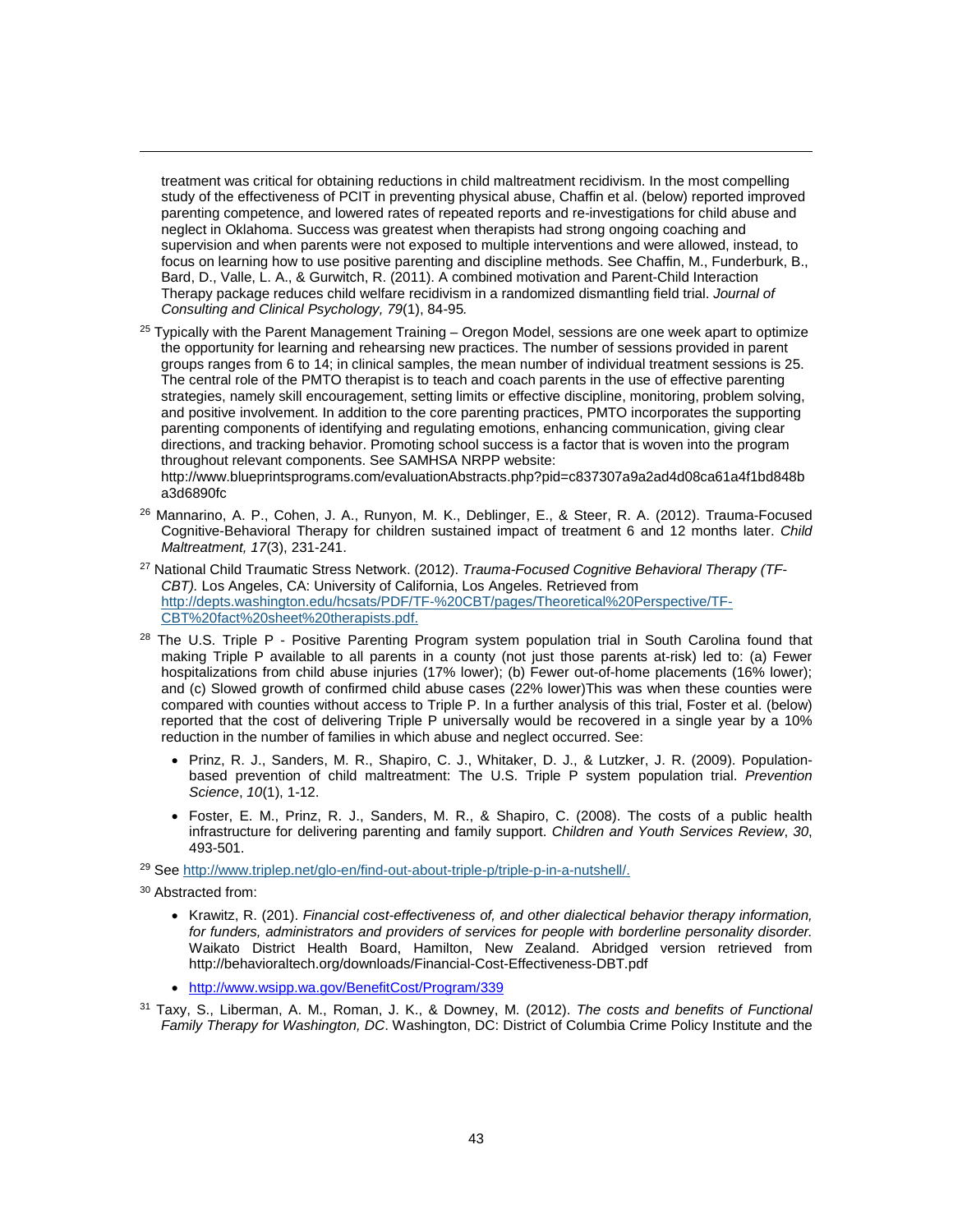Urban Institute. Retrieved from [http://www.urban.org/UploadedPDF/412685-The-Costs-and-Benefits-of-](http://www.urban.org/UploadedPDF/412685-The-Costs-and-Benefits-of-Functional-Family-Therapy-for-Washington-DC.pdf)[Functional-Family-Therapy-for-Washington-DC.pdf.](http://www.urban.org/UploadedPDF/412685-The-Costs-and-Benefits-of-Functional-Family-Therapy-for-Washington-DC.pdf) For additional information, see [http://www.fftllc.com.](http://www.fftllc.com/)

<sup>32</sup> Se[e http://www.healthyfamiliesamerica.org/about\\_us/](http://www.healthyfamiliesamerica.org/about_us/)

j

- <sup>33</sup> Kirkland, K., & Mitchell-Herzfeld, S. (2012). *Evaluating the effectiveness of home visiting services in promoting children's adjustment in school: Final report*. Washington, DC: Pew Charitable Trusts.
- <sup>34</sup> Outcome study results have been very mixed for *Healthy Families America*.
- <span id="page-43-0"></span> $35$  Previous IFPS evaluations have questioned the ability of the intervention to prevent foster care placements. Research experts, however, have pointed to some of the methodological challenges of these earlier studies, which included problems with model fidelity, and the difficulty systems have with identifying families with imminent risk of child removal. A few recent studies have shown more positive results. WSIPP concluded that programs that strictly adhered to the components of the Homebuilders<sup>®</sup> model significantly reduced out-of-home placement compared to programs that did not adhere closely to the model. See:
	- Nelson, K., Walters, B., Schweitzer, D., Blythe, B. J., & Pecora, P. J. (2009). *A ten-year review of family preservation research: Building the evidence base.* Seattle, WA: Casey Family Programs.
	- Washington State Institute for Public Policy. (2006). *Intensive family preservation programs*: Program fidelity influences effectiveness. [http://www.wsipp.wa.gov/pub.asp?docid=06-02-3901.](http://www.wsipp.wa.gov/pub.asp?docid=06-02-3901)

<span id="page-43-1"></span><sup>36</sup> Se[e http://www.cebc4cw.org/program/homebuilders/detailed.](http://www.cebc4cw.org/program/homebuilders/detailed)

- 37 See [http://www.wsipp.wa.gov/ReportFile/1494.](http://www.wsipp.wa.gov/ReportFile/1494) For additional information, see the SafeCare website: [http://safecare.publichealth.gsu.edu/.](http://safecare.publichealth.gsu.edu/)
- <span id="page-43-2"></span><sup>38</sup> Se[e https://www.childwelfare.gov/responding/iia/alternative/.](https://www.childwelfare.gov/responding/iia/alternative/)
- <sup>39</sup> Se[e https://www.childwelfare.gov/responding/iia/alternative/.](https://www.childwelfare.gov/responding/iia/alternative/)
- <span id="page-43-3"></span><sup>40</sup> A randomized control group study (RCT) of the Homebuilders reunification program was conducted in Utah with a six-year follow-up. The researchers randomly assigned the cases of foster children to (1) a control group of 53 children whose families received routine agency services as a component of an overall foster care plan, or (2) an experimental group of 57 children whose families received intensive reunification services, with the goal of family preservation. The experimental group receiving intensive services was more likely to be reunited successfully with their families than those in the control group receiving routine services. These differences proved to be statistically significant at the conclusion of treatment as well as during the six-year follow-up period. See:
	- Walton, E. (1998). In-home family-focused reunification: A six-year follow-up of a successful experiment. *Social Work Research, 22*, 205-214.
	- Walton, E., Fraser, M. W., Lewis, R. E., Pecora, P. J., & Walton, W. K. (1993). In-home familyfocused reunification: An experimental study. *Child Welfare, 72*(5), 473-487.
- <span id="page-43-4"></span><sup>41</sup> Bavolek, S. (2005). *Research and validation report of the Nurturing Parenting programs.* Asheville, NC: Family Development Resources. Retrieved from [http://nurturingparenting.com/images/cmsfiles/](http://nurturingparenting.com/images/cmsfiles/%20nppvalidationstudiesnew1-3-14.pdf)  [nppvalidationstudiesnew1-3-14.pdf.](http://nurturingparenting.com/images/cmsfiles/%20nppvalidationstudiesnew1-3-14.pdf) See also Bavolek, S., & Dellinger-Bavolek, J. (1985). *Increasing the nurturing parenting skills of families in Head Start: Validation of the Nurturing Parenting program for parents and children birth to five years*. Asheville, NC: Family Development Resources. Retrieved from [http://www.nurturingparenting.com/images/cmsfiles/validation\\_b-5\\_program.pdf.](http://www.nurturingparenting.com/images/cmsfiles/validation_b-5_program.pdf)
- <span id="page-43-5"></span><sup>42</sup> <http://www.parentsasteachers.org/about>http://www.parentsasteachers.org/about
- 43 Se[e http://depts.washington.edu/pcapuw/inhouse/PCAP\\_Cost\\_Savings\\_Brief\\_Feb\\_2013.pdf.](http://depts.washington.edu/pcapuw/inhouse/PCAP_Cost_Savings_Brief_Feb_2013.pdf)
- 44 Se[e http://www.state.in.us/children/files/Practice\\_Digest\\_Substance\\_Use\\_11\\_13.pdf.](http://www.state.in.us/children/files/Practice_Digest_Substance_Use_11_13.pdf)
- <span id="page-43-6"></span><sup>45</sup> <http://www.strengtheningfamiliesprogram.org/>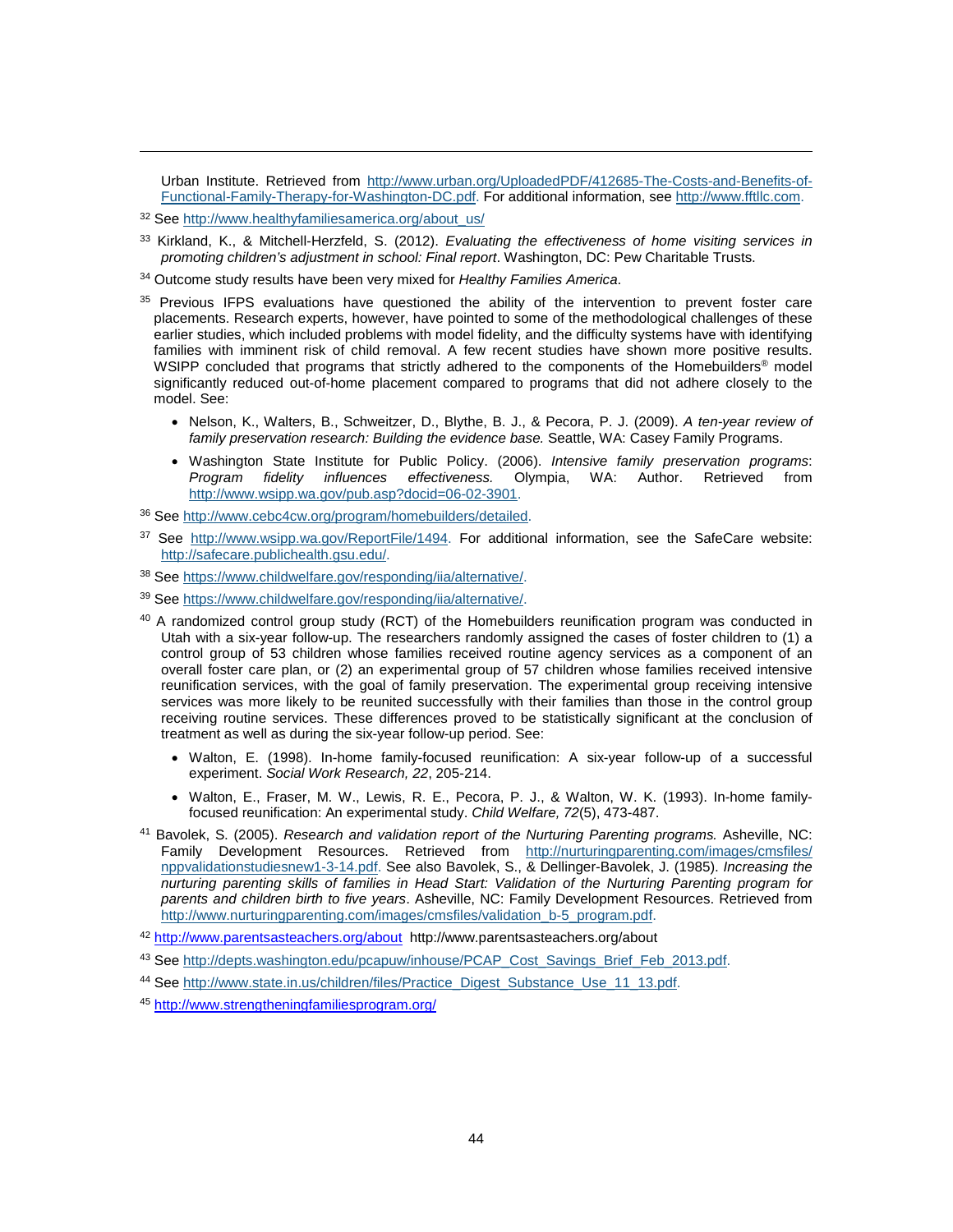- <sup>46</sup> Center for the Study of Social Policy. (2010). *Reducing foster care safely saves public dollars and promotes family stability* (Policymakers' Fact Sheet Series 2010-10). Washington, DC: Author.
- <span id="page-44-0"></span><sup>47</sup> National Wraparound Initiative. (2012). *What is wraparound?* Portland, OR: Portland State University. Retrieved from<http://www.nwi.pdx.edu/wraparoundbasics.shtml#whatiswraparound>*.*

<span id="page-44-3"></span><span id="page-44-2"></span><span id="page-44-1"></span><sup>48</sup> A recent study in Oklahoma of improved case management in mental health documented substantial costsavings when Wraparound was included with other innovations. See:

- Pires, S. A., & Human Services Collaborative. (2013). *Customizing health homes for children with serious behavioral health challenges*. Rockville, MD: U.S. Substance Abuse and Mental Health Services Administration.
- Strech, G., Harris, B., & Vetter, J. (2011). *Evaluation of the care management oversight project*. Norman, OK: College of Continuing Education, University of Oklahoma.

<sup>49</sup> Personal communication, Don Winstead, March 7, 2014, and Joan Smith, March 11, 2014.

<sup>50</sup> See:

j

- Child Welfare Information Gateway. (2014). *Making an economic case*. Washington, DC: U.S. Department of Health and Human Services, Administration for Children & Families. Retrieved from [https://www.childwelfare.gov/preventing/evaluating/economic.cfm.](https://www.childwelfare.gov/preventing/evaluating/economic.cfm)
- Kilburn, M. R. (2011). Cost and outcomes analysis of child well-being. In J.L. Magnabosco & R.W. Manderscheid (Eds.), *Outcomes measurement in the human services: Cross-cutting issues and methods in the era of health reform* (2nd ed., pp. 283-295). Washington, DC: NASW Press.
- Kilburn, M. R., & Karoly, L.A.. (2008). *The economics of early childhood policy: What the dismal science has to say about investing in children*. Santa Monica, CA: RAND Corporation and Seattle, WA: Casey Family Programs. Retrieved from [http://www.rand.org/pubs/occasional\\_papers/OP227.html.](http://www.rand.org/pubs/occasional_papers/OP227.html)
- <span id="page-44-8"></span><span id="page-44-7"></span><span id="page-44-6"></span><span id="page-44-5"></span><span id="page-44-4"></span>51 Karoly, L. A., Greenwood, P. W., Everingham, S. S., Hoube, J., Kilburn, M. R., Rydell, C. P.,... Chiesa, J. (1998). *Investing in our children: What we know and don't know about the costs and benefits of early childhood interventions*. Santa Monica, CA: RAND.
- <sup>52</sup> Kilburn, M. R., & Karoly, L.A.. (2008). *The economics of early childhood policy: What the dismal science has to say about investing in children*. Santa Monica, CA: RAND Corporation and Seattle, WA: Casey Family Programs. Retrieved from [http://www.rand.org/pubs/occasional\\_papers/OP227.html.](http://www.rand.org/pubs/occasional_papers/OP227.html)
- <sup>53</sup> Personal communication, Don Winstead, March 7, 2014.
- <sup>54</sup> Myhr, G., & Payne, K. (2006). Cost-effectiveness of cognitive-behavioural therapy for mental disorders: Implications for public health care funding policy in Canada. *Canadian Journal of Psychiatry*, *51*(10), 662- 670.
- <sup>55</sup> For adult benefit cost data on CBT for adults across various conditions, see: [http://www.wsipp.wa.gov/BenefitCost,](http://www.wsipp.wa.gov/BenefitCost) pp. 6-7. Note that we think, however, that the actual costs of the intervention are likely understated at about \$352 to \$1,421.
- <span id="page-44-9"></span><sup>56</sup> Retrieved March 30, 2014 fro[m http://www.wsipp.wa.gov/BenefitCost,](http://www.wsipp.wa.gov/BenefitCost) p. 5.
- <sup>57</sup> Foster, M. E., Olchowski, A. E., & Webster-Stratton, C. H. (2007). Is stacking intervention components cost-effective? An analysis of the Incredible Years program. *Journal of the American Academy of Child and Adolescent Psychiatry, 46,* 1414-1424.
- <span id="page-44-13"></span><span id="page-44-12"></span><span id="page-44-11"></span><span id="page-44-10"></span><sup>58</sup> See O'Neill, D. O., McGilloway, S., Donnelly, M., Bywater, T., & Kelly, P. (2010). *A cost-benefit analysis of*  early childhood intervention: Evidence from an experimental evaluation of the Incredible Years parenting *program* (Working Paper Series No. 207-10). Maynooth, Ireland: Department of Economics, Finance and Accounting, National University of Ireland. Retrieved from:

[http://www.atlanticphilanthropies.org/sites/all/modules /filemanager/files/A\\_Cost](http://www.atlanticphilanthropies.org/sites/all/modules%20/filemanager/files/A_Cost-benefit_Analysis_of_Early_Childhood_Intervention_Evidence_from_an_Experimental%20_Evaluation_of_the_Incredible_Years_Parenting_Program_2.pdf)benefit\_Analysis\_of\_Early\_Childhood\_Intervention\_Evidence\_from\_an\_Experimental [\\_Evaluation\\_of\\_the\\_Incredible\\_Years\\_Parenting\\_Program\\_2.pdf.](http://www.atlanticphilanthropies.org/sites/all/modules%20/filemanager/files/A_Cost-benefit_Analysis_of_Early_Childhood_Intervention_Evidence_from_an_Experimental%20_Evaluation_of_the_Incredible_Years_Parenting_Program_2.pdf)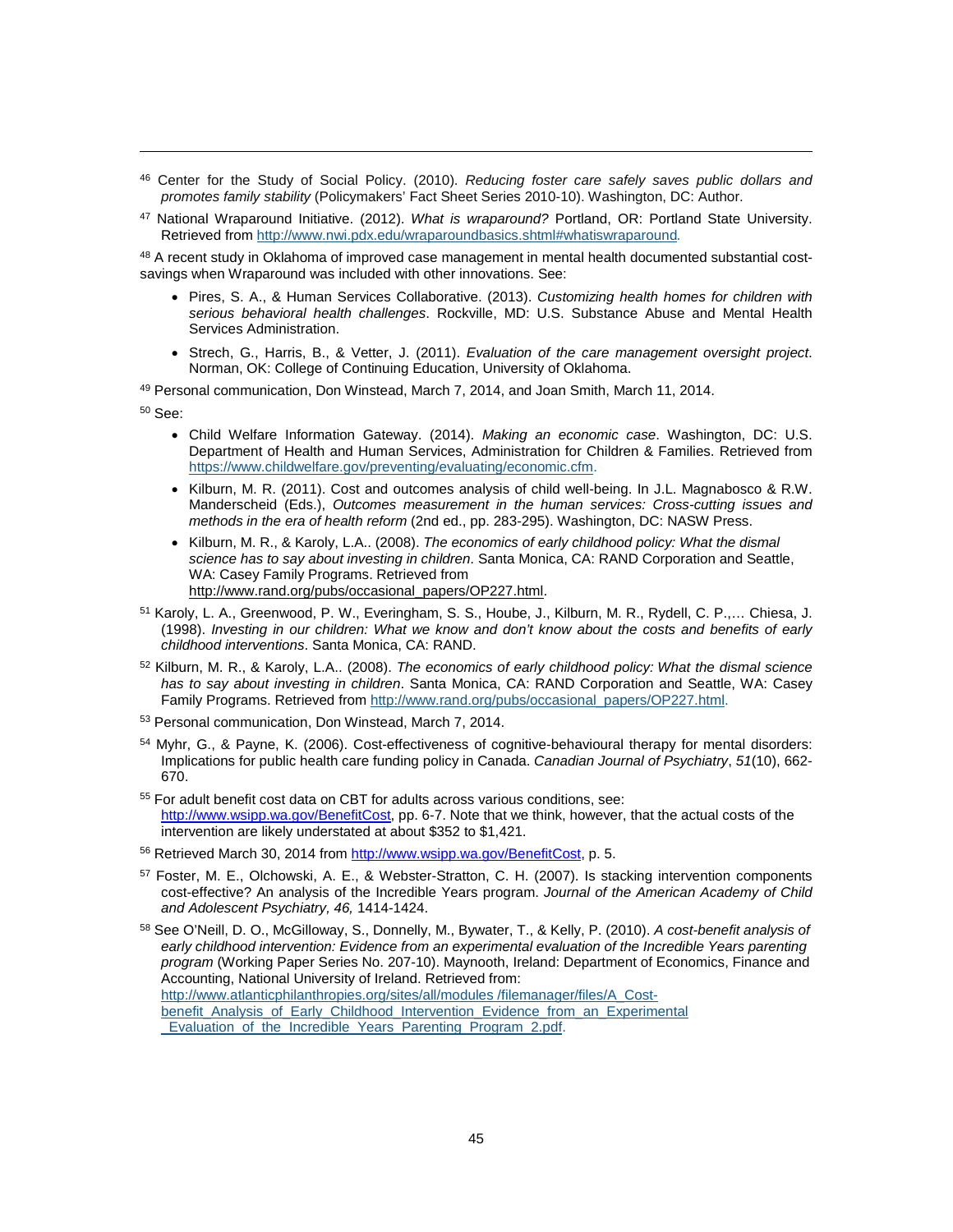<span id="page-45-0"></span><sup>59</sup> Retrieved fro[m http://www.wsipp.wa.gov/BenefitCost,](http://www.wsipp.wa.gov/BenefitCost) p. 5.

j

- <span id="page-45-1"></span><sup>60</sup> Guthrie, E., Moorey, J., Margison, F., Barker, H., Palmer, S., McGrath, G., Tomenson, B., Creed, F. (1999). Cost-effectiveness of brief psychodynamic-interpersonal therapy in high utilizers of psychiatric services. *Archives of General Psychiatry*, *56*(6), 519-526. doi: 10-1001/pubs.Arch Gen Psychiatry-ISSN-0003-990x-56-6-yoa8378.
- <span id="page-45-2"></span> $61$  The economic evidence base of MDFT is limited. See French, M. T., Roebuck, M. C., Dennis, M., Godley, S., Liddle, H. A., & Tims, F. (2003). Outpatient marijuana treatment for adolescents: Economic evaluation of a multisite field experiment. *Evaluation Review, 27,* 421-459 and Liddle, H. A. (2013). Multidimensional family therapy for adolescent substance abuse: A developmental approach. *Interventions for Addiction, 3*, 87-96. Quote is from p. 94.
- <span id="page-45-4"></span><span id="page-45-3"></span> $62$  Liddle, H. A. (2013). Multidimensional family therapy for adolescent substance abuse: A developmental approach. *Interventions for Addiction, 3*, 87-96. Economic summary is on p. 94. Strattion, P. (2011). *The evidence base of systemic family and couples therapies.* Warrington, UK: Association of Family Therapy, p. 19. Retrieved from

[http://www.aft.org.uk/SpringboardWebApp/userfiles/aft/file/Training/EvidenceBaseofSystemicFamilyandC](http://www.aft.org.uk/SpringboardWebApp/userfiles/aft/file/Training/EvidenceBaseofSystemicFamilyandCouplesTherapies(Jan2011).pdf) [ouplesTherapies\(Jan2011\).pdf](http://www.aft.org.uk/SpringboardWebApp/userfiles/aft/file/Training/EvidenceBaseofSystemicFamilyandCouplesTherapies(Jan2011).pdf) Retrieved from

http://www.aft.org.uk/SpringboardWebApp/userfiles/aft/file/Training/EvidenceBaseofSystemicFamilyandC ouplesTherapies(Jan2011).pdf

63 MDTFC cost-effectiveness research is abstracted from page 19 of Aos, S., Phipps, P., Barnoski, R., & Lieb, R. (2001). The comparative costs and benefits of programs to reduce crime. (Document #01-05- 1201). Olympia, WA: Washington State Institute for Public Policy. Retrieved from <http://www.wsipp.wa.gov/ReportFile/756> .

<sup>64</sup> For MST savings in Midland County, Michigan, see [http://mstservices.com/annualreport2009.pdf.](http://mstservices.com/annualreport2009.pdf)

- <span id="page-45-5"></span><sup>65</sup> For recent MST per family cost data, see: http://www.blueprintsprograms.com/programCosts.php?pid=cb4e5208b4cd87268b208e49452ed6e89a6 8e0b8
- <span id="page-45-6"></span><sup>66</sup> Aos, S., Phipps, P., Barnoski, R., and Lieb, R. (2001). The comparative costs and benefits of programs to reduce crime. Olympia, WA: Washington State Institute for Public Policy. Retrieved from <http://www.wsipp.wa.gov/ReportFile/756>

<sup>67</sup> Retrieved fro[m http://www.wsipp.wa.gov/BenefitCost,](http://www.wsipp.wa.gov/BenefitCost) p. 1.

- <span id="page-45-7"></span>68 Retrieved fro[m http://www.wsipp.wa.gov/BenefitCost,](http://www.wsipp.wa.gov/BenefitCost) p. 1.
- <span id="page-45-8"></span>69 Edovald, T. (2012). Investing in children: child protection and social care. Social Research Unit: Dartington, UK. Retrieved from: http://dartington.org.uk/wp-content/uploads/2012/11/IIC-Child-Protection-1-November-2012.pdf
- <span id="page-45-9"></span><sup>70</sup> See [http://www.wsipp.wa.gov/BenefitCost.](http://www.wsipp.wa.gov/BenefitCost) (Retrieved February 16, 2015; this website is periodically updated.)
- <sup>71</sup> Retrieved fro[m http://www.wsipp.wa.gov/BenefitCost.](http://www.wsipp.wa.gov/BenefitCost)
- <span id="page-45-11"></span><span id="page-45-10"></span><sup>72</sup> Bonin**,** E., Stevens**,** M.**,** Beecham, J.**,** Byford**,** S., & Parsonage, M. (2011). Costs and longer-term savings of parenting programmes for the prevention of persistent conduct disorder: A modelling study. *BMC Public Health*, *11*, 803. Retrieved from http://www.biomedcentral.com/1471-2458/11/803
- <span id="page-45-12"></span><sup>73</sup> Greer, D., Damion J., Grasso, D. J., Cohen, A., & Webb, C. (2013). *Trauma-focused treatment in a state*  system of care: Is it worth the cost? Research presented at the 26<sup>th</sup> Annual Children's Mental Health Research & Policy Conference, Tampa, FL. Retrieved from [http://cmhconference.com/files/2013/cmh2013-46a.pdf.](http://cmhconference.com/files/2013/cmh2013-46a.pdf)
- <sup>74</sup> Retrieved fro[m http://www.wsipp.wa.gov/BenefitCost.\)](http://www.wsipp.wa.gov/BenefitCost)
- <sup>75</sup> Edovald, T. (2012). Investing in children: child protection and social care. Social Research Unit: Dartington, UK. Retrieved from: http://dartington.org.uk/wp-content/uploads/2012/11/IIC-Child-Protection-1-November-2012.pdf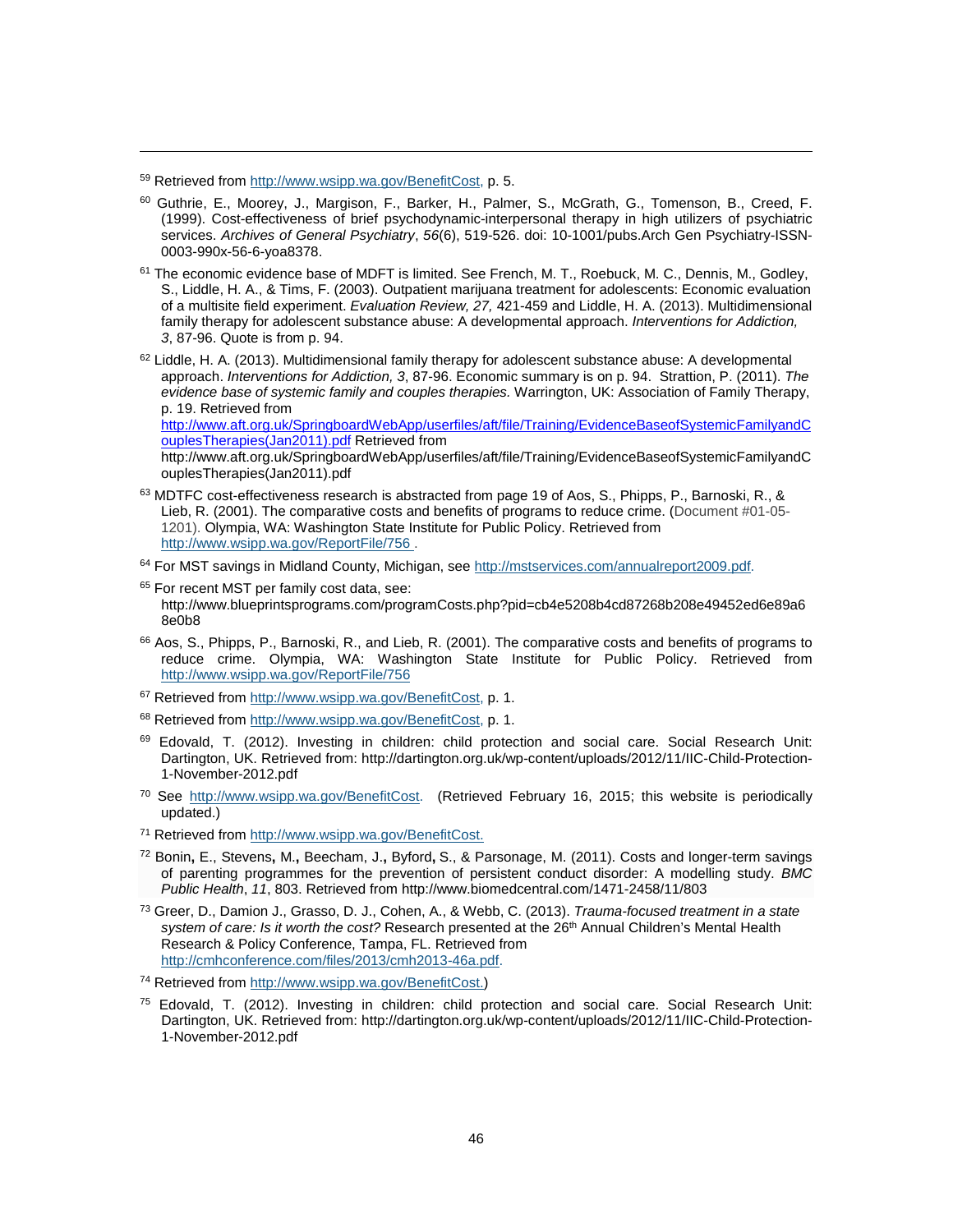- <span id="page-46-1"></span><span id="page-46-0"></span><sup>76</sup> Lee, S., Aos, S., Drake, E., Pennucci, A., Miller, M., & Anderson, L. (2012). *Return on investment: Evidence-based options to improve statewide outcomes, April 2012* (Document No. 12-04-1201). Olympia, WA: Washington State Institute for Public Policy. Retrieved from [http://wsipp.wa.gov/Reports/322.](http://wsipp.wa.gov/Reports/322)
- <sup>77</sup> Retrieved fro[m http://www.wsipp.wa.gov/BenefitCost.](http://www.wsipp.wa.gov/BenefitCost)

- <span id="page-46-2"></span><sup>78</sup> Retrieved fro[m http://www.wsipp.wa.gov/BenefitCost.](http://www.wsipp.wa.gov/BenefitCost)
- <sup>79</sup>Linehan, M. M., & Heard, H. L. (1999). Borderline personality disorder: Costs course and treatment outcomes. In N. Miller and K. Magruder (Eds.), *The cost-effectiveness of psychotherapy: A guide for practitioners* (pp. 291-305). New York, NY: Oxford University Press.
- <span id="page-46-3"></span>80Linehan, M. M., Armstrong, H., Suarez, L., &, Allmon, D. (1991). Cognitive-behavioral treatment of chronically parasuicidal borderline patients. *Archives of General Psychiatry, 48*,1060-1064.
- 81 Perseius,. K., Samuelsson, M., Andersson, E., Berndtsson, T., Gotmatk, H., Henriksson, F., Kaver, A.,... & Asberg, M. (2004). Does dialectical behavioural therapy reduce treatment costs for patients with borderline personality disorder: A pilot study? *Vard I Norden*, 72, 27-30.
- 82 Se[e http://www.fftllc.com/about-fft-training/project-outcomes.html](http://www.fftllc.com/about-fft-training/project-outcomes.html) and [http://www.evidencebasedassociates.com/ featured\\_projects/redirectionQ4\\_11.pdf.](http://www.evidencebasedassociates.com/%20featured_projects/redirectionQ4_11.pdf)
- <span id="page-46-4"></span>83 Se[e http://www.episcenter.psu.edu/sites/default/files/resources/2010%20Evidence](http://www.episcenter.psu.edu/sites/default/files/resources/2010%20Evidence-based%20Intervention%20Outcome%20Summary_9-16-11.pdf)[based%20Intervention%20Outcome%20Summary\\_9-16-11.pdf.](http://www.episcenter.psu.edu/sites/default/files/resources/2010%20Evidence-based%20Intervention%20Outcome%20Summary_9-16-11.pdf) See also: [http://www.fftllc.com/about-fft](http://www.fftllc.com/about-fft-training/%20project-outcomes.html)[training/ project-outcomes.html.](http://www.fftllc.com/about-fft-training/%20project-outcomes.html)
- <span id="page-46-5"></span><sup>84</sup> Taxy, S., Liberman, A. M., Roman, J. K., & Downey, M. (2012). *The costs and benefits of Functional Family Therapy for Washington, DC*. Washington, DC: District of Columbia Crime Policy Institute and the Urban Institute. Retrieved from [http://www.urban.org/UploadedPDF/412685-The-Costs-and-Benefits-of-](http://www.urban.org/UploadedPDF/412685-The-Costs-and-Benefits-of-Functional-Family-Therapy-for-Washington-DC.pdf)[Functional-Family-Therapy-for-Washington-DC.pdf.](http://www.urban.org/UploadedPDF/412685-The-Costs-and-Benefits-of-Functional-Family-Therapy-for-Washington-DC.pdf)
- <span id="page-46-6"></span>85 Retrieved fro[m http://www.wsipp.wa.gov/BenefitCost.](http://www.wsipp.wa.gov/BenefitCost) Also see: [http://www.fftllc.com/documents/latest%20WISPP%20report%20with%2018.98.pdf.](http://www.fftllc.com/documents/latest%20WISPP%20report%20with%2018.98.pdf)
- <span id="page-46-7"></span>86 Edovald, T. (2012). Investing in children: child protection and social care. Social Research Unit: Dartington, UK. Retrieved from: http://dartington.org.uk/wp-content/uploads/2012/11/IIC-Child-Protection-1-November-2012.pdf
- <span id="page-46-8"></span>87 For the Healthy Families New York cost savings information, see http://ocfs.ny.gov/main/reports/ [NIJ%20ReportFINAL%20REPORT%2011-29-2010.pdf.](http://ocfs.ny.gov/main/reports/%20NIJ%20ReportFINAL%20REPORT%2011-29-2010.pdf)
- <span id="page-46-10"></span><span id="page-46-9"></span>88 Retrieved fro[m http://www.wsipp.wa.gov/BenefitCost.](http://www.wsipp.wa.gov/BenefitCost)
- <sup>89</sup> Chaffin, M. (2004). Is it time to rethink Healthy Start/Healthy Families? *Child Abuse & Neglect*, *28,* 589- 595.
- <span id="page-46-11"></span>90 Edovald, T. (2012). Investing in children: child protection and social care. Social Research Unit: Dartington, UK. Retrieved from: http://dartington.org.uk/wp-content/uploads/2012/11/IIC-Child-Protection-1-November-2012.pdf
- <span id="page-46-13"></span><span id="page-46-12"></span>91 Retrieved fro[m http://www.wsipp.wa.gov/BenefitCost.](http://www.wsipp.wa.gov/BenefitCost)
- $92$  Edovald, T. (2012). Investing in children: child protection and social care. Social Research Unit: Dartington, UK. Retrieved from: http://dartington.org.uk/wp-content/uploads/2012/11/IIC-Child-Protection-1-November-2012.pdf
- <span id="page-46-14"></span>93 Retrieved fro[m http://www.wsipp.wa.gov/BenefitCost.](http://www.wsipp.wa.gov/BenefitCost) See also:
	- <http://www.wsipp.wa.gov/rptfiles/3900.SafeCare.pdf>
	- <http://www.wsipp.wa.gov/rptfiles/12-04-1201.pdf>
- <span id="page-46-16"></span><span id="page-46-15"></span>94 National Quality Improvement Center on Differential Response in Child Protective Services. (2014). Final report: QIC-DR cross-site evaluation. Available from: [www.differentialresponseqic.org.](http://www.differentialresponseqic.org/)www.differentialresponseqic.org.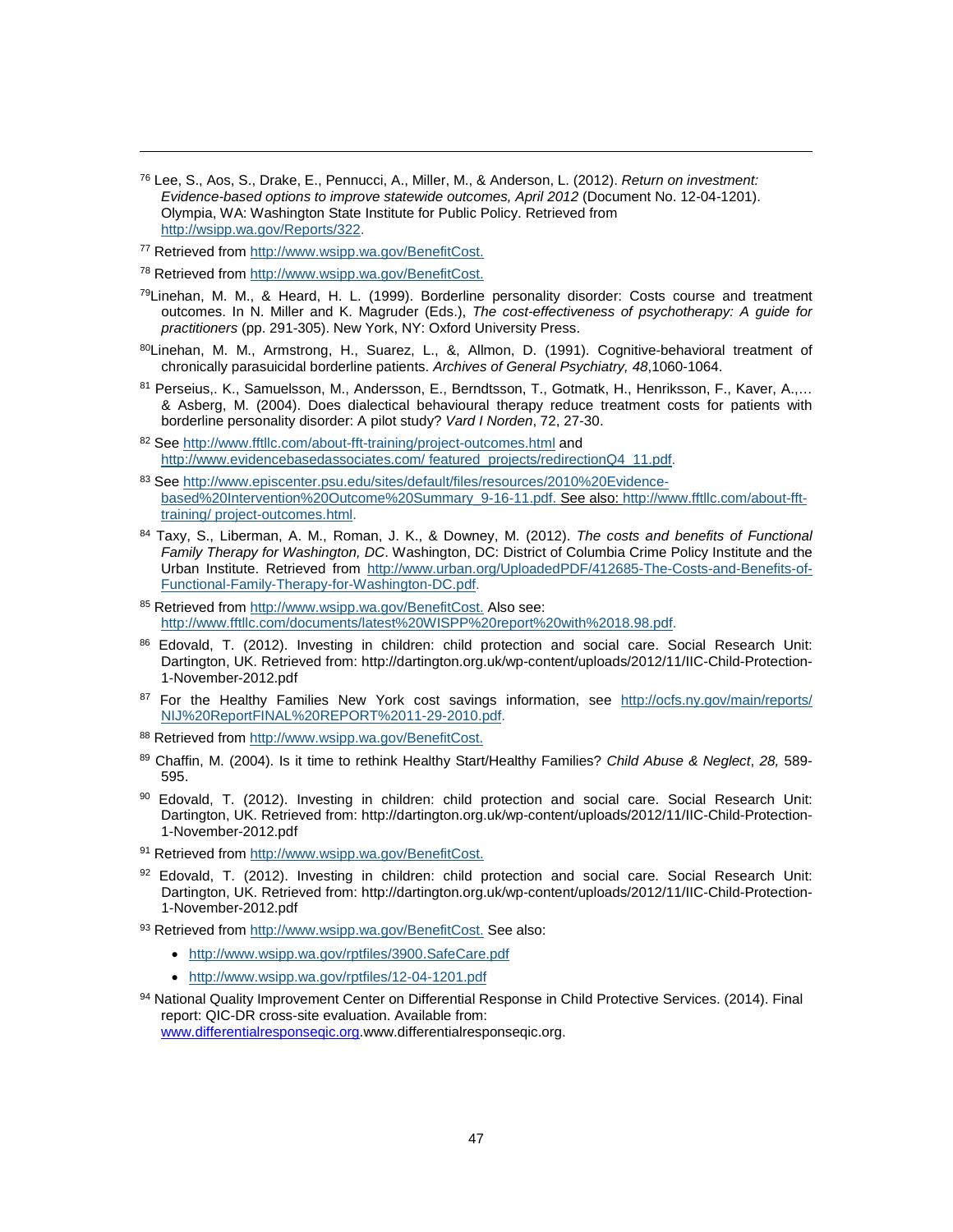<span id="page-47-0"></span>95 National Quality Improvement Center on Differential Response in Child Protective Services. (2014). Final report: QIC-DR cross-site evaluation. Available from: [www.differentialresponseqic.org.](http://www.differentialresponseqic.org/)www.differentialresponseqic.org.

- <span id="page-47-1"></span><sup>96</sup> Siegel, G., & Loman, L. A. (2006). *Extended follow-up study of Minnesota's family assessment response.*  St. Louis, MO: Institute of Applied Research. Retrieved from [http://www.iarstl.org/papers/FinalMNFARReport.pdf.](http://www.iarstl.org/papers/FinalMNFARReport.pdf)
- <span id="page-47-3"></span><span id="page-47-2"></span><sup>97</sup> Loman, L. A., Filonow, C. S., & Siegel, G. (2010). *Ohio alternative response evaluation final report.* St. Louis, MO: Institute of Applied Research.
- 98 See [http://www.wsipp.wa.gov/BenefitCost.](http://www.wsipp.wa.gov/BenefitCost) (Retrieved February 16, 2015; this website is periodically updated.)
- <span id="page-47-7"></span><span id="page-47-6"></span><span id="page-47-5"></span><span id="page-47-4"></span>99 WSIPP presented a single benefit-cost analysis for Homebuilders®-style Intensive Family Preservation Service (IFPS) programs. In their meta-analytic table, they presented effect size estimates in three ways: (1) for IFPS programs that focused on reunification of children already placed out of home, (2) for programs focused on preventing children from being removed from home, and (3) for all IFPS programs. The benefit-cost estimates were nearly identical for the reunification and prevention programs, so we have summarized them here. See:
	- Washington State Institute for Public Policy. (2013). *Benefit-cost results*. Olympia, WA: Author. Retrieved from [http://www.wsipp.wa.gov/BenefitCost.](http://www.wsipp.wa.gov/BenefitCost) (Retrieved February 14, 2014; this website is periodically updated.)
	- Lee, S., Aos, S., & Miller, M. (2012). *Return on investment: [Evidence-based options to improve](http://www.wsipp.wa.gov/pub.asp?docid=08-07-3901)  [state-wide outcomes](http://www.wsipp.wa.gov/pub.asp?docid=08-07-3901)* (Document No. 12-04-1201). Olympia, WA: Washington State Institute for Public Policy. Retrieved from [http://www.wsipp.wa.gov/rptfiles/12-04-1201.pdf.](http://www.wsipp.wa.gov/rptfiles/12-04-1201.pdf)
	- Lee, S., Aos, S., & Miller, M. (2008). *[Evidence-based programs to prevent children from entering](http://www.wsipp.wa.gov/pub.asp?docid=08-07-3901)  [and remaining in the child welfare system: Benefits and costs for Washington](http://www.wsipp.wa.gov/pub.asp?docid=08-07-3901)* (Report No. 08-07- 3901). Olympia, WA: Washington State Institute for Public Policy. Retrieved from [http://www.wsipp.wa.gov/pub.asp?docid=08-07-3901.](http://www.wsipp.wa.gov/pub.asp?docid=08-07-3901)
- <span id="page-47-10"></span><span id="page-47-9"></span><span id="page-47-8"></span><sup>100</sup> Maher, E. J., Corwin, T. W., Hodnett, R., & Faulk, K. (2012). A cost-savings analysis of a statewide parenting education program in child welfare. *Research on Social Work Practice, 22*, 615-625.
- <span id="page-47-11"></span>101 Edovald, T. (2012). Investing in children: child protection and social care. Social Research Unit: Dartington, UK. Retrieved from: [http://dartington.org.uk/wp-content/uploads/2012/11/IIC-Child-Protection-](http://dartington.org.uk/wp-content/uploads/2012/11/IIC-Child-Protection-1-November-2012.pdf)[1-November-2012.pdf.](http://dartington.org.uk/wp-content/uploads/2012/11/IIC-Child-Protection-1-November-2012.pdf)
- <span id="page-47-12"></span><sup>102</sup> See <http://www.wsipp.wa.gov/BenefitCost> (Retrieved February 23, 2015; this website is periodically updated).
- <span id="page-47-13"></span><sup>103</sup> Thanh, N.X., Jonsson, E., Moffatt, J., Dennett, L., Chuch, A. W., & Birchard, S. (2015). An economic evaluation of the Parent-Child Assistance Program for Preventing Fetal Alcohol Spectrum Disorder in Alberta, Canada. *Administration and Policy in Mental Health, 42,* 10 – 18.
- <span id="page-47-15"></span><span id="page-47-14"></span><sup>104</sup> Washington State Department of Social & Health Services, Children's Administration. (2012). *Washington State AFCARS files.* Seattle, WA: Casey Family Programs Data Advocacy Department. (Used with permission.)
- <span id="page-47-16"></span><sup>105</sup> Casey Family Programs and the University of Washington. (2013). *Parent-child assistance program outcomes suggest sources of cost savings for Washington State*. Seattle, WA: Authors. Retrieved from [http://depts.washington.edu/pcapuw/inhouse/PCAP\\_Cost\\_Savings\\_Brief\\_Feb\\_2013.pdf.](http://depts.washington.edu/pcapuw/inhouse/PCAP_Cost_Savings_Brief_Feb_2013.pdf)
- <span id="page-47-17"></span><sup>106</sup> See *Courier Journal*. Also see Huebner, R. A., Willauer, T. & Posze, L. (2012). The impact of Sobriety Treatment and Recovery Teams (START) on family outcomes. *Families in Society, 93,* 196-203.
- <span id="page-47-18"></span><sup>107</sup> Spoth, R. L., Guyll, M., and Day, S. X. (2002). Universal family-focused interventions in alcohol-use disorder prevention: Cost-effectiveness and cost-benefit analyses of two interventions. *Journal of Studies on Alcohol,* 63(2), 219-228.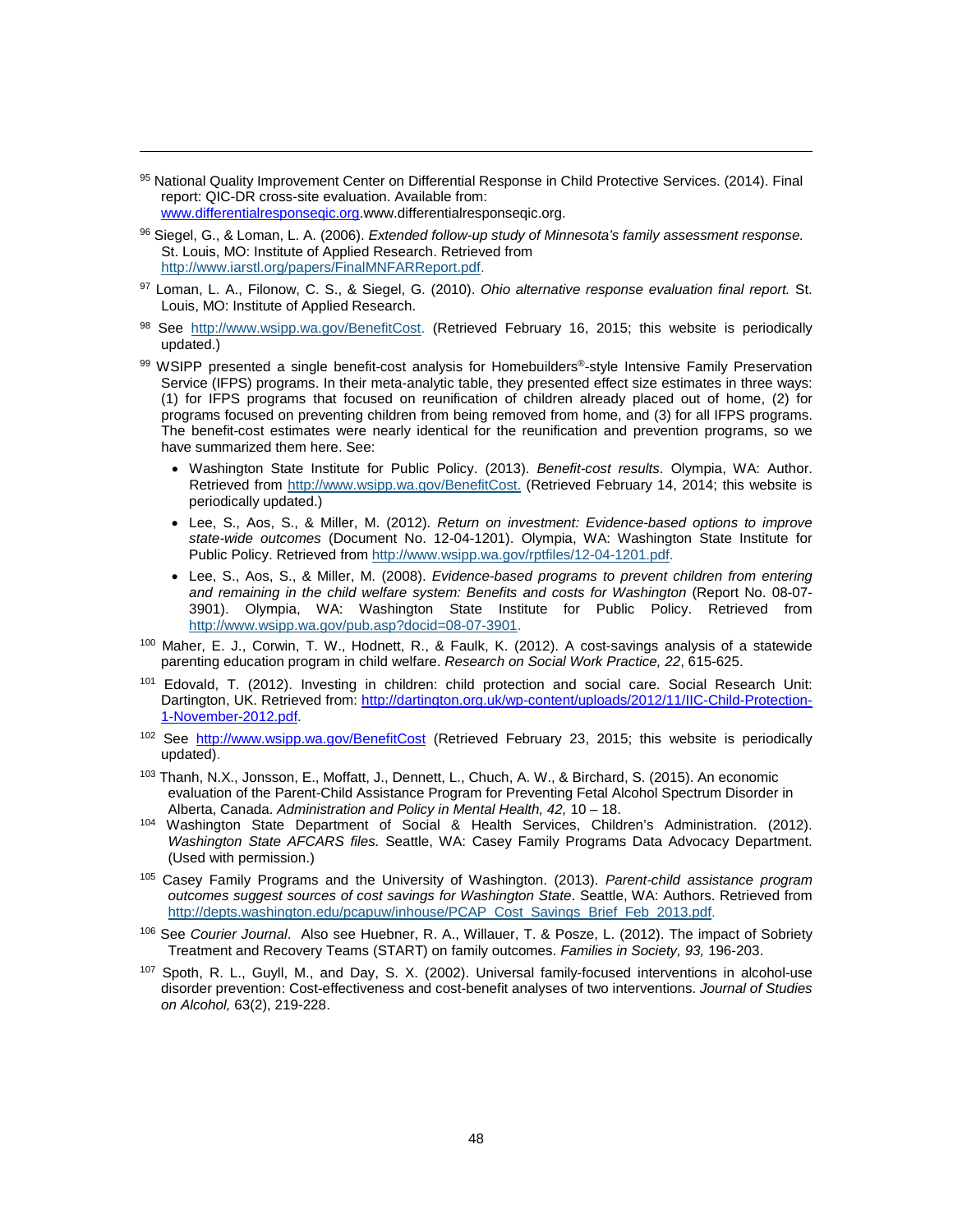- <span id="page-48-0"></span><sup>108</sup> See <http://www.wsipp.wa.gov/BenefitCost> (Retrieved February 23, 201; this website is periodically updated).
- <span id="page-48-1"></span><sup>109</sup> Miller, T. & Hendrie, D. (2008). *Substance abuse prevention dollars and cents: A cost-benefit analysis.*  DHHS Pub. No. (SMA) 07-4298. Rockville, MD: Center for Substance Abuse Prevention, Substance Abuse and Mental Health Services Administration, p. 24. Retrieved from http://www.samhsa.gov/sites/default/files/cost-benefits-prevention.pdf
- <span id="page-48-2"></span><sup>110</sup> See <http://www.wsipp.wa.gov/BenefitCost> (Retrieved February 23, 2015; this website is periodically updated). Note that WSIPP does have a summary of Title IV-E waivers in North Carolina and Oregon at [http://www.wsipp.wa.gov/ReportFile/1020.](http://www.wsipp.wa.gov/ReportFile/1020)
- <span id="page-48-3"></span><sup>111</sup> See [http://www.nwi.pdx.edu/wraparoundresearch.shtml.](http://www.nwi.pdx.edu/wraparoundresearch.shtml)
- <span id="page-48-4"></span><sup>112</sup> For more information on the Contra Costa Wraparound services evaluation, see [http://humanservices.ucdavis.edu/resource/uploadfiles/Contra%20Costa%20Wrap.pdf.](http://humanservices.ucdavis.edu/resource/uploadfiles/Contra%20Costa%20Wrap.pdf)
- <sup>113</sup> The Wraparound Milwaukee program argues that reduced utilization of costly inpatient and often lastresort services allows mental health workers to focus more on improved treatment. Clinical scores incorporating feedback from youth, families, and clinicians note an average 20-point improvement of clinical health indicators of treated youth. See [http://county.milwaukee.gov/WraparoundMilwaukee/WraparoundAward.htm.](http://county.milwaukee.gov/WraparoundMilwaukee/WraparoundAward.htm)
- <sup>114</sup> Caution is warranted in reviewing these data as other services and initiatives may be accounting for some of the reductions in out-of-home care and resulting cost-savings. See <http://fcf.ohio.gov/Portals/0/Home/Initiatives/ENGAGE/ENGAGEWraparoundSummary.pdf>
- <sup>115</sup> Strech, G., Harris, B., & Vetter, J. (2011). *Evaluation of the care management oversight project*. Norman, OK: College of Continuing Education, University of Oklahoma. See [http://www.nwi.pdx.edu/pdf/Care-](http://www.nwi.pdx.edu/pdf/Care-Management-Oversight-Report-Final.pdf)[Management-Oversight-Report-Final.pdf](http://www.nwi.pdx.edu/pdf/Care-Management-Oversight-Report-Final.pdf)
- <sup>116</sup> See [http://www.cebc4cw.org.](http://www.cebc4cw.org/)

- <sup>117</sup> At least one rigorous study of Family Finding is underway.
- <span id="page-48-5"></span><sup>118</sup> Results on the most rigorous FGDM outcomes studies have been mixed but there is a great possibility for major cost-savings in terms of placement avoidance or use of less restrictive placement settings. See [http://www.americanhumane.org/assets/pdfs/children/advocacy/111th-fgdm.pdf.](http://www.americanhumane.org/assets/pdfs/children/advocacy/111th-fgdm.pdf)
- <span id="page-48-8"></span><span id="page-48-7"></span><span id="page-48-6"></span><sup>119</sup> A special form of multi-dimensional treatment foster care (*Project KEEP*) is being implemented in child welfare by providing weekly support to foster parents and training in behavior management. The success of this intervention in helping youth in care exit foster care more quickly in a less disruptive manner bodes well for large-scale replication by public child welfare agencies. Preliminary analyses of costeffectiveness due to averted mental health conditions and increased placement stability indicate the promise of substantial cost-savings. See:
	- <http://www.keepfostering.org/>
	- Goldhaber-Fiebert, J. D., Bailey, S. L., Hurlburt, M. S., Zhan, J., Snowden, L. R., Wulczyn, F.,… Horwitz, S. M. (2012). Evaluating child welfare policies with decision-analytic simulation models. *Administration and Policy in Mental Health and Mental Health Services Research*, *39*(6), 466-477.
- <span id="page-48-10"></span><span id="page-48-9"></span>120 Parenting with Love and Limits (PLL) combines group therapy and family therapy to treat children and adolescents age 10 to 18 who have severe emotional and behavioral problems (e.g., conduct disorder, oppositional defiant disorder, and attention deficit/hyperactivity disorder) and frequently co-occurring problems such as depression, alcohol or drug use, chronic truancy, destruction of property, domestic violence, or suicidal ideation. See: [http://www.gopll.com/;](http://www.gopll.com/) and [http://www.nrepp.samhsa.gov/ViewIntervention.aspx?id=45.](http://www.nrepp.samhsa.gov/ViewIntervention.aspx?id=45)
- <span id="page-48-12"></span><span id="page-48-11"></span><sup>121</sup> Project Connect works with high-risk families who are affected by parental substance abuse and are involved in the child welfare system. The program offers home-based counseling, substance abuse monitoring, nursing, and referrals for other services. The program also offers home-based parent education, parenting groups, and an ongoing support group for mothers in recovery. While the goal for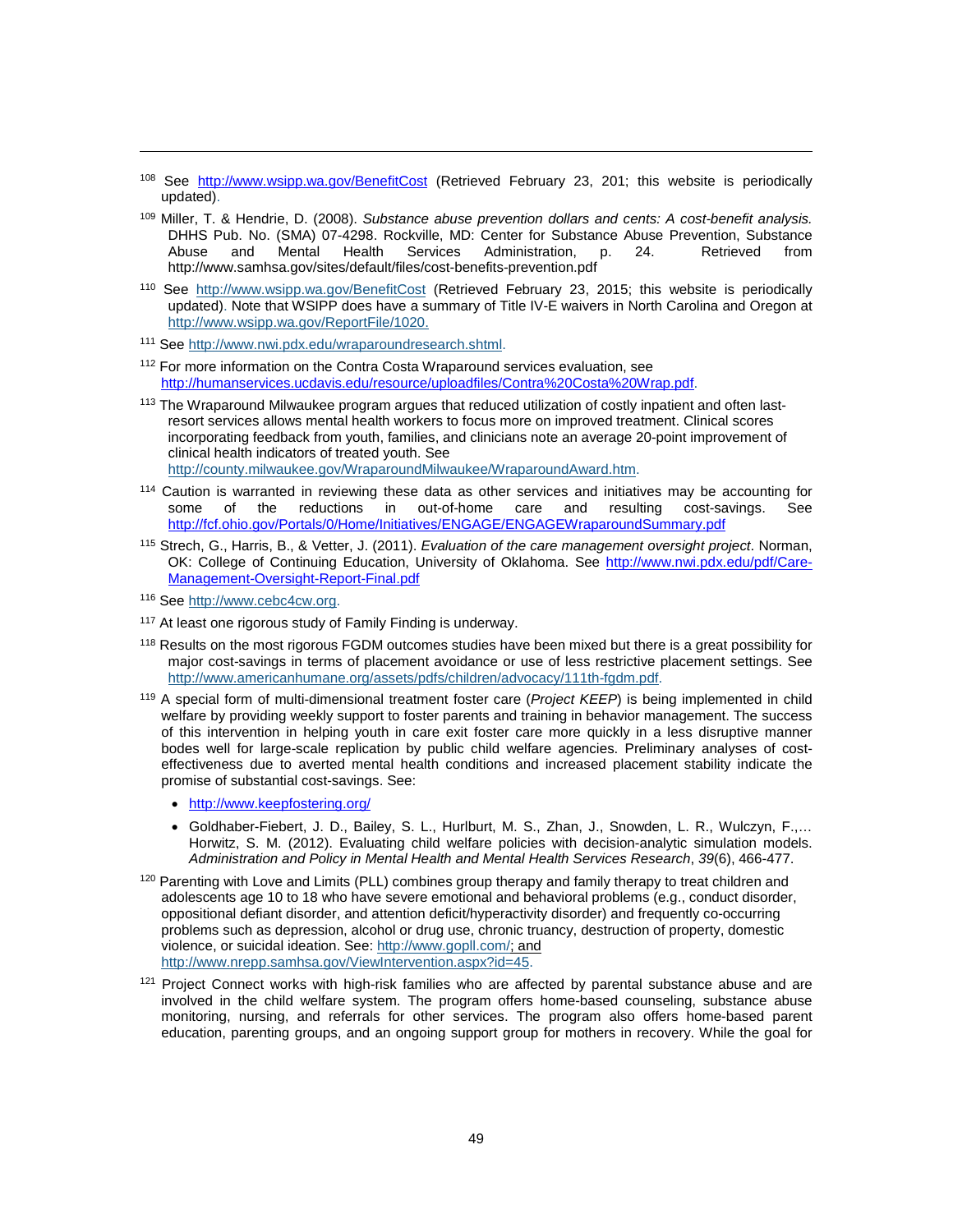most Project Connect families is maintaining children safely in their homes, when this is not possible, the program works to facilitate reunification. The target population is high-risk, substance-affected families involved in the child welfare system. Family risks may include the following: poly-substance abuse and dependence, domestic violence, child abuse and neglect, criminal involvement and behavior, physical and mental health conditions, poverty, inappropriate housing, lack of education, poor employment skills, and impaired parenting. Most of the families served are ethnically diverse, have a low household income, and are headed by single mothers.

<span id="page-49-1"></span><span id="page-49-0"></span>j

<span id="page-49-3"></span><span id="page-49-2"></span>Project Connect staff include individuals with experience and professional licensure in the fields of substance abuse, child welfare, mental health, and/or substance abuse; the program develops individual training plans for the development of skills in areas where staff have less experience. Services provided by Project Connect can also be reimbursed by Medicaid. Substance abuse by parents is often a significant factor in the risk of child abuse or neglect. "An independent evaluation determined that 45% of children whose families were served by *Project Connect* were reunited after an average of five months. Of families that did not participate, only 18% of children were reunited after ten months. Evaluations continue to show high levels of family or participant satisfaction and a significant rate of improved commitment to recovery for those completing *Project Connect* services." (From for those completing *Project Connect* services." [http://www.cfsri.org/projectconnect.html\)](http://www.cfsri.org/projectconnect.html)

- <span id="page-49-8"></span><span id="page-49-7"></span><span id="page-49-6"></span><span id="page-49-5"></span><span id="page-49-4"></span><sup>122</sup> TANF and other anti-poverty strategies are under-researched but some have promise. For example, Slack and Berger in their study of a Milwaukee economic support intervention had preliminary findings showing a 25% reduction in child maltreatment re-reports to CPS. See:
	- Colorado TANF benefit cost analysis at [https://peerta.acf.hhs.gov/uploadedFiles/CLP%20C-](https://peerta.acf.hhs.gov/uploadedFiles/CLP%20C-B%20Analysis.pdf)[B%20Analysis.pdf.](https://peerta.acf.hhs.gov/uploadedFiles/CLP%20C-B%20Analysis.pdf)
	- Malcolm, M. (2012). Can buy me love: The effect of child welfare expenditures on maltreatment outcomes*. Applied Economics, 44*, 3725-3736.
	- Paxson, C., & Waldfogel, J. (2003). Welfare reforms, family resources, and child maltreatment. *Journal of Policy Analysis and Management, 22*, 85-113.
	- Slack, K. S., Holl, J. L., Lee, B. J., McDaniel, M., Altenbernd, L., & Stevens, A. B. (2003). Child protective intervention in the context of welfare reform: The effect of work and welfare on maltreatment reports. *Journal of Policy Analysis and Management, 22*, 517-536.
	- Shook, K. S., & Testa, M. (1997). *Cost-savings evaluation of the Norman Program: Final report to the Department of Children and Family Services.* Chicago, IL: Illinois Department of Children and Family Services.
- <span id="page-49-11"></span><span id="page-49-10"></span><span id="page-49-9"></span><sup>123</sup> The Seven Challenges program is designed specifically for adolescents with drug problems, to motivate a decision and commitment to change, and to support success in implementing the desired changes. The program simultaneously helps young people address their drug problems as well as their cooccurring life skill deficits, situational problems, and psychological problems. The challenges provide a framework for helping youth think through their decisions about their lives and their use of alcohol and other drugs. Counselors using **7C** teach youth to identify and work on the issues most relevant to them. In sessions, as youth discuss the issues that matter most, counselors seamlessly integrate the Challenges as part of the conversation. Retrieved from [http://www.cebc4cw.org/program/the-seven](http://www.cebc4cw.org/program/the-seven-challenges/)[challenges/.](http://www.cebc4cw.org/program/the-seven-challenges/) See Schwebel, R. (2004). *The Seven Challenges manual.* Tucson, AZ: Viva Press.

<span id="page-49-13"></span><span id="page-49-12"></span> $124$  For articles discussing the need for more economic analyses, see:

- Karoly, L. A., Kilburn, M. R., Bigelow, J. H., Caulkins, J. P., & Cannon, J. S. (2001). *Assessing costs and benefits of early childhood intervention programs: Overview and applications to the Starting Early, Starting Smart Program*. Santa Monica, CA: RAND.
- Lee, S., & Aos, S. (2011). Using cost-benefit analysis to understand the value of social interventions. *Research on Social Work Practice*, 21(6), 682-688.
- Mullen, E. J., & Shuluk, J. (2010). Outcomes of social work intervention in the context of evidencebased practice. *Journal of Social Work*, 11(1), 49-63.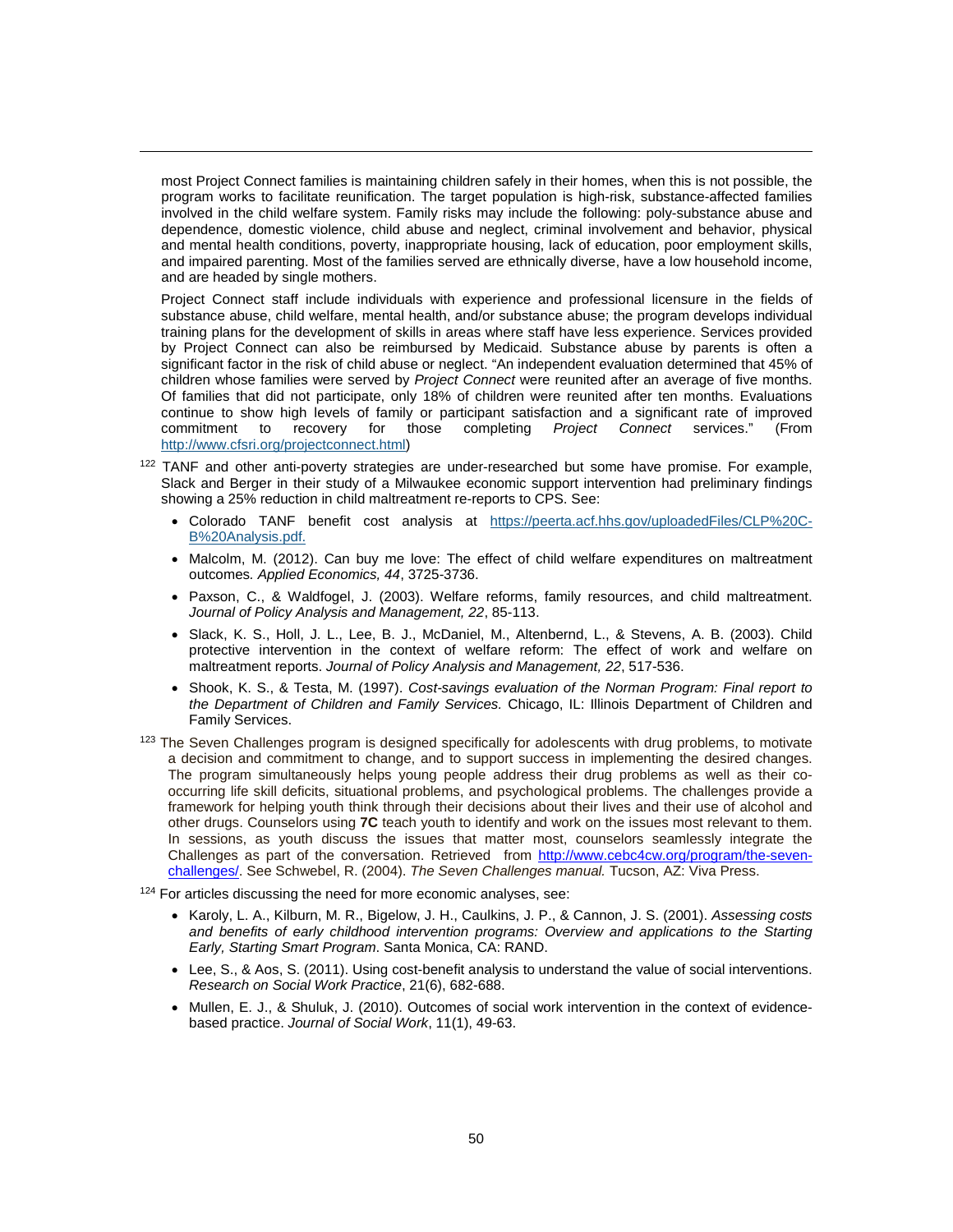- Pecora, P. J., Sanders, D., Wilson, D., English, D., Puckett, A., & Rudlang-Perman, K. (2012). Addressing common forms of child maltreatment: Intervention strategies and gaps in our knowledge base. *Child and Family Social Work*, 19(3) 1-12, doi: 10.1111/cfs.12021.
- <sup>125</sup> Rudd, T., Nicoleletti, E., Misner, K., & Bonsu, J. (2013). *Financing promising evidence-based programs: Early lessons from the New York City Social Impact Bond*. New York, NY: MDRC. Retrieved from [http://www.mdrc.org/sites/default/files/Financing\\_Promising\\_evidence-Based\\_Programs\\_FR.pdf.](http://www.mdrc.org/sites/default/files/Financing_Promising_evidence-Based_Programs_FR.pdf) see:<https://www.whitehouse.gov/omb/factsheet/paying-for-success>
- <sup>126</sup> The Colorado standardized Family Meeting model includes caregivers and their families as key decision makers in the development of case and safety plans. The State will also modify non-safety certification regulations of relative foster family homes to facilitate the placement of children with relatives when outof-home placement is necessary.
- <sup>127</sup> "Illinois's parenting support demonstration constitutes the state's fourth title IV-E waiver demonstration. An earlier demonstration focused on enhanced child welfare staff training ended in June 2005 while a subsidized guardianship demonstration ended in October 2009 with the establishment of a statewide Guardianship Assistance Program. A third demonstration focused on the provision of enhanced alcohol and other drug abuse (AODA) services continues under a long-term waiver extension." James Bell Associates, Inc. (2013). *Profiles of the Title IV-E child welfare waiver demonstration projects: Volume II: Demonstrations active as of federal fiscal year 2013* (p. 25). Washington, DC: U.S. Department of Health and Human Services, Administration for Children and Families, Administration on Children, Youth, and Families, Children's Bureau. Retrieved from

[http://www.acf.hhs.gov/sites/default/files/cb/waiver\\_profiles\\_vol2.pdf.](http://www.acf.hhs.gov/sites/default/files/cb/waiver_profiles_vol2.pdf))

- <span id="page-50-0"></span>128 Illinois "... will implement a version of NPP known as the Nurturing Program for Parents & Their Infants, Toddlers & Preschoolers that is focused specifically on the biological parents of children aged 0–5. In addition, the State will use a version of the NPP designed for the foster caregivers of children aged 0–5 known as the NPP-Caregiver Version." (James Bell Associates, Inc., 2013, p. 26).
- 129 For Indiana, the waiver target population is Title IV-E eligible and ineligible children who are (1) children and families who have substantiated cases of abuse and/or neglect that will likely develop into an open case with an Informal Adjustment (IA) or Child in Need of Services (CHINS) status; (2) children and their families who have an Informal Adjustment or children who have the status of CHINS or Juvenile Delinquency Juvenile Status Offense (JD/JS); and (3) children with the status of CHINS or JD/JS and their foster/kinship families with whom they are placed.
- <span id="page-50-1"></span>130 Children currently in Kentucky foster care will not be eligible for ESFP; however, if children are placed in foster care while their families are receiving ESFP services they will be allowed to continue in the program.
- 131 Kentucky is expanding the Sobriety Treatment and Recovery Teams (START) program. START is an attempt to meld what we know about addiction-services treatment, good child welfare practice, and family preservation practice into a model that can work with the special needs of these families. These teams have all of the responsibility that regular intake and social workers have. They provide in-home services and ongoing protective services. Where indicated, they can take custody and place children out of the home, working with the family on reunification or developing an alternate permanency plan for the children. As part of START, each regional community health center has adopted one or more evidence-based programs for delivering treatment.
- <span id="page-50-2"></span>132 Experimental design studies have been conducted to evaluate the Matrix Model Intensive Outpatient Program. The model is listed on the SAMHSA evidence-based registry, with modest rigor of the studies noted. See<http://www.nrepp.samhsa.gov/ViewIntervention.aspx?id=87>
- 133 Massachusetts will expand its use of CANS to better track outcomes throughout the intervention and match the appropriate intervention for those in congregate care.
- 134 In Michigan "...the Trauma Screening Checklist will be administered to all households with children aged 0–5 years. When eligible and appropriate, these households will be linked to trauma-focused, evidencebased mental health interventions, such as Trauma-Focused Cognitive Behavioral Therapy, Parent-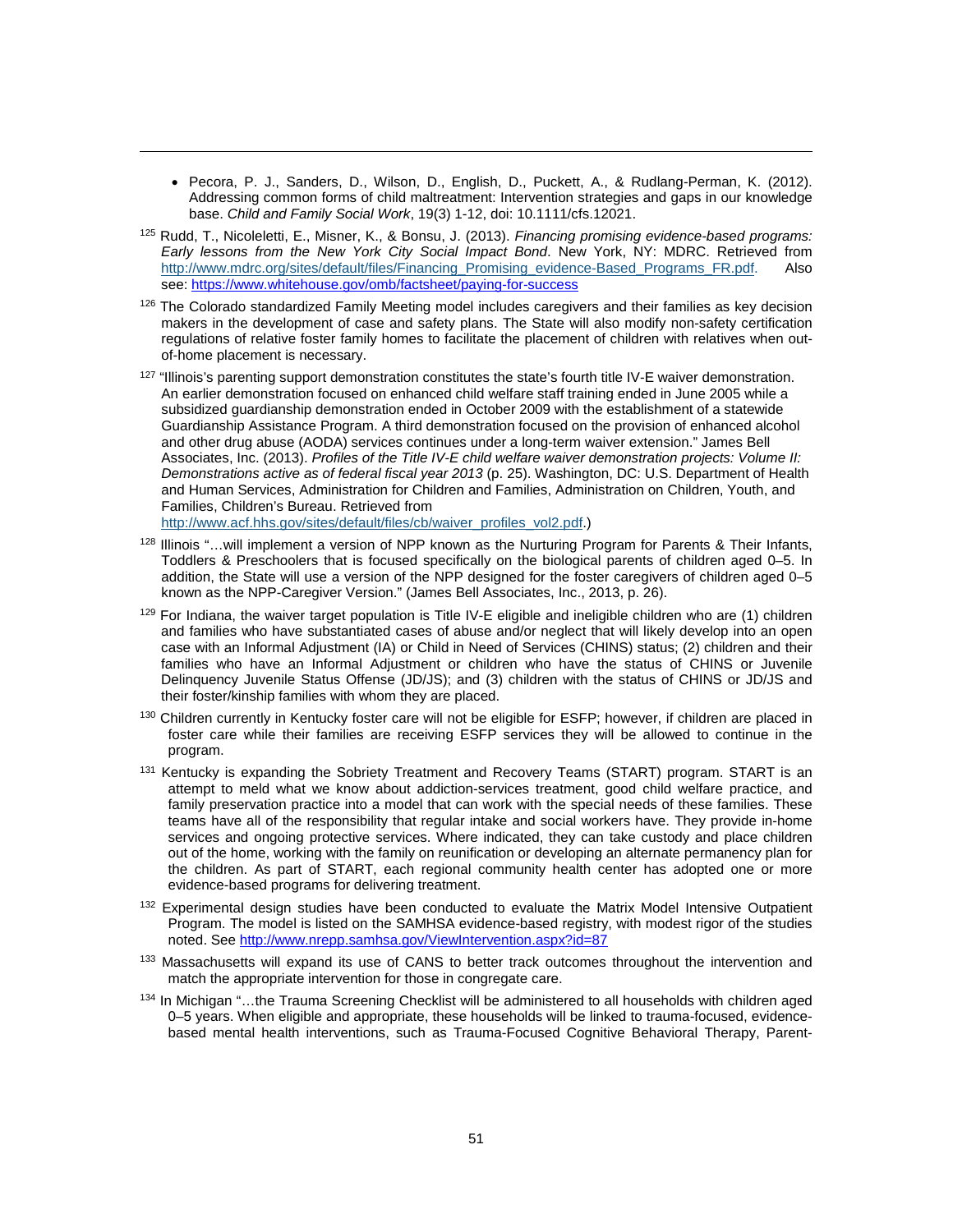Child Interaction Therapy, or other interventions deemed appropriate, including Early Head Start or Parent-Infant Psychotherapy. In addition, children aged 3–5 years with a positive history of trauma will be screened using the Trauma Symptom Checklist for Young Children and will also be referred for these mental health interventions" (James Bell Associates, 2013, p. 36).

- <span id="page-51-0"></span><sup>135</sup> The Michigan "Family Psychosocial Screening uses a screening tool for caregivers to make appropriate referrals: substance abuse assessment and treatment, legal aid and advocacy, DV shelter and support, batterer's intervention, mental health treatment, Early Head Start, day care, preschool, parenting groups, EBP in home visiting, and informal respite care.
- <span id="page-51-1"></span><sup>136</sup> Michigan's long-term family engagement uses a 3 phase approach towards family engagement practices that includes: Phase 1 – engagement and case planning; Phase 2 – service provision and collaborative monitoring; and Phase 3 – aftercare with step-down in level of engagement and intervention.
- <span id="page-51-2"></span>137 In Michigan, "...long-term Family Engagement and Support will provide an array of services and supports for a 15-month period and include three phases: (1) engagement and case planning, (2) service provision and collaborative monitoring, and (3) aftercare with step-down of engagement and intervention." (James Bell Associates, 2013, p. 36).
- <sup>138</sup> In Michigan, "…a protective factors framework, will be integrated through which contracted agencies will be responsible for establishing a link to resources in order to build the following factors: (1) social connections, (2) parental resilience, (3) knowledge of parenting and child development, (4) concrete support in times of need, and (5) social and emotional competence of children." (James Bell Associates, 2013, p. 36).
- <span id="page-51-3"></span><sup>139</sup> In Nebraska, Alternative Response will be phased in using a five-5 county pilot followed by statewide implementation for all children 0-18 who are screened in to an Alternative Response system utilizing the SDM screening tool.
- <span id="page-51-4"></span><sup>140</sup> Nevada, as part of implementing its Safety Assessment Family Evaluation (SAFE) model:
	- Will expand, enhance, and support safety management services as part of the practice model.
	- Develop in-home safety plans to keep the child safely in home.
	- Assign safety managers to each family.

j

- Involve community resources to assist DCFS in meeting in-home safety management objectives by developing in-home safety services, which otherwise would not be available.
- <span id="page-51-5"></span>• Increase oversight and more effective use of family network resources employed for safety management within in-home safety plans.
- Provide training, professional development, coaching, and support to contracted safety service managers, providers, and child welfare staff.
- <span id="page-51-6"></span>• Strengthen the limited safety service resources that currently exist and develop new safety service resources.
- Develop and strengthen collaborative relationships and case management approaches that maximize the involvement of safety service managers with DCFS ongoing services caseworkers.
- Determine the extent to which in-home safety management contributes to and enhances.
- <span id="page-51-7"></span><sup>141</sup> In Ohio, "kinship supports, which increase attention to and support for kinship caregivers and their families, ensuring that kinship caregivers have the support they need to meet the child's physical, emotional, financial, and basic needs. The strategy includes a set of core activities specifically related to the kinship caregiver including home assessment, needs assessment, support planning, and service referral and provision." (James Bell Associates, 2013, p. 39).

<span id="page-51-9"></span><span id="page-51-8"></span><sup>142</sup> Oregon *Family Navigator s*ervices will include but are not limited to:

- Assisting with transportation to and from appointments.
- Helping decrease parents' fear and anxiety about their circumstances and interfacing with multiple human services systems.